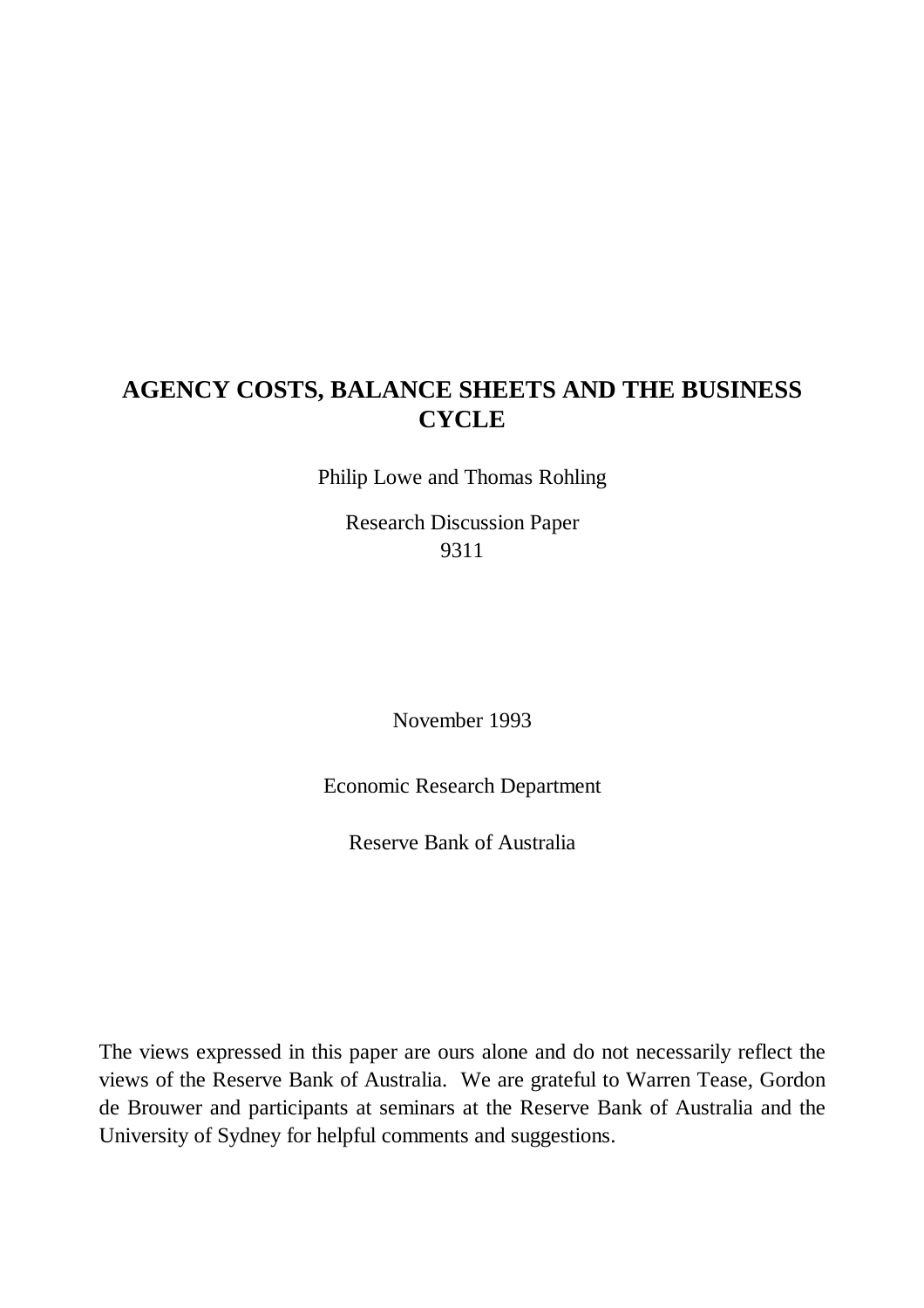#### **ABSTRACT**

The 1980s witnessed large increases in corporate debt and sustained asset price inflation. More recently, asset prices, particularly commercial property prices, have fallen significantly. The effect of these changes on balance sheets, and their implications for the business cycle, have generated considerable interest among academics and policy makers. In this paper, we review recent theoretical models that link the evolution of the business cycle to changes in firm equity. This link arises out of the asymmetry of information between borrowers and lenders and between managers and owners. These asymmetries lead to distortions in decision making which affect both the supply of and demand for credit, and ultimately investment and output. Deteriorations in the net worth of corporations and financial institutions are likely to lead to a reduction in both credit demand and supply and to an amplification of the business cycle.

We develop a simple model in which the information problems between risk-averse management and the firm's owners lead to investment decisions that depend upon the financial condition of the firm. We also review the Australian evidence of the importance of balance sheet strength on the availability of finance. Empirical results suggest that asset price inflation or increases in corporate equity, even after controlling for general business conditions, lead to finance becoming easier to obtain. This suggests that a collapse of asset prices, or an aggregate demand shock that reduces firms' equity, will result in decreased supply of external finance.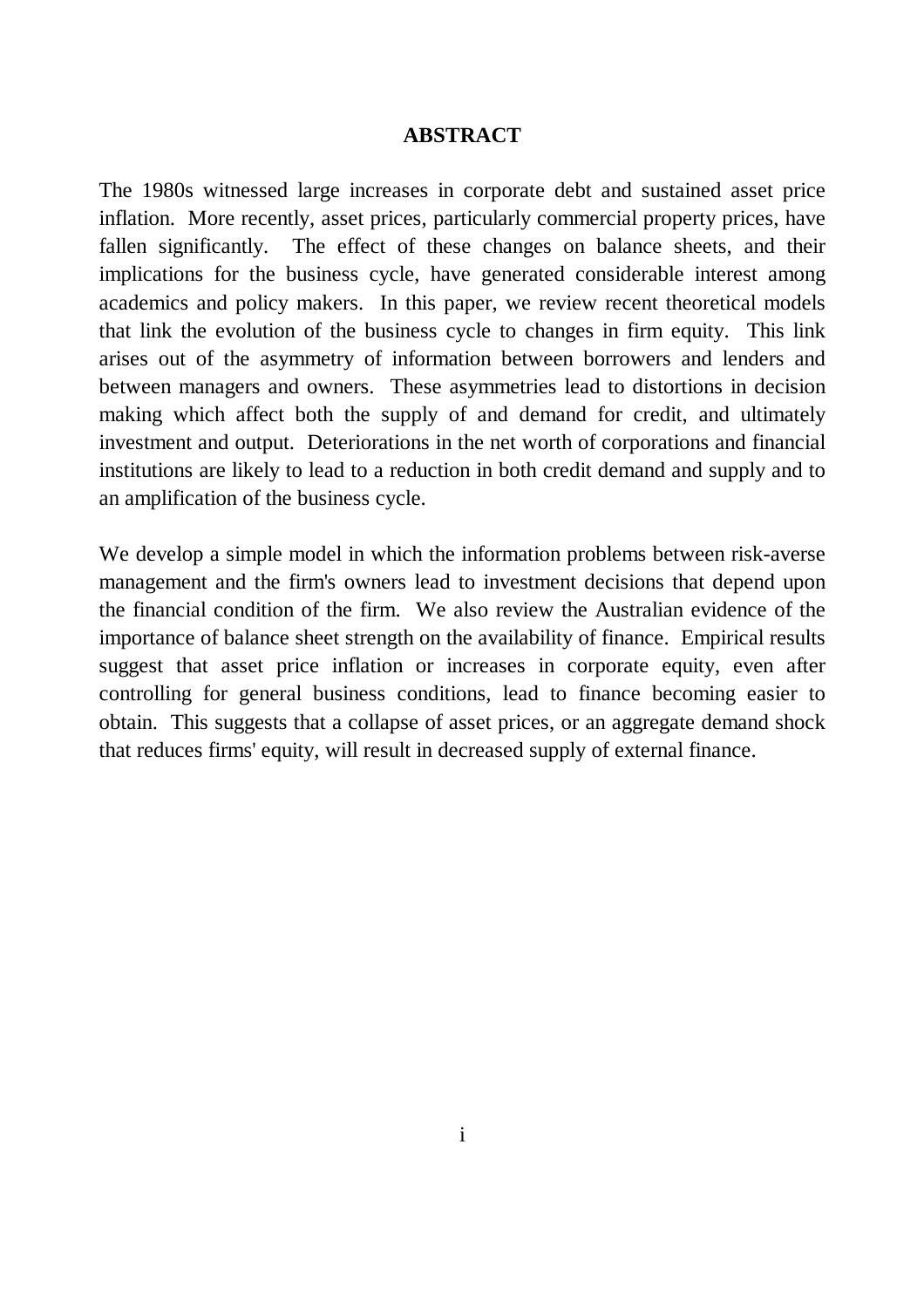# **TABLE OF CONTENTS**

| 1. INTRODUCTION                                                                                                                                                                                 | 1                          |
|-------------------------------------------------------------------------------------------------------------------------------------------------------------------------------------------------|----------------------------|
| 2. AGENCY COSTS, CREDIT SUPPLY AND CREDIT DEMAND: A REVIEW 4                                                                                                                                    |                            |
| 2.1 The Role of Corporate Balance Sheets                                                                                                                                                        | 5                          |
| 2.2 The Role of Banks' Balance Sheets                                                                                                                                                           | 8                          |
| 2.3 The Demand for Credit: the Role of Managerial Incentives                                                                                                                                    | 10                         |
| 3. A MODEL OF MANAGERIAL INCENTIVES                                                                                                                                                             | 12                         |
| <b>4. SOME EMPIRICAL EVIDENCE</b>                                                                                                                                                               | 16                         |
| 4.1 Previous Empirical Research                                                                                                                                                                 | 16                         |
| 4.2 Some Empirical Evidence for Australia<br>4.2.1 Debt, Balance Sheets and Asset Inflation<br>4.2.2 The Cost of Funds<br>4.2.3 The Difficulty of Obtaining Finance<br>4.2.4 Estimation Results | 18<br>18<br>24<br>26<br>31 |
| <b>5. CONCLUSIONS</b>                                                                                                                                                                           | 36                         |
| <b>DATA APPENDIX</b>                                                                                                                                                                            | 39                         |
| <b>REFERENCES</b>                                                                                                                                                                               | 41                         |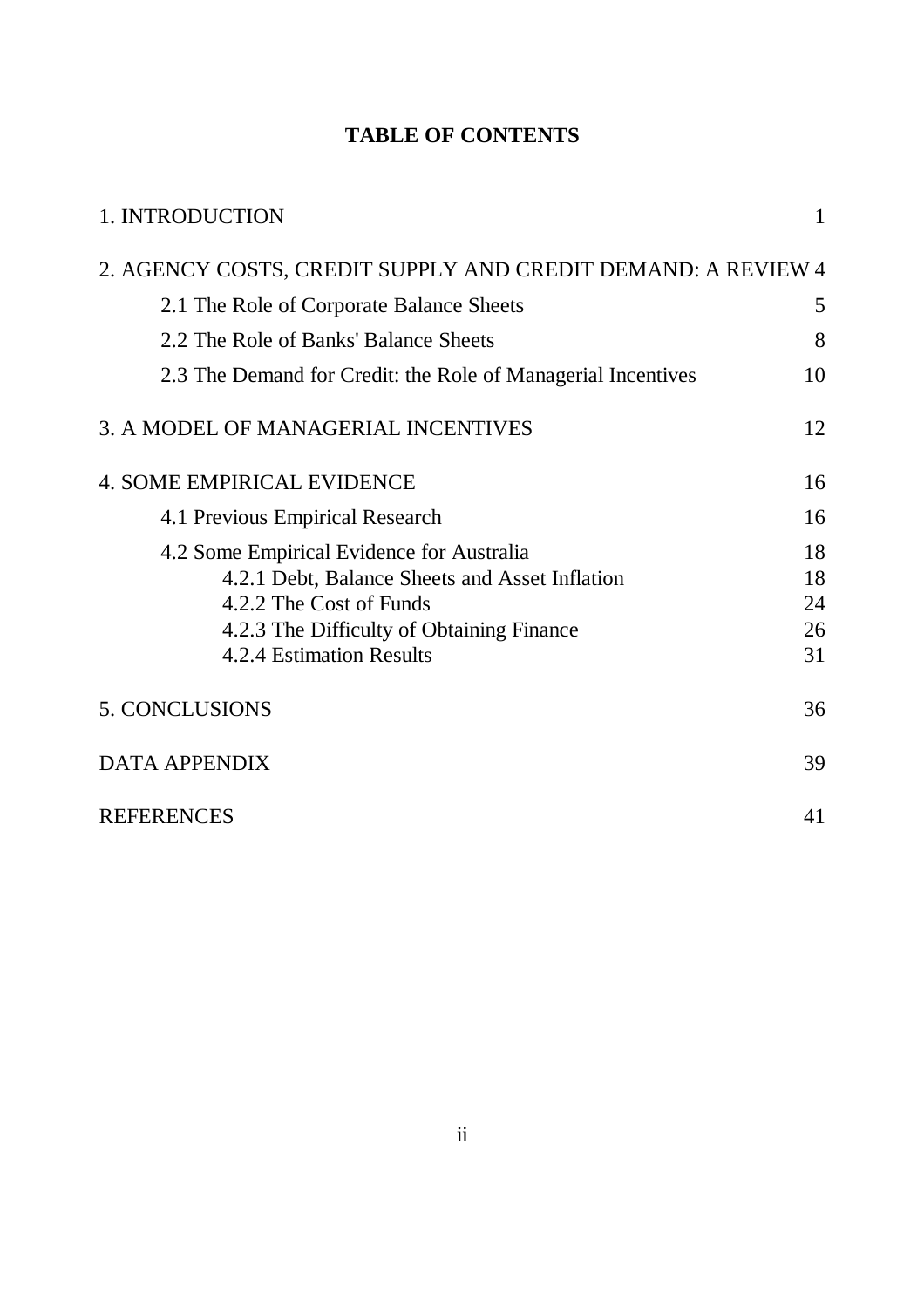### **AGENCY COSTS, BALANCE SHEETS AND THE BUSINESS CYCLE**

### **Philip Lowe and Thomas Rohling**

#### **1. INTRODUCTION**

Over-indebtedness means simply that debts are out-of-line, too big relatively to other economic factors. If the debts are out-of-line relatively to only a few unimportant factors, little harm may result. The great disturbances come when the debts are decidedly out-of-line with practically everything - including assets, income, gold and liquidities....

Irving Fisher (1933, p.11)

The importance of balance sheets in the evolution of the macro-economy has generated significant interest over recent years. This increased interest follows a rise in both corporate leverage and real asset prices in a range of countries in the 1980s. More recently, real asset prices have fallen, and many corporations have attempted to reduce leverage. These developments have sparked concern that changes in financial structure have amplified the current business cycle. In this paper we review the mechanisms through which such an amplification might occur. In addition, we review the Australian experience with particular regard to the implications of asset price inflation for the conditions under which finance is made available.

Changes in the structure of the balance sheets of corporations and financial institutions can alter the response of the economy to aggregate demand and asset price shocks. The link between balance sheets and the business cycle has its roots in asymmetries in information between borrowers and lenders, and between owners and managers. The asymmetries lead to distortions in decision making, and these distortions impose certain costs. The size of these "agency costs" is, in general, a decreasing function of corporate collateral or equity. As a result, the distortions and costs in an economy in which firms are initially highly geared are likely to be larger than in an equivalent economy with lower debt. These larger distortions can lead to a longer and more amplified business cycle in the high debt economy.

To date, models that emphasise a link between financial structure and economic activity have focused on the relationship between corporate equity and the supply of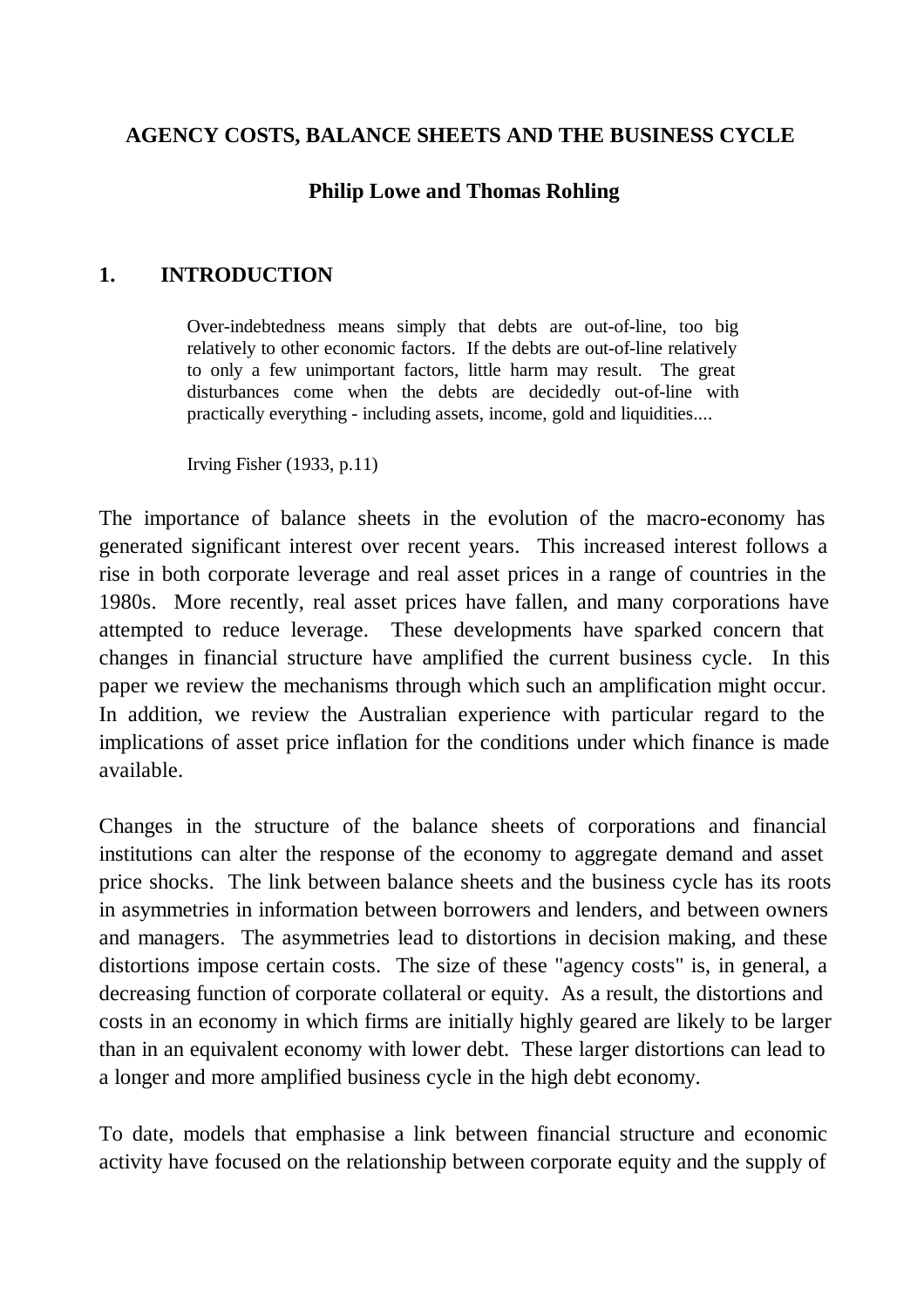intermediated credit. While the models differ in their structure, the key mechanism is often the same. Specifically, an increase in leverage increases the probability that the firm will be unable to meet its contractual obligations. From the point of view of the provider of finance, this increase in the probability of default adversely effects the incentives of the firm. As a result, the interest rate charged by an intermediary is an increasing function of the leverage of the firm. In the limit, the intermediary may be completely unwilling to extend credit at any price. Higher interest rates, and equilibrium credit rationing, result in fewer investment projects being undertaken.

The models that emphasise this type of mechanism generate a link between financial structure and the evolution of the business cycle through the conditions under which external finance is supplied. Deterioration in firms' equity, through an adverse demand shock, or a fall in asset prices, will cause the loan supply curve to shift to the left. The shift can be compounded if the adverse shock causes loan defaults which reduce the capital of financial intermediaries. With lower capital, financial institutions may decide to reallocate their portfolios away from business loans towards safer assets. Only after a period of balance sheet reconstruction by financial institutions and corporations, will the loan supply curve return to more normal levels.

While there has been considerable theoretical work on the relationship between financial structure and the *supply* of finance, there has been considerably less work on the relationship between financial structure and the *demand* for finance. This is surprising given that to a large extent, recent balance sheet reconstruction reflects the desire of management to reduce leverage, not so that they can obtain funds from financial intermediaries on more favourable terms, but to reduce the probability of corporate failure. In general, managers are unable to diversify away the risk associated with losing their current job and their firm-specific capital. Thus high leverage can reduce the incentives of risk-averse management to undertake risky investment.1 As a result, high leverage can lead to a reduction in the demand for funds from financial intermediaries. Consequently, the link between corporate financial structure and the evolution of the business cycle operates not only through the conditions under which funds are supplied, but also through the demand for funds. The combination of a reduced supply of funds at any given interest rate, and

<sup>1</sup> This is in contrast to the standard Modigliani-Miller (1958) proposition that the firm's investment decisions are independent of its financial structure.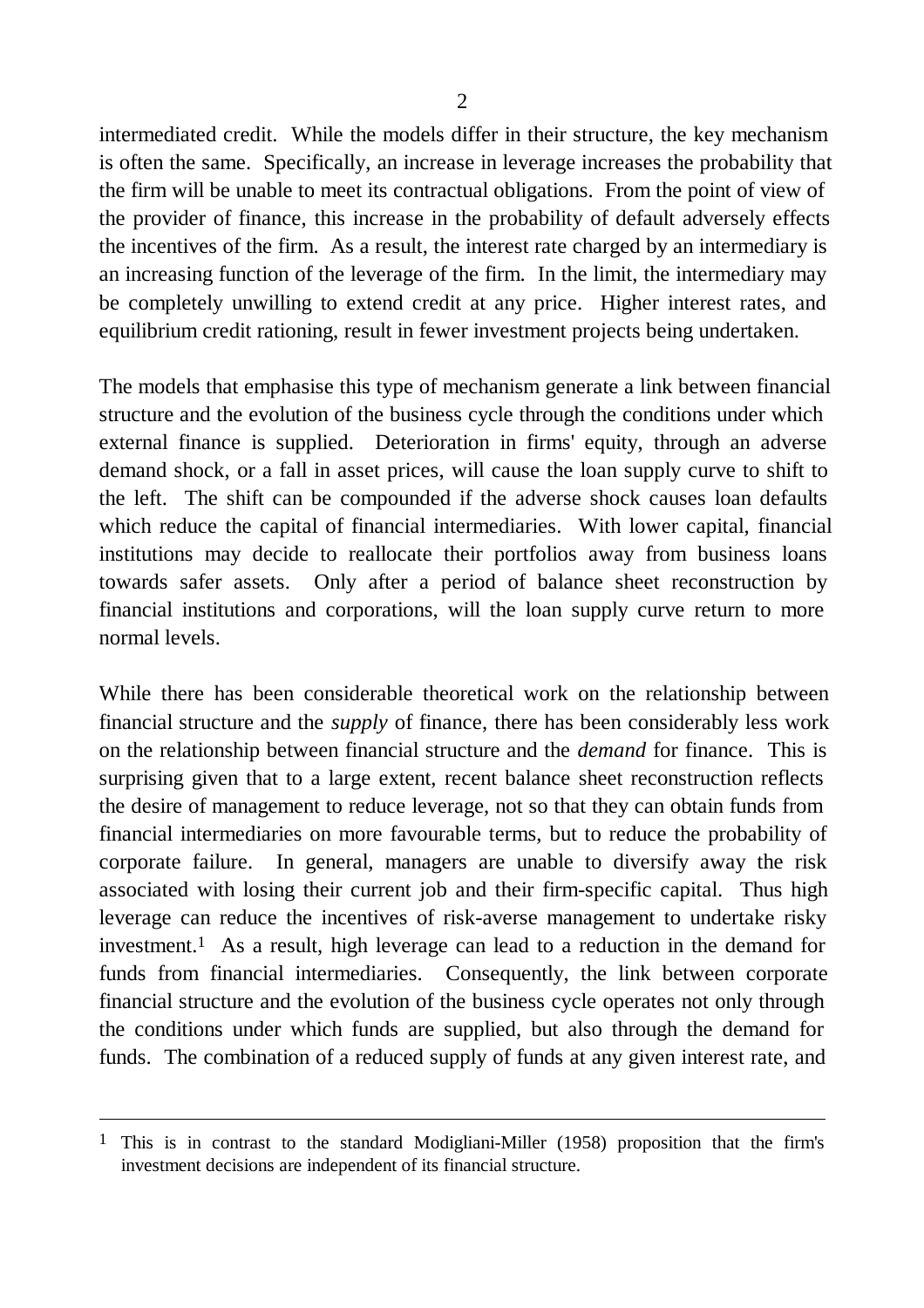a reduced demand for funds at any given interest rate, may lead to a prolonged period of slow output growth.

In this paper, as well as reviewing some of the recent models that link credit supply to the financial structure of firms and financial intermediaries, we develop a model which focuses on demand side factors. The model relies on management incentives that differ from those of the firm's owners. Since managers are not able to hold diversified portfolios of jobs, they dislike corporate collapse more than do the owners of the firm. As a consequence, investment decisions by management are a function of the financial structure of the firm. Once equity falls below a critical level, managers may not be prepared to undertake risky, but positive net value investment, but instead may attempt to recapitalise the firm through retention of earnings.

Ideally, it would be desirable to test the implications of the various models presented in the paper. While some recent advances have been made in this regard, in general the tests have tended to focus on the micro implications of the agency cost literature. This work is briefly reviewed in the paper.

Unfortunately, to date there has been relatively little empirical work directly linking agency costs and financial structure to the evolution of the business cycle. We examine this issue using Australian evidence. In particular, we focus on the cost of external finance and the conditions under which it has been extended. Our results suggest that, controlling for expected changes in business conditions, asset price inflation leads to a rightward shift of the loan supply curve. Increases in asset prices, by increasing the perceived collateral of firms, make financial institutions willing to supply a greater volume of funds at any given interest rate. This is consistent with the agency cost models. It also suggests that a fall in asset prices will see tighter credit conditions.

The remainder of the paper is structured as follows. In Section 2, we review the various mechanisms through which financial structure may impact on the evolution of the business cycle. In Section 3, we model the interactions of management incentives, financial structure and investment. We review the empirical work on agency costs and discuss the Australian experience in Section 4. Finally, in Section 5, we summarise and conclude.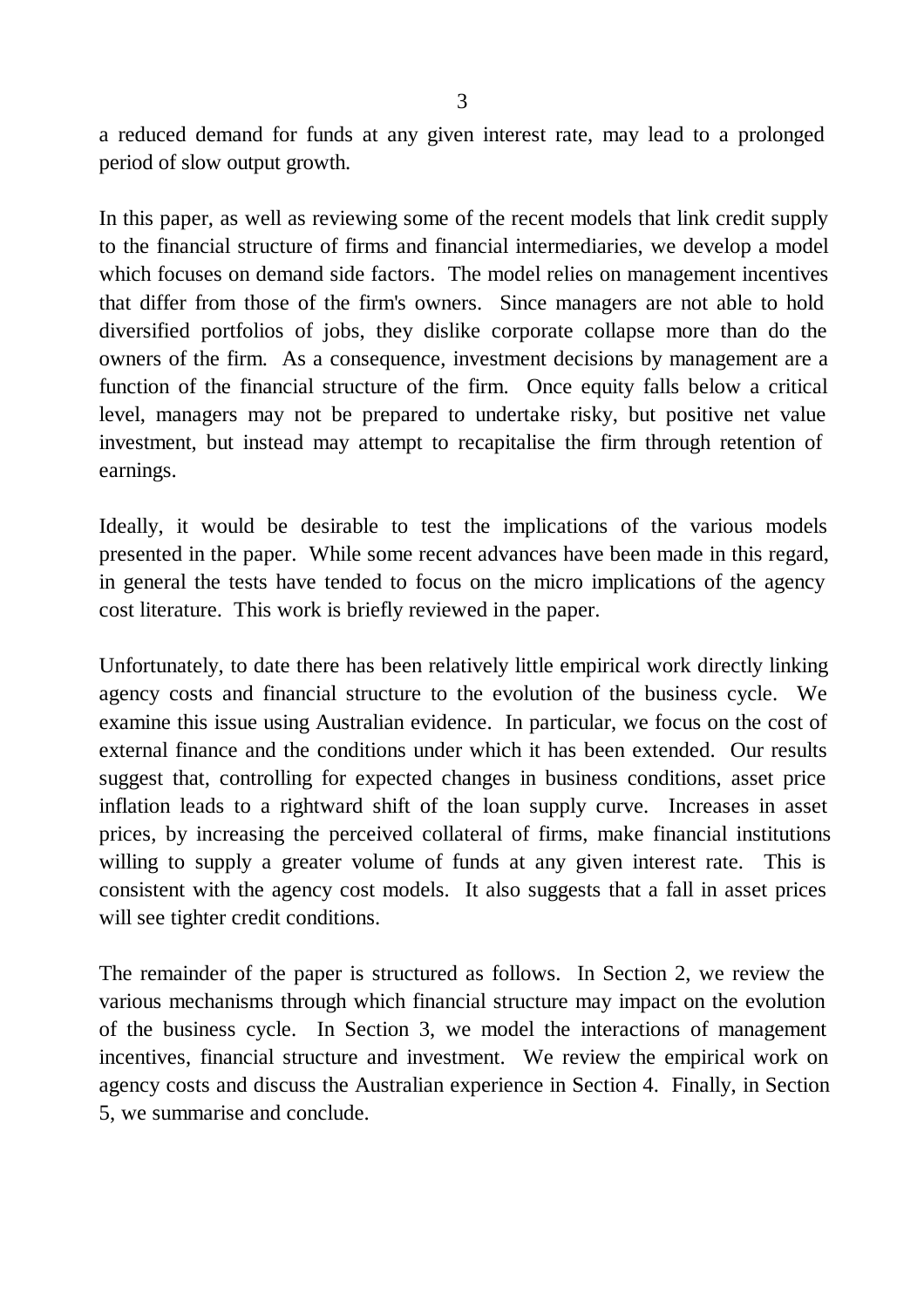## **2. AGENCY COSTS, CREDIT SUPPLY AND CREDIT DEMAND: A REVIEW**

In traditional economic theory, specialisation allows efficiency gains through the division of labour. With perfect information, this division of labour can be achieved by one party (the principal) hiring another party (the agent) to perform certain specialised tasks. However, a fundamental problem facing the principal is the inability to costlessly write contracts with the agent that cover every possible outcome. As a result, and in contrast to the frictionless traditional theory, contracts are incomplete and enforcement is costly. This creates a potential conflict of interest between the principal and the agent, with the agent having opportunities to engage in activities that are not in the best interests of the principal. These information and incentive problems give rise to various types of costs that reduce the gains from division of labour. For instance, the principal may be required to spend resources verifying the claims of the agent. These costs are commonly referred to as agency costs.

In the case of a contract between a borrower (the agent) and a lender (the principal), the lender often has limited information about the borrower. In the work of Stiglitz and Weiss (1981), this inability to distinguish between different types of borrowers can lead to the lender restricting credit altogether. In contrast, in Williamson (1987) the lender knows the risk characteristics of the different borrowers, but must verify the claimed outcome of the projects undertaken by borrowers. Just as in the Stiglitz and Weiss model, these verification or monitoring costs can lead to credit rationing.

However, credit rationing is only one response to the information problem. Instead of *quantity* rationing, the lender may use *prices* to solve the incentive problems inherent with asymmetric information problems. The more equity or collateral a borrower can commit to a project, the smaller the risk the lender faces, and the lower will be the premium on external funds. This interaction of collateral and interest rates can have macroeconomic implications. More generally, the interaction of agency costs and collateral has implications for how the economy responds to adverse shocks. In this Section we review some of these implications.2 Specifically, we examine the interactions between corporate collateral and the cost

<sup>2</sup> See also the reviews by Gertler (1988), Hansen (1992) and Stiglitz (1992).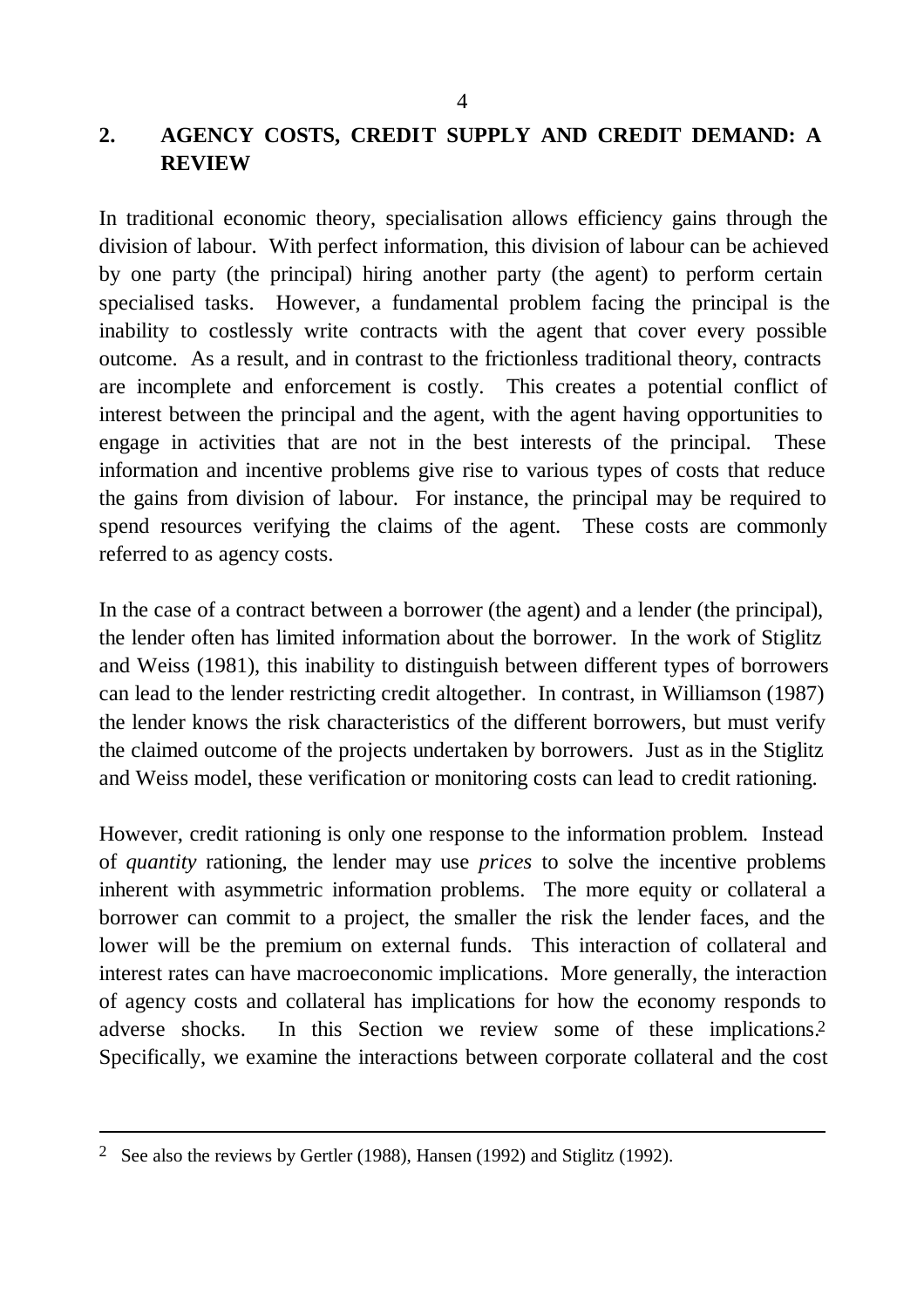of external funds; between bank collateral, portfolio allocations and interest rates; and between corporate collateral and management incentives.

## **2.1 The Role of Corporate Balance Sheets**

One of the first models to link firms' balance sheets with the macroeconomy was developed by Bernanke and Gertler (1989). In their model, the borrower (the agent) has information about the outcome of the project that is not freely available to the lender (the principal). Since the lender cannot costlessly observe the project's outcome, the borrower has an incentive to falsely declare the project a failure. By declaring the project as failed, the borrower does not repay the loan principal or interest, and if not caught, is able to retain the entire return from the project. This incentive to declare "failure", gives rise to a "costly state verification problem" first outlined in Townsend (1979).<sup>3</sup> The lender must decide whether to verify the bad outcome declared by the borrower or to accept the declared bad outcome as the true state of the project. The probability of the bank verifying the borrower is a function of the collateral of the firm. The costs of verification/audit are often referred to as monitoring costs, and can be viewed as a reflection of the principal-agent problem.

When writing the loan contract, the lender must decide on the interest rate to charge on the loan. In doing so, the lender must take into account the expected auditing costs, which increase when the probability of an audit increases. These costs get fed through into higher interest rates. A key factor in the probability of an audit is the amount of collateral the borrower has backing the project.

In the case of complete collateralization, the borrower can guarantee payment even if the project is a failure. The probability of the lender auditing is zero (agency costs are zero) and the interest rate charged contains no added premium. However, in the case of incomplete collateralization, the positive probability induces positive auditing costs. The greater the project's outside funding requirement, the greater are the expected auditing costs. With a low equity contribution, and limited liability, the borrower has less at risk if she falsely claims the bad outcome, and therefore must be audited with a greater probability in order to induce honest behaviour. The lower the contribution of the borrower to the project, the higher is the premium on

<sup>&</sup>lt;sup>3</sup> Other papers to examine the implications of the costs of evaluation and monitoring include Gale and Hellwig (1985) and Williamson (1987).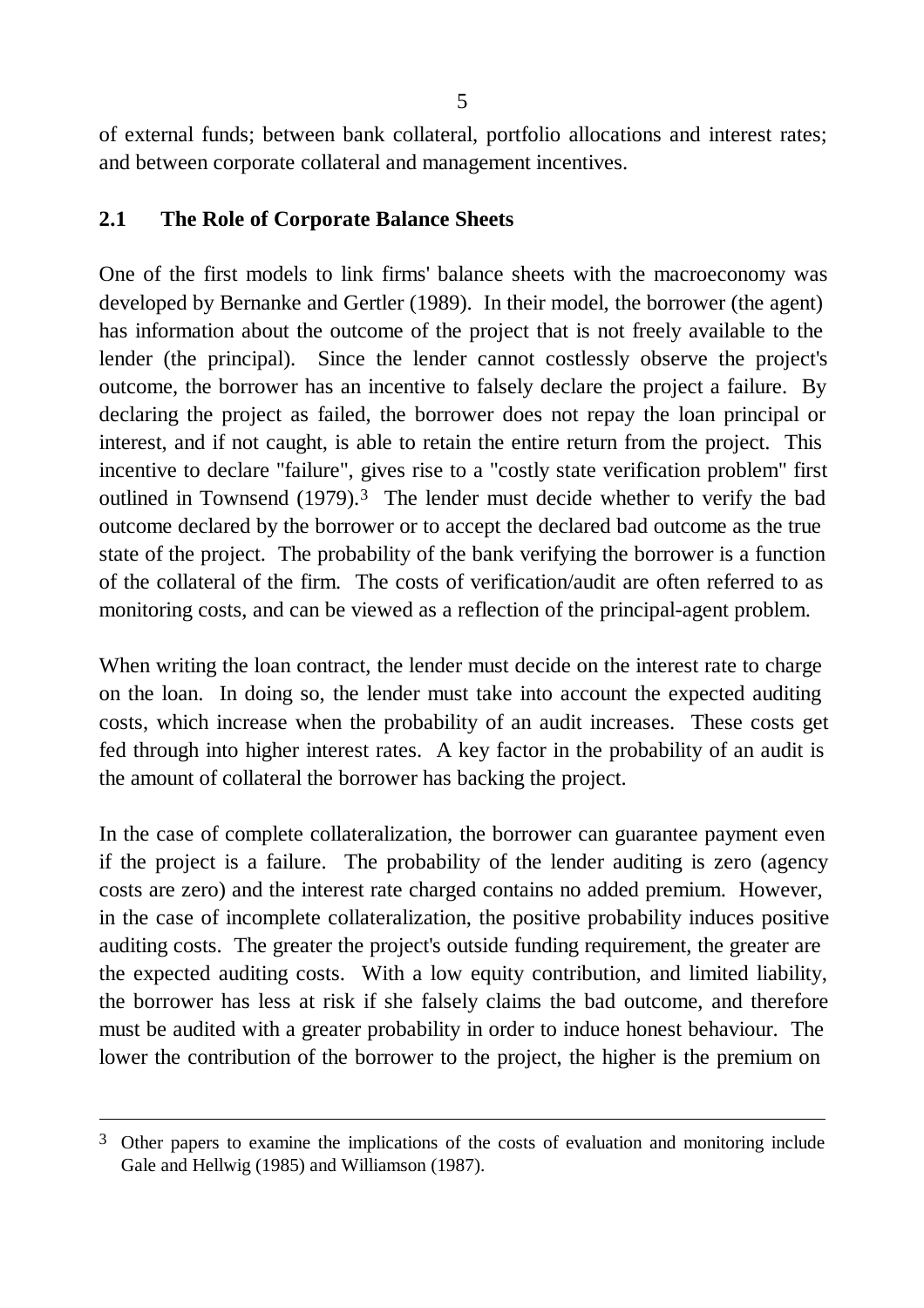external funds.<sup>4</sup> In general, external finance is more costly than internally generated finance, the difference being a measure of agency costs.

This model predicts an income-accelerator effect on investment. A negative shock to (say) productivity might cause the entrepreneur's current period income to be negative. As a result, agency costs will be higher in subsequent periods as the entrepreneur has less collateral for the next investment project. Consequently, investment will be lower than it otherwise would have been. Although firm-specific shocks may tend to average out, systemic shocks to the economy may reduce aggregate investment.

Agency costs are counter-cyclical; increasing in recessions when firms' asset values are most likely to be depressed, and decreasing in booms. Further, shocks may have asymmetric effects through the business cycle. Sharp deteriorations in the economy are more likely than sharp improvements, since there is a limit to the reduction in agency costs in good times. When borrowers experience growth conditions for a number of periods, eventually future investment projects can be self financed and agency costs tend towards zero. Any further improvements in conditions will not lower agency costs, and there will be no further accelerator effects. However, in downturns, some firms that were once fully collateralized will now incur agency costs, exacerbating the downturn.

While the above model provides a theoretical link between corporate balance sheets and the business cycle, the empirical magnitude of the mechanism of the model is questionable. That is, in many cases monitoring (auditing) costs are insubstantial relative to the value of the loan. More recent models of agency costs have attempted to address this problem. Bernanke and Gertler (1990) develop a model where the outcome of the project is common knowledge, removing the need to audit.5 Instead, the asymmetry of information arises from the lender not knowing the *quality* of the investment project chosen by the borrower. The entrepreneur incurs a cost in initial evaluation of a project, and then must decide whether to

<sup>&</sup>lt;sup>4</sup> The problem disappears if firms can costlessly raise equity to finance the project. However, similar information problems are also present in the equity market. Consequently, it is assumed firms are equity rationed. See Greenwald, Stiglitz and Weiss (1984) for details.

<sup>5</sup> Calomiris and Hubbard (1990) also model the role of collateral in mitigating adverse selection problems arising from information-intensive borrowers, but do not rely on monitoring costs.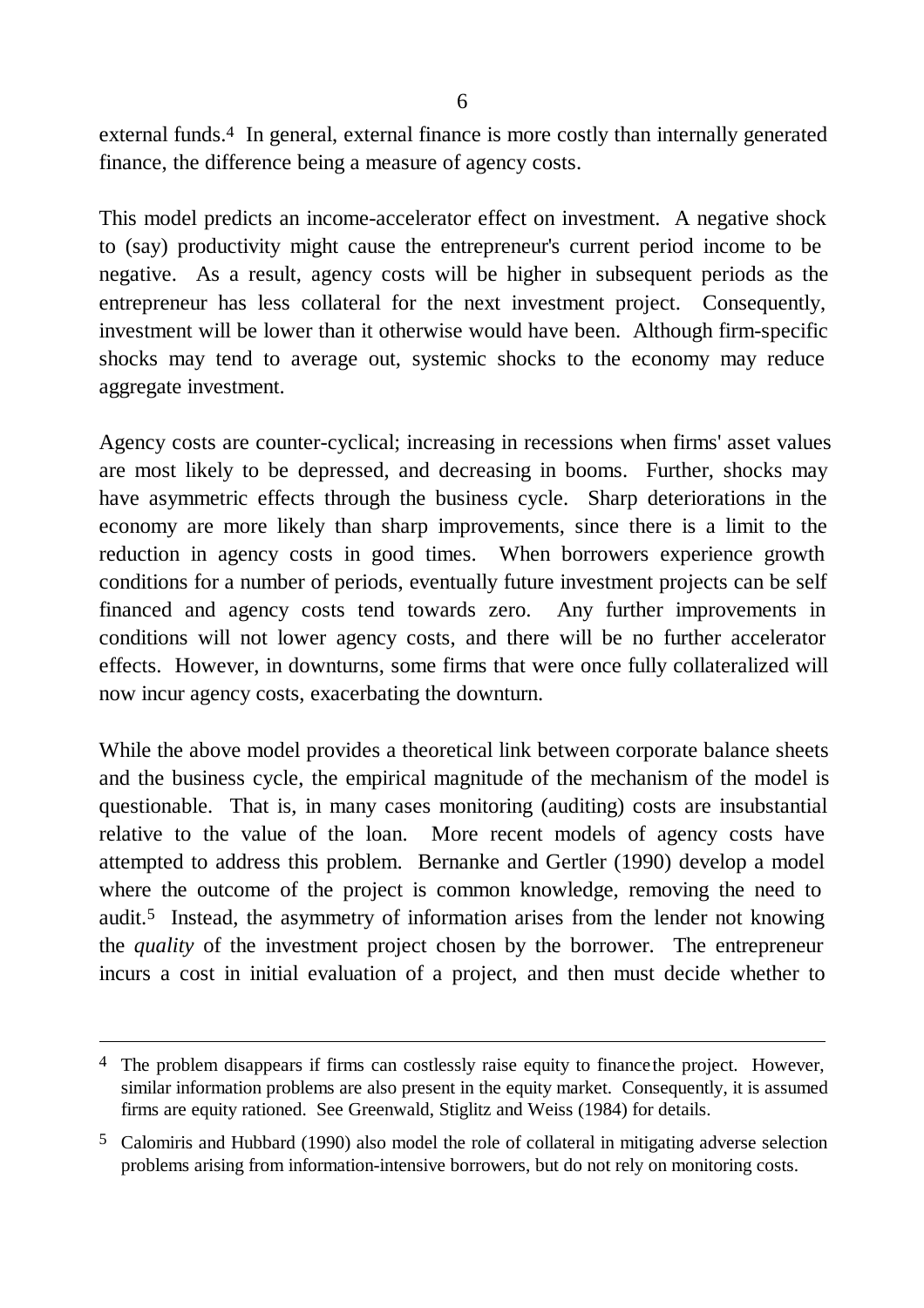proceed. If the project evaluated looks like a "bad" project, the entrepreneur can discard it and evaluate another, but only by incurring the evaluating cost again.

Having incurred the cost, the borrower has an incentive to pass off the bad quality project to the lender as a good project, as the evaluating costs are sunk and cannot be recouped should she decide against proceeding with the project. The lower the net worth of the borrower, the higher is the incentive to pass off "bad" projects as "good" projects. As a result, the probability that any loan is repaid is lower. This in turn leads lenders to increase interest rates. Finally, the higher interest rates reduce the willingness of entrepreneurs to evaluate and undertake projects. Again, this model predicts that the business cycle will be amplified if adverse shocks affect firms' equity.

The models described above are all single period models. If financial institutions recognise the existence of business and asset price cycles, changes in equity may have smaller effects on the price and availability of intermediated finance.

Gertler (1992) extends the single-period contract models by examining multi-period financial relationships between borrowers and lenders. Unlike the single period models, lenders now take into account the net present value of the expected "lifetime" earnings of the borrower's investment project when deciding on the cost of external funds. If the borrower declares a "bad" outcome in one period, the lender may be willing to reschedule debts if the borrower has sufficient expected "collateral" in future periods. Because the debt gets rescheduled rather than written off, there is less incentive for the borrower to falsely declare the state as failed. A positive shock to a firm's profits in the first period increases output at the end of the first period, strengthening the firm's balance sheet and reducing the incentive problem for investment in period two. Consequently, the firm faces a lower interest rate in period two. Thus, shocks to a firm's balance sheet in one period can influence production in future periods even though the shocks themselves are serially uncorrelated.

In addition, a more favourable expectation about the profitability of future projects reduces the agency cost today. Even if the bad state was declared at the end of the first period, the expectation of high future earnings allows a larger debt burden to be rolled over. Conversely, a negative expectation about future economic conditions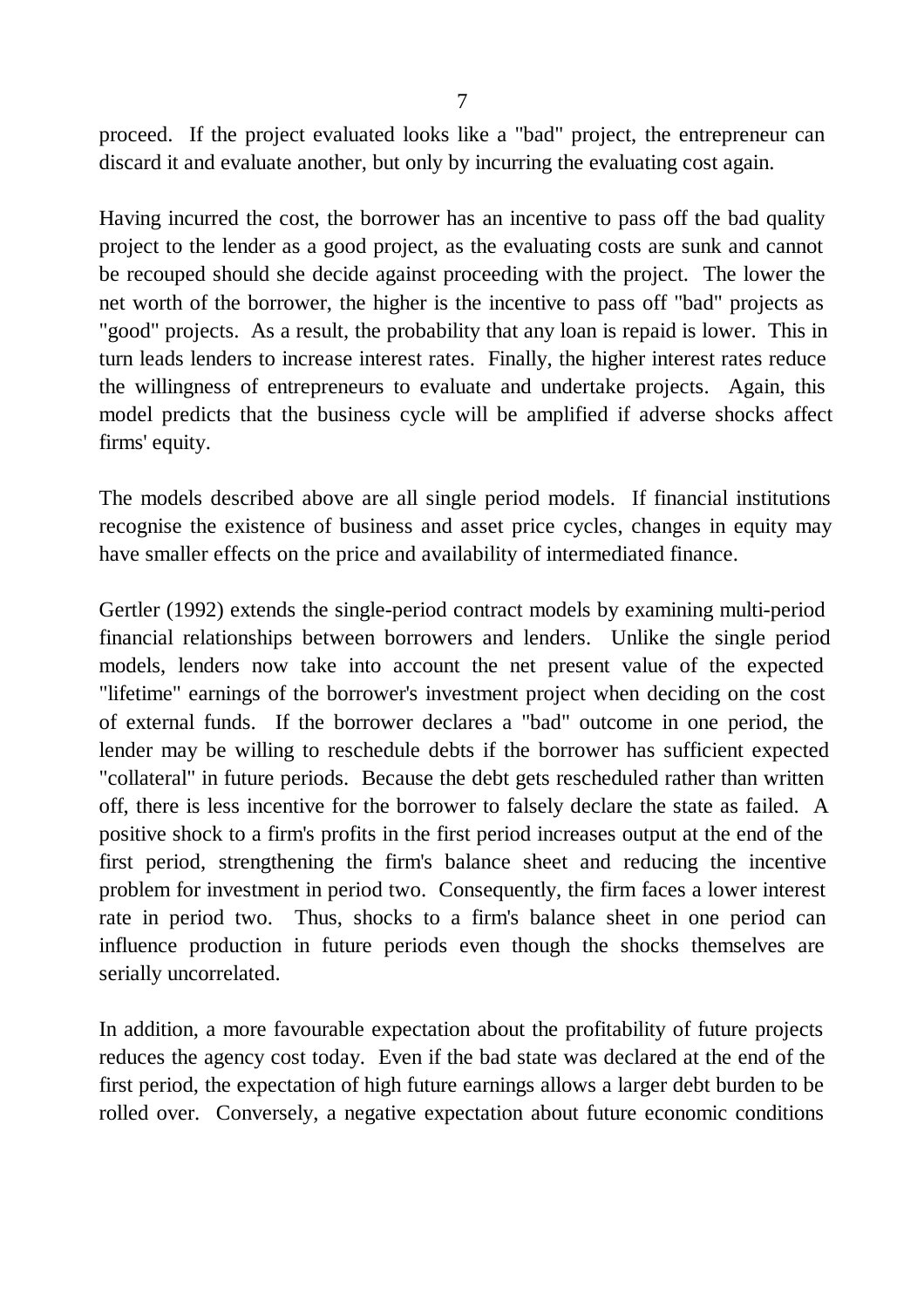will increase the premium on loan interest rates today, because there is less "collateral" in future projects, and less debt will be allowed to be rescheduled.

Finally, in a continuing relationship between borrower and lender, the past performance of the borrower can influence the size of the premium on external funds. The borrower realises that the moral hazard problem of attempting to pass off bad projects as good projects increases the premium on external funds. However, by always telling the truth, the borrower gains a good reputation that allows the lender to reduce the size of the premium. Hence, agency problems may be more pronounced for new firms than for established firms.

The above models imply that a deterioration in corporate equity through say an adverse demand shock or a reduction in asset prices may cause the cost of external funds to increase. This increase will amplify the contractionary effects of the initial shock. Further contractionary effects are likely to be experienced if the reduction in corporate equity is translated into a reduction in the equity of financial institutions. It is to this issue that we now turn.

#### **2.2 The Role of Banks' Balance Sheets**

l

Just as a lender faces some asymmetric information when lending to a firm, a depositor faces asymmetric information when lending to a bank. Using this insight, Bernanke and Gertler (1987) develop a model that shows how factors that affect the health of the financial sector can have macroeconomic effects. The general asymmetric information problem is the same as before, but now it arises between the bank (the agent) and the depositor (the principal).

Banks are assumed to have a cost advantage in evaluating and monitoring potential projects.6 However, the information gained from project evaluation remains private to the bank; only the bank knows the true outcome of its loan investments. The contract between the depositor and the bank cannot be a state-contingent contract because the states cannot be verified by the depositor. Therefore, debt contracts

<sup>6</sup> This is a common assumption in the literature. Diamond (1984) shows that there is a cost advantage of individual investors (depositors) delegating monitoring duties to a financial intermediary. Perfect diversification by the bank means the depositor does not need to monitor the bank.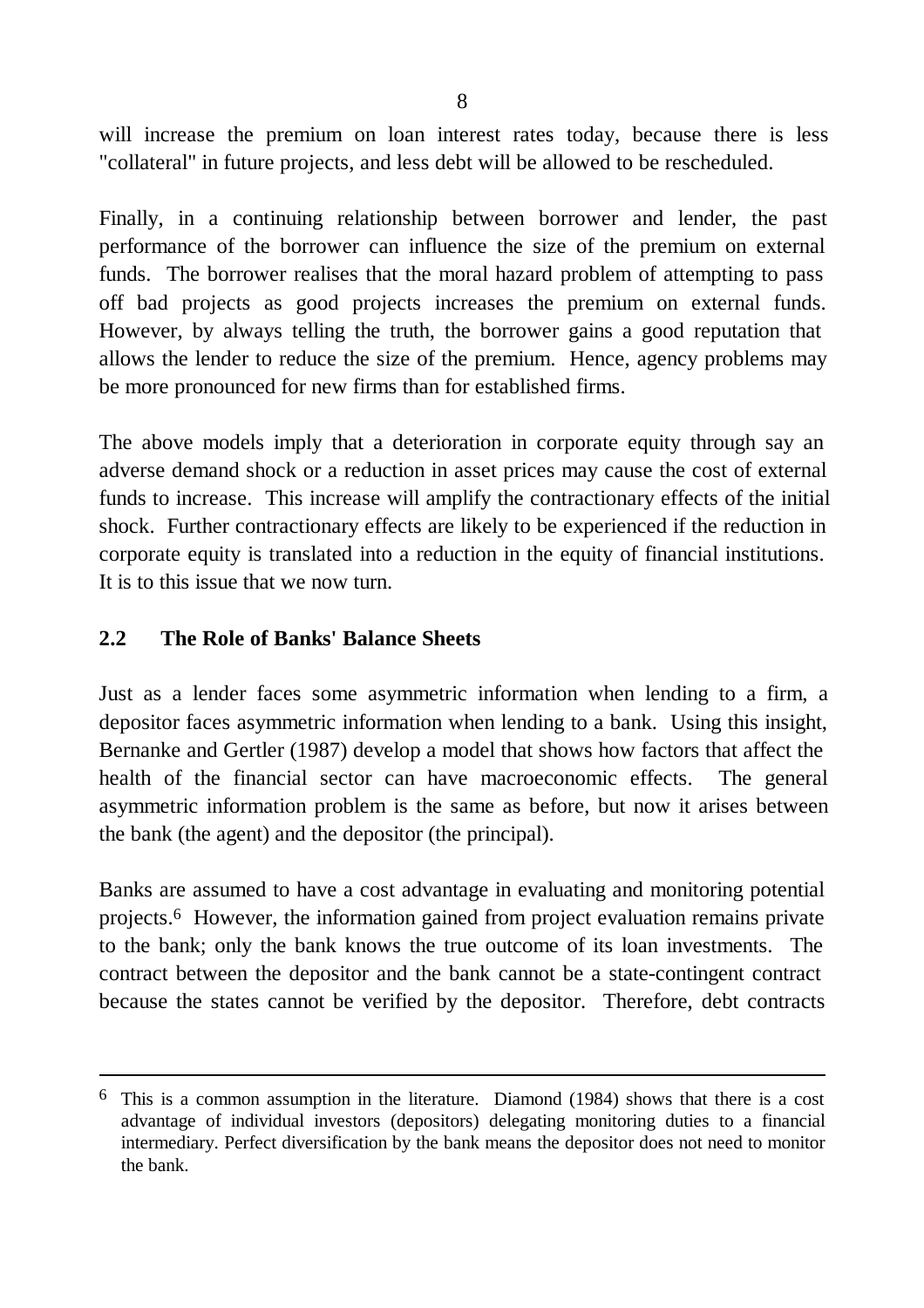arise as the optimal arrangement between the parties.7 Further, it is assumed that the bank cannot obtain a sufficiently high number of differentiated projects to perfectly diversify away risk. As a result, depositors face a potential risk similar to that outlined in Diamond and Dybvig (1983). However, the bank is able to overcome the information problem by holding bank capital, which acts as a form of collateral for the depositor.8 Greater amounts of capital allow the bank to secure more deposits, *ceteris paribus*, and allow the bank to allocate a larger proportion of its lending portfolio to risky loans.9

Thus, the bank's net worth and the quality of the bank's illiquid assets affect the quantity of deposits that it can attract, and hence the amount of lending it can conduct. In turn, this affects investment and output. A deterioration in the bank capital or deterioration in the value of the collateral implicit in illiquid bank assets forces a contraction in a bank's illiquid investment projects, with resources being shifted to liquid assets (in their model, storage) and safe projects. Bernanke and Gertler suggest that this is what happened in the banking crisis of the 1930s. Some projects, especially those that were information-intensive and relied on bank credit, found that they were not able to obtain funds under any conditions.

There are implications for interest rates as well. The deposit rate is sensitive to the expected return on the bank's portfolio. The higher the bank's collateral, the greater the proportion of the bank's assets that can be invested in risky illiquid assets, and the higher the deposit rate the bank can offer. In the case of a deterioration in the bank's capital, the deposit rate falls, and the bank substitutes its assets towards the safe sector.

<sup>7</sup> A deposit is a loan contract between the depositor and the bank. The depositor receives a fixed payment on the deposit, regardless of the outcome of the bank's investment project. Thus, this contract is very similar to the debt contract between the bank and a borrower.

<sup>&</sup>lt;sup>8</sup> The bank's capital consists of equity obtained from the bank's owners or from retained earnings.

<sup>&</sup>lt;sup>9</sup> Central banks may offer explicit or implicit deposit guarantees which act to remove the risk to depositors and increase the bank's moral hazard incentives. However, even in the unlikely case that the guarantee held exactly, the bank may still wish to hold capital if the bank is risk averse. For example, Stiglitz (1992) argues that if bank's objective functions are characterised by decreasing absolute risk aversion, the size of a bank's loan portfolio is positively correlated with the bank's net worth.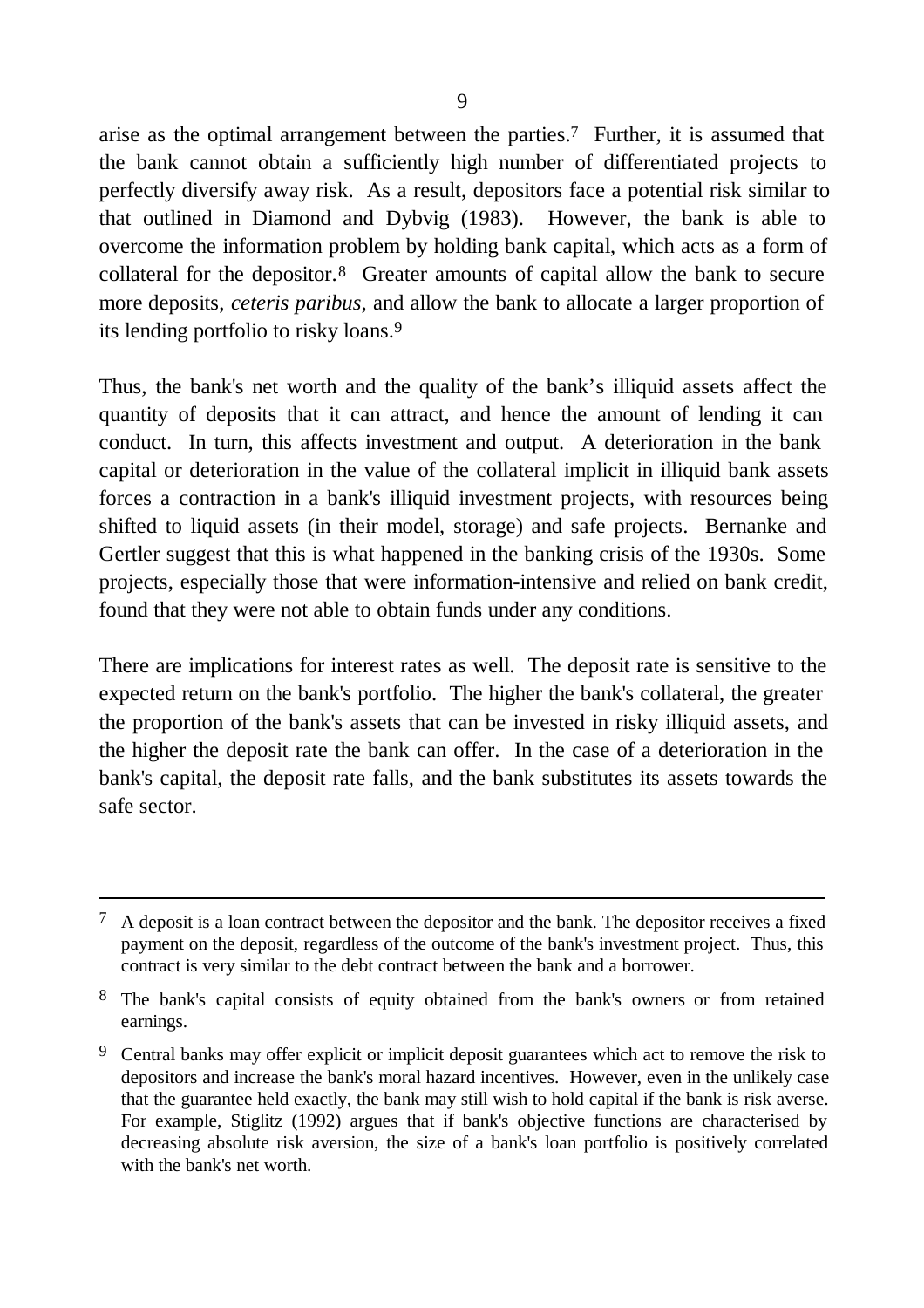#### **2.3 The Demand for Credit: the Role of Managerial Incentives**

The models discussed in Section 2.1 and 2.2 imply that a reduction in the equity of the corporations and financial institutions will lead to lenders supplying fewer loans at any given interest rate; that is, the supply curve for intermediated finance moves to the left. In practice, movements in the demand curve may be equally important. A deterioration in the equity of the firm may well affect managers' decisions concerning production and investment levels. As a result, falling internal net worth may see both the supply of, and demand for, funds decline.

The work of Jensen and Meckling (1976) represents one of the first attempts to link management incentives and firms' capital structure.<sup>10</sup> They argue that when there is asymmetric information between managers (agents) and owners (principals), managers have an opportunity to transfer some of the firm's resources to themselves without the knowledge of the owner. For example, managers may build plush offices and buy corporate jets. Even if the owners see the manager's actions, it is difficult for them to know if these actions are in their own best interests, since managers know more about the firm than the owners (this is the main reason for hiring a manager in the first place). If the manager owned the firm, or owned a large proportion of the firm's equity, then this incentive problem would disappear.

In Jensen and Mecking's model, managers are assumed to be approximately risk neutral. They are not concerned with possible adverse effects on their reputation should their actions ultimately bankrupt the firm. In practice, such considerations may be important. The firm's owners can diversify risk by holding shares of many companies. In contrast, the managers are likely to have sunk effort and skills in a particular firm that cannot be easily used at another firm. If the manager should lose her job, she suffers a high cost. Thus, the manager may behave in a risk-averse manner taking on projects that do not maximise the value of the firm.

Greenwald and Stiglitz (1993) develop a model in which internal equity has a role in influencing the evolution of the business cycle. The firm, through its manager, is assumed to maximise expected profits *less expected bankruptcy costs.* Output decisions must be made before the price of the output is known, and are therefore

<sup>10</sup> Harris and Raviv (1991) provide a good survey of the theoretical and empirical literature on incentive problems and the determinants of capital structure.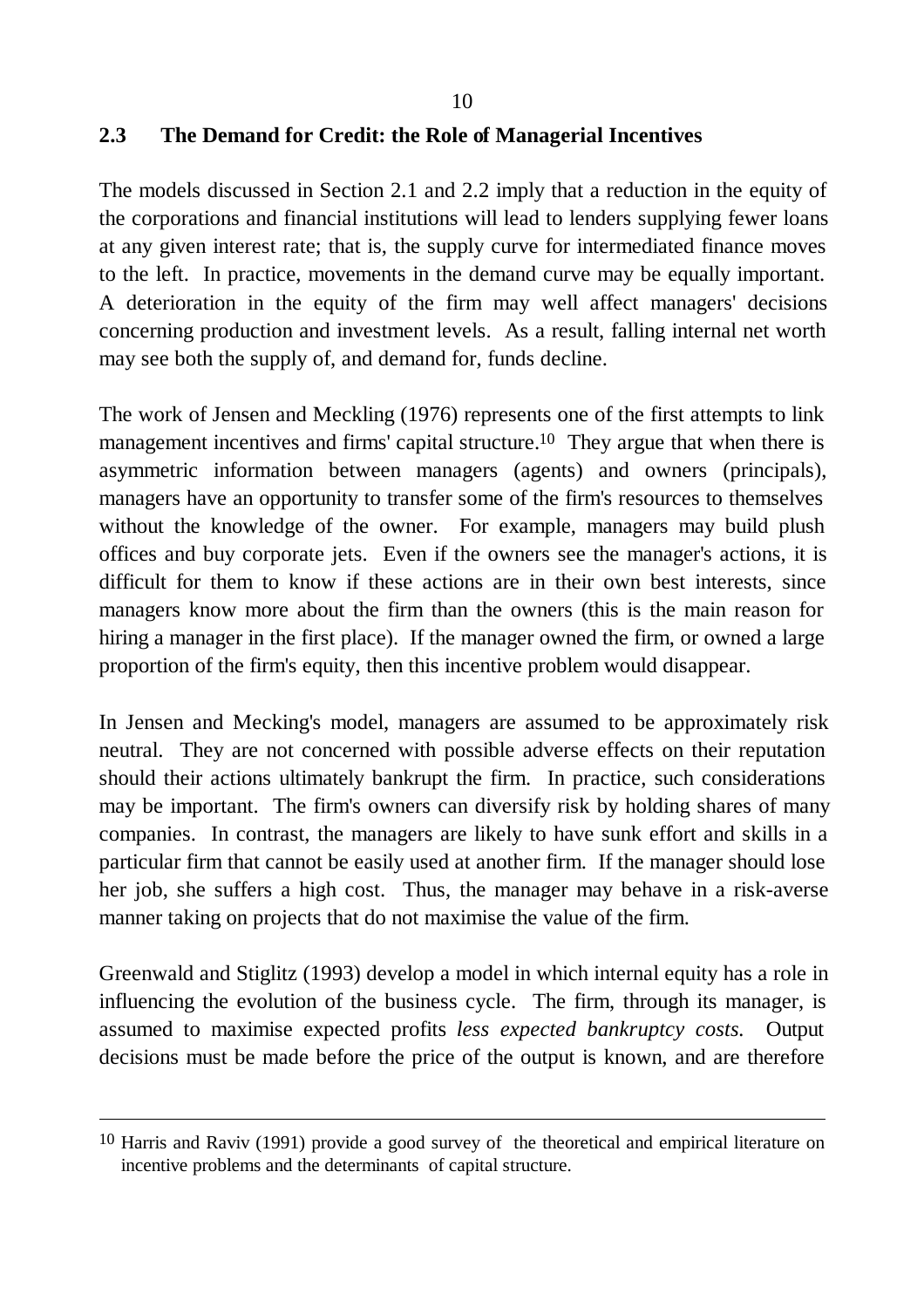risky. Also, expected bankruptcy costs are a decreasing function of equity. As a consequence, the lower is the equity of the firm, the lower is its output.

In this model, bankruptcy costs are added to the objective function in an attempt to capture management's dislike for bankruptcy. This type of specification does not address the question of how the type of management contract effects the manager's decision and how risk aversion by management interacts with the contract. These factors are potentially important. In practice, the type of contract that is offered to managers can have important implications for their decisions. Agrawal and Mandelker (1987) find evidence that holdings by management of common stock and stock options lead to an increase in firm risk. Using information about the variance of a firm's share price before and after an announcement of an investment, they find that managers with a relatively high proportion of shares in their compensation package select investments that result in variance increases. This supports the hypothesis that the managers' holdings of shares induce them to make investment decisions that are in the interests of the firm's owners. Along similar lines, Jensen and Murphy (1990) find that there is a small but significant positive relationship between performance schemes and firm performance.<sup>11</sup>

The costs incurred by a manager when her firm experiences "financial distress" are documented by Gilson (1990). He finds that, on average, less than half of the directors and managers of a firm that experiences financial distress keep their jobs. Also, the directors who have resigned from these firms are less likely to serve as directors of other companies. Jensen (1988) also suggests that a takeover, or a potential takeover, can have significant incentive effects on managerial behaviour. Evidence shows that roughly 50 per cent of a firm's top level managers are gone within three years of acquisition.

These studies of managerial compensation are generally divorced from the business cycle and the internal equity of the firm. In the model developed below, we attempt to capture this interaction between contracts, the internal equity of firms and investment.

l

<sup>11</sup> Australian anecdotal evidence (Kavanagh and McBeth, 1988) suggests that although bonus schemes are used in the majority of companies, they have become expected, and seen as part of the manager's total remuneration package. However, many firms are now adopting performance - based criteria in addition to the bonus scheme.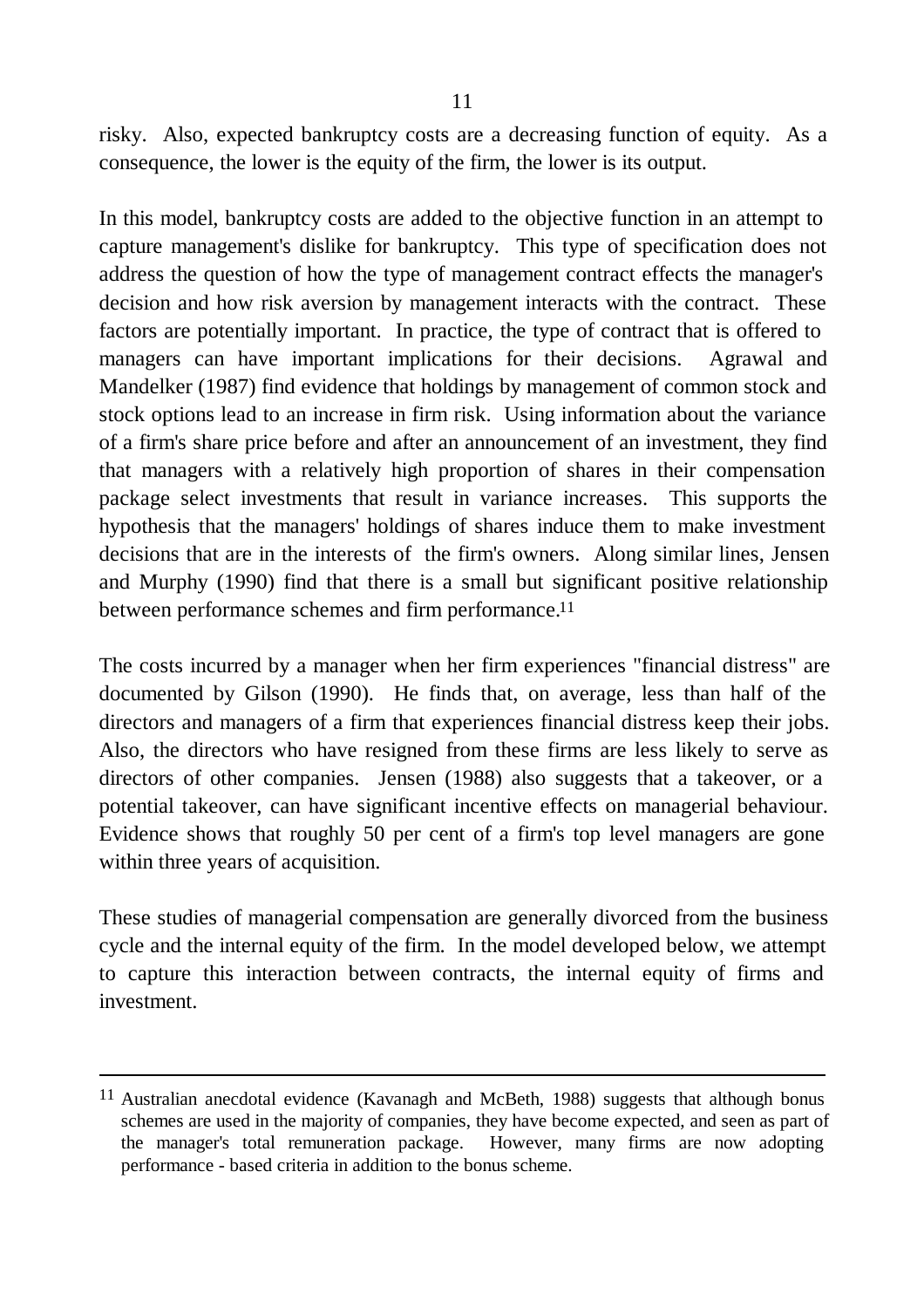12

#### **3. A MODEL OF MANAGERIAL INCENTIVES**

The model focuses on the links between changes in internal equity and the demand for funds. The model makes numerous simplifying assumptions, is partial equilibrium, and examines a very simple form of contract. Nevertheless, it captures in a simple framework a number of important ideas.

The basic intuition is straightforward. While owners of the firm are assumed to hold diversified portfolios of stocks, managers are unable to hold diversified portfolios of managerial jobs. Thus, managers will suffer more acutely than the owners of the firm if the firm collapses and the manager loses her job. This introduces the possibility that managers will pass-up *risky* investment projects with positive net present-value.

We begin by assuming that each firm is run by a single manager.<sup>12</sup> The role of the manager is to select the type of "investment" that the firm undertakes. At the beginning of each period the manager has two types of "investment projects" from which to select. The first type of investment is a risky project while the second type is a safe project with a known return. The risky project is assumed to have a higher expected return than the safe project and would always be undertaken by the owner. Each project is assumed to cost one unit and the firm has equity of  $0 \le e \le 1$ . If equity is less than one, the manager must borrow 1-e to undertake the project. At the end of the period, the manager collects the return from the selected project and then pays any loan and interest due to the lender.

Managers are assumed to be risk averse. They are identical to one another and have the following utility function:

$$
U(w) = w^{1-\mathcal{B}} \qquad (0 \le \mathbf{g} \le 1)
$$
 (1)

where *w* is the wage paid to the manager and  $\boldsymbol{\xi}$  is the coefficient of relative risk aversion. A higher *g*implies a higher degree of risk aversion. The contract between the owner and the manager specifies that the wage paid is a function of the investment decision and the outcome of the project. If the manager undertakes the

<sup>&</sup>lt;sup>12</sup> Many small firms are owned and managed by the same person. In this case, the owner may be risk averse as she is unlikely to hold a diversified portfolio of firms.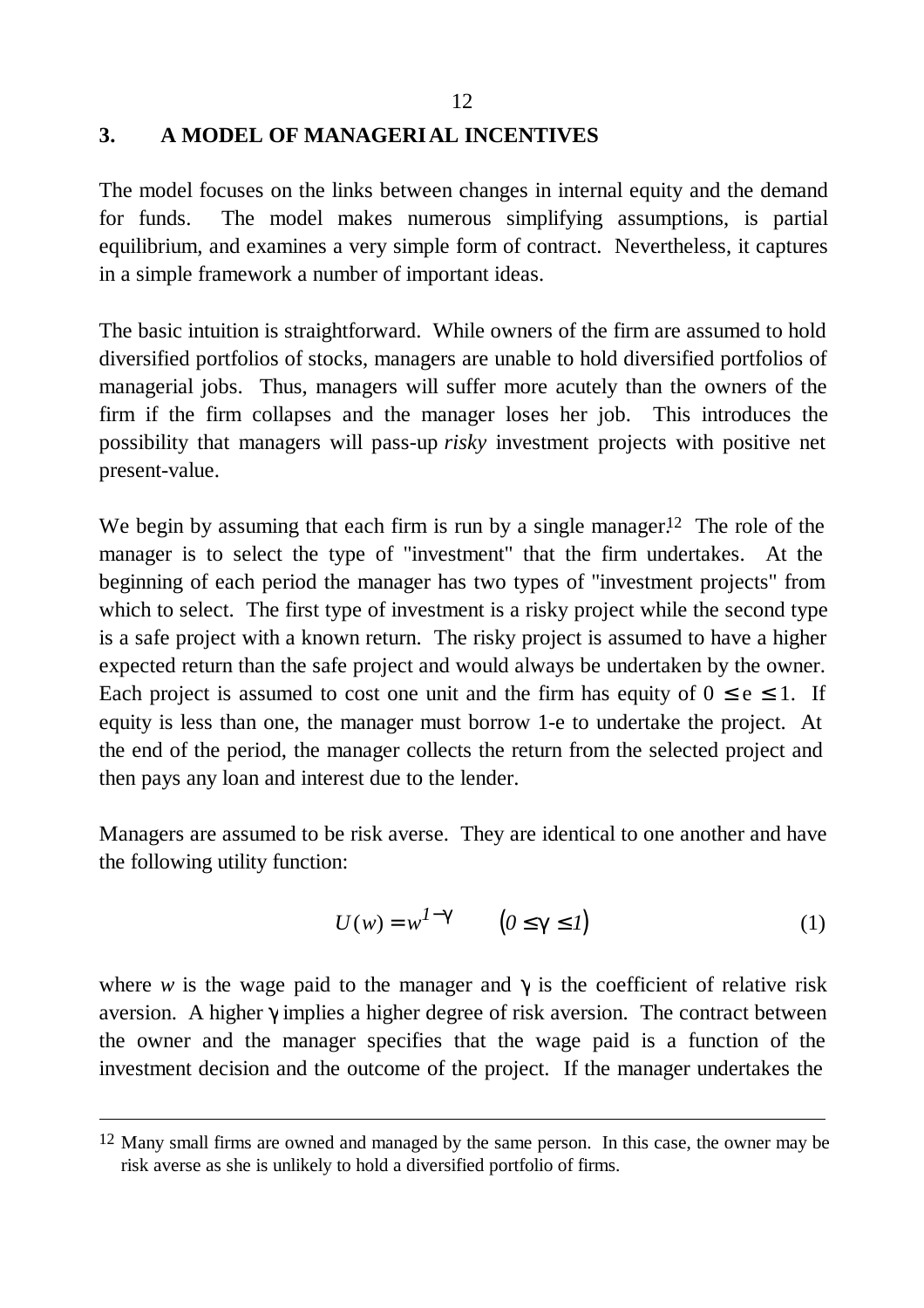safe project, a wage of  $\overline{w}$  is earned. If the risky project is undertaken, the wage depends upon the survival of the firm. If the project's outcome is sufficiently poor to reduce the equity of the firm to zero, the firm will close and the manager earns a low wage of  $w_f$ . On the other hand, if the project is sufficiently successful to allow the firm to continue operating in the following period, the manager earns a wage  $w_s$ , where  $w_s$  is greater than  $w_f$ . Note that this higher wage is paid even if the project earns a low or negative rate of return, provided that the project does not wipe out the equity of the firm.

The expected utility of the manager is as follows:

If the safe project is undertaken:  $U(\cdot) = \overline{w}^{1-\mathcal{G}}$  (2)

If the risky project is undertaken: 
$$
U(\cdot) = pw_s^{1-\mathcal{B}} + (1-p)w_f^{1-\mathcal{B}}
$$
 (3)

where  $p$  is the probability that the manager will be paid  $w_s$ . The manager maximises expected utility. Thus, the risky project will be undertaken if:

$$
p w_s^{1-\mathcal{S}} + (1-p) w_f^{1-\mathcal{S}} \ge \overline{w}^{1-\mathcal{S}} \tag{4}
$$

To simplify the algebra assume that  $w_f$  is zero; that is, if the firm loses its entire equity, the manager gets no payment and loses her job. In this case, the project will be undertaken only if the following condition is satisfied:

$$
\frac{w_S}{\overline{w}} \ge p^{\frac{-1}{1-g}} \tag{5}
$$

that is, the risky project will be undertaken if the wage premium paid to the manager for undertaking the risky investment is sufficiently high to compensate her for the probability that she will get paid nothing, and for risk that she is accepting by undertaking the risky project. The more risk averse the manager, the greater must be this wage premium. In the limit, if the manager is infinitely risk averse, she cannot be induced to undertake the risky project. Similarly, from equation (5), it can also be seen that the higher the probability that the project will be a complete failure, the higher must be the wage premium.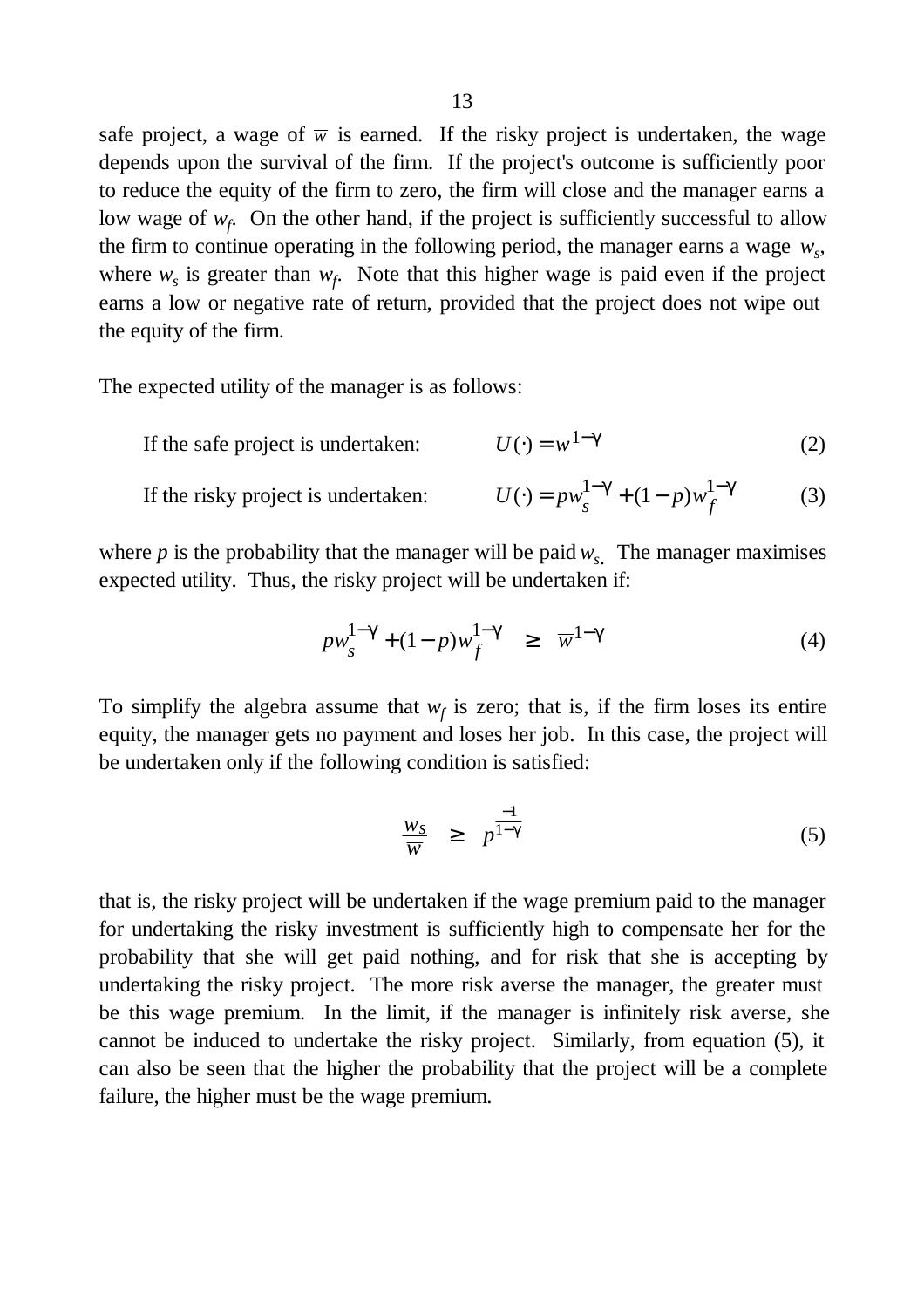So far nothing has been said explicitly about the determination of *p*. However, the probability that the investment project will not reduce equity to zero is a function of the current level of equity in the firm. Given a distribution of possible project outcomes, the greater the equity of the firm, the lower the probability that the outcome will be so bad that equity is reduced to zero.

If the actual outcome of the project is given by  $r_a$  and the gross cost of debt (that is, 1 plus the interest rate) to the firm is given by  $r_l$ , then the equity of the firm will be negative after the project has been completed if the following condition holds:

$$
r_a < (1 - e) r_l \tag{6}
$$

If the gross project return is less that the total debt plus interest due to the lender, the firm must close and the manager will be paid nothing. If initial equity is equal to zero the project will be a failure from the manager's point of view if the rate of return on the project is less than the interest rate charged. In contrast, if initial equity equals one, the project cannot be a failure from the manager's point of view.

Suppose for simplicity that the distribution of project outcomes is uniform between *z* and  $\overline{z}$  (that is,  $r_a \sim U(\underline{z}, \overline{z})$ ) and that  $0 \ge \underline{z} < r_l$  and  $\overline{z} > r_l$ . In this case, the probability of success from the manager's viewpoint is given by:13

$$
p = prob(r_a > r_l(l-e)) = \frac{\overline{z} - (l-e)r_l}{\overline{z} - \underline{z}} \quad \text{if} \quad (l-e)r_l \ge \underline{z}
$$
  
= l \quad otherwise \tag{7}

Substituting this expression for *p* into (5) yields an equation which links the manager's decision to the equity of the firm. That is, the project will be undertaken if:

$$
\frac{\overline{z} - (1 - e)\eta}{\overline{z} - \underline{z}} > \left(\frac{\overline{w}}{w_s}\right)^{1 - \mathbf{g}} \qquad \text{if} \qquad (1 - e)\eta \ge \underline{z}
$$
\n
$$
1 > \left(\frac{\overline{w}}{w_s}\right)^{1 - \mathbf{g}} \qquad \text{otherwise}
$$
\n(8)

<sup>13</sup> If  $(1-e)r_1 < \underline{z}$  then the project will be a success even if the minimum return is earned.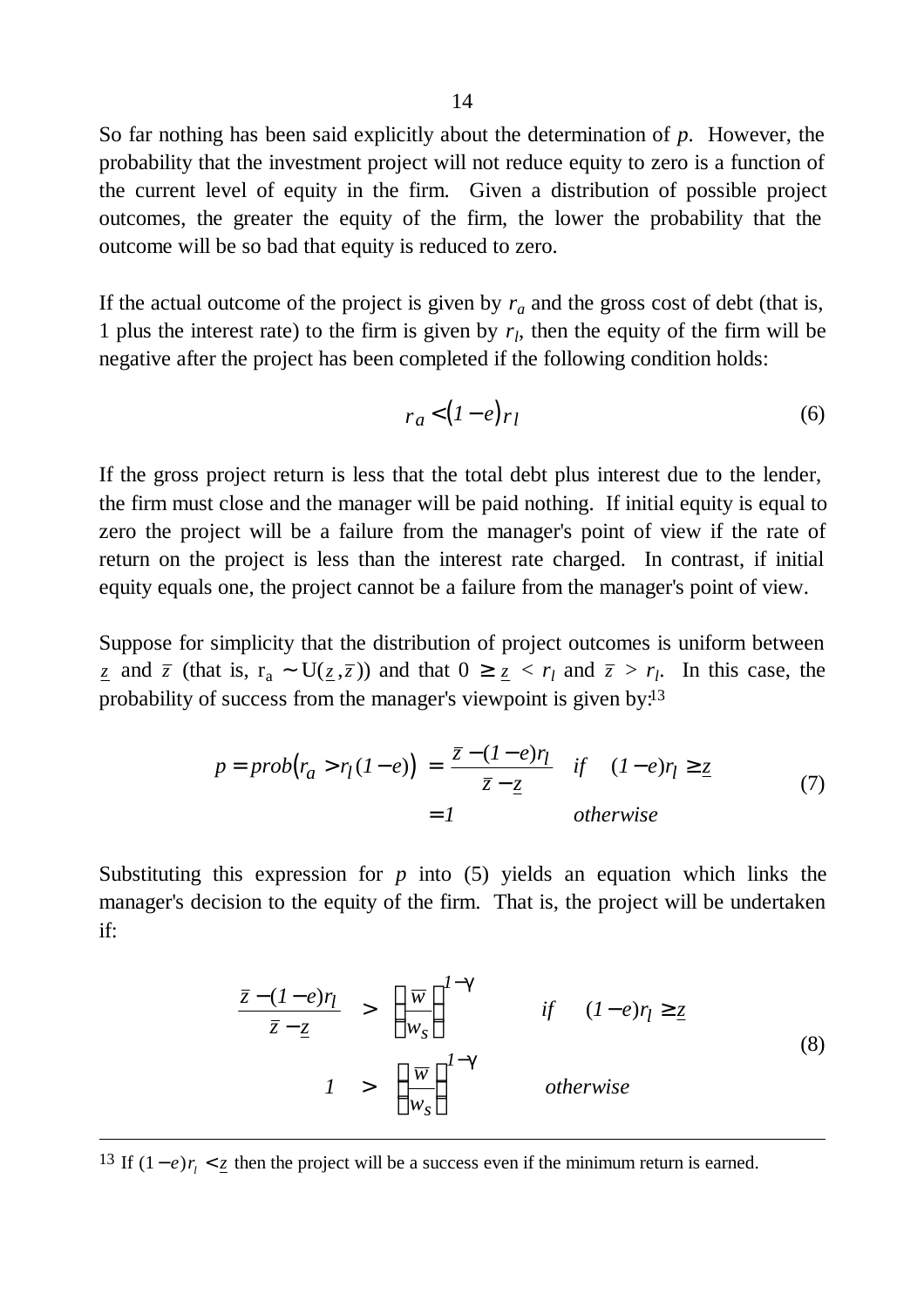Note that the second case requires that even in the worst possible outcome, the firm will not lose all its equity. In this case, provided that the wage paid for undertaking the risky project is greater than that paid for undertaking the safe project, and provided that the manager is not infinitely risk averse, the project will be undertaken.

In the alternative case, equation (8) can be re-expressed to show more explicitly the relationship between equity and investment. The risky investment will only be undertaken if equity is above some critical level e\* defined as follows:

$$
e^* = \frac{(\bar{z} - \underline{z}) \left[ \frac{\overline{w}}{w_s} \right]^{1-\mathcal{B}} - \bar{z} + r_l}{r_l}
$$
(9)

As  $\bar{z}$  increases, the expected return on the risky project increases. This reduces the amount of equity required for the manager to undertake the project. An increase in the wage premium that the manager is paid for undertaking the risky project or a decrease in the risk aversion of the manager will also reduce the amount of equity required before the manager will undertake the risky project. Similarly, an increase in the variance of possible project outcomes (keeping the mean constant) would also require a higher threshold level of equity before the investment would be undertaken.

Given the above structure, how does the firm behave in response to an adverse shock? Suppose initially that  $e > e^*$ . In this case, the manager undertakes the risky investment. Now, suppose that an adverse demand or productivity shock occurs after the output decision has been made and a substantial loss is incurred. As a result, the equity of the firm falls. Suppose the outcome is sufficiently bad that equity falls below e\*. In the following period, even though the expected return on the project is unchanged, the manager elects not to undertake any risky investment. Instead she decides to undertake the safe investment and earn the certain gross return *r*. At the end of the second period, the equity of the firm will have increased to  $e_2 = re_1$ .<sup>14</sup> Depending upon the extent of the loss of equity in the first period, the recapitalisation of the firm through the retention of earnings from the safe project may be sufficient to ensure that  $e_2 > e^*$ . If this is the case, the manager will again

<sup>14</sup> The numbered subscripts refer to time periods.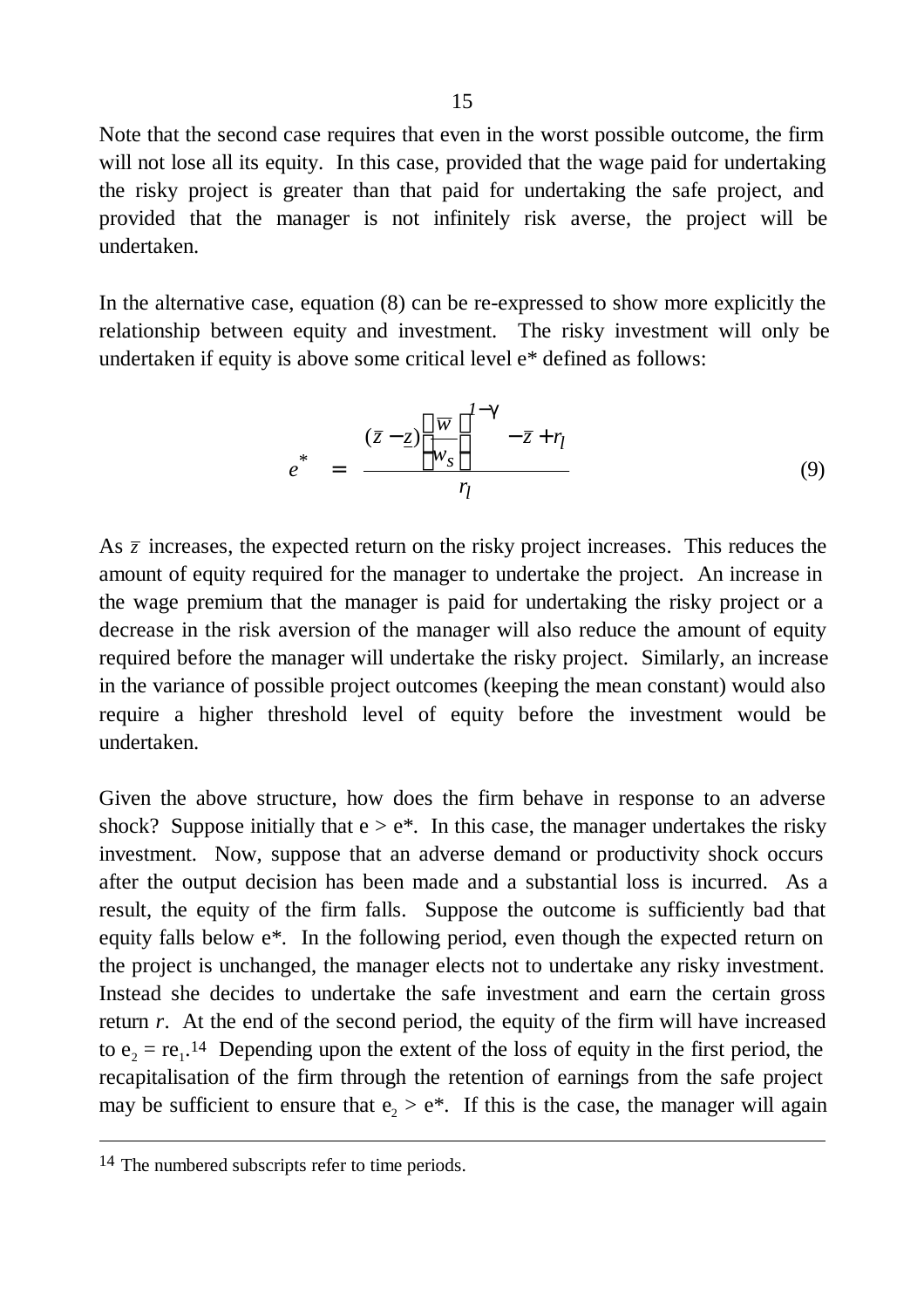elect to invest in the risky project in the third period. If it is not the case, the safe investment will be undertaken again. In fact, the safe investment will continue to be undertaken until period *i* when  $e_i > e^*$ . Only after the equity of the firm has been restored, will the manager again elect to undertake the risky investment. This is despite the fact that the expected return on the risky project has not changed throughout the entire period.

### **4. SOME EMPIRICAL EVIDENCE**

#### **4.1 Previous Empirical Research**

Although research on the linkages between firms' financial structure and investment or output is in its infancy, a number of empirical studies have attempted to determine the strength and nature of the relationship. One of the most frequently tested implications of agency cost theory is that financing patterns vary across firms according to differences in the agency costs they face. A series of tests using data for US manufacturing firms, finds that investment is sensitive to financial factors, especially for firms that *a priori* are expected to face large agency costs.

Fazzari, Hubbard and Petersen (1988)<sup>15</sup> divide firms into those that retain a large part of their income, and those that pay-out large dividends. Their results show investment is particularly sensitive to cash flow for the group of firms that retain most of their income. Also, the inclusion of a "collateral" variable has a significant positive effect on investment for small pay-out firms, but not for large pay-out firms. This is consistent with the importance of collateral reducing the agency cost problems for those firms that find outside funds difficult to obtain. Using the same data and methodology, Gertler and Hubbard (1988) find that these effects are asymmetric over the business cycle; changes in cash flow have a larger impact on investment in recession years. In a similar spirit to Fazzari, Hubbard and Petersen, Whited (1992) shows that financial distress variables are significant factors in explaining investment, especially for firms without a corporate bond rating.

Similarly, Oliner and Rudebusch (1989) find that young firms' cash flow has a stronger effect on investment than is the case for mature age/low agency cost firms. They also suggest that firms whose managers have relatively little equity in the firm

<sup>15</sup> See Mills, Morling and Tease (1993b) for a similar study using Australian data.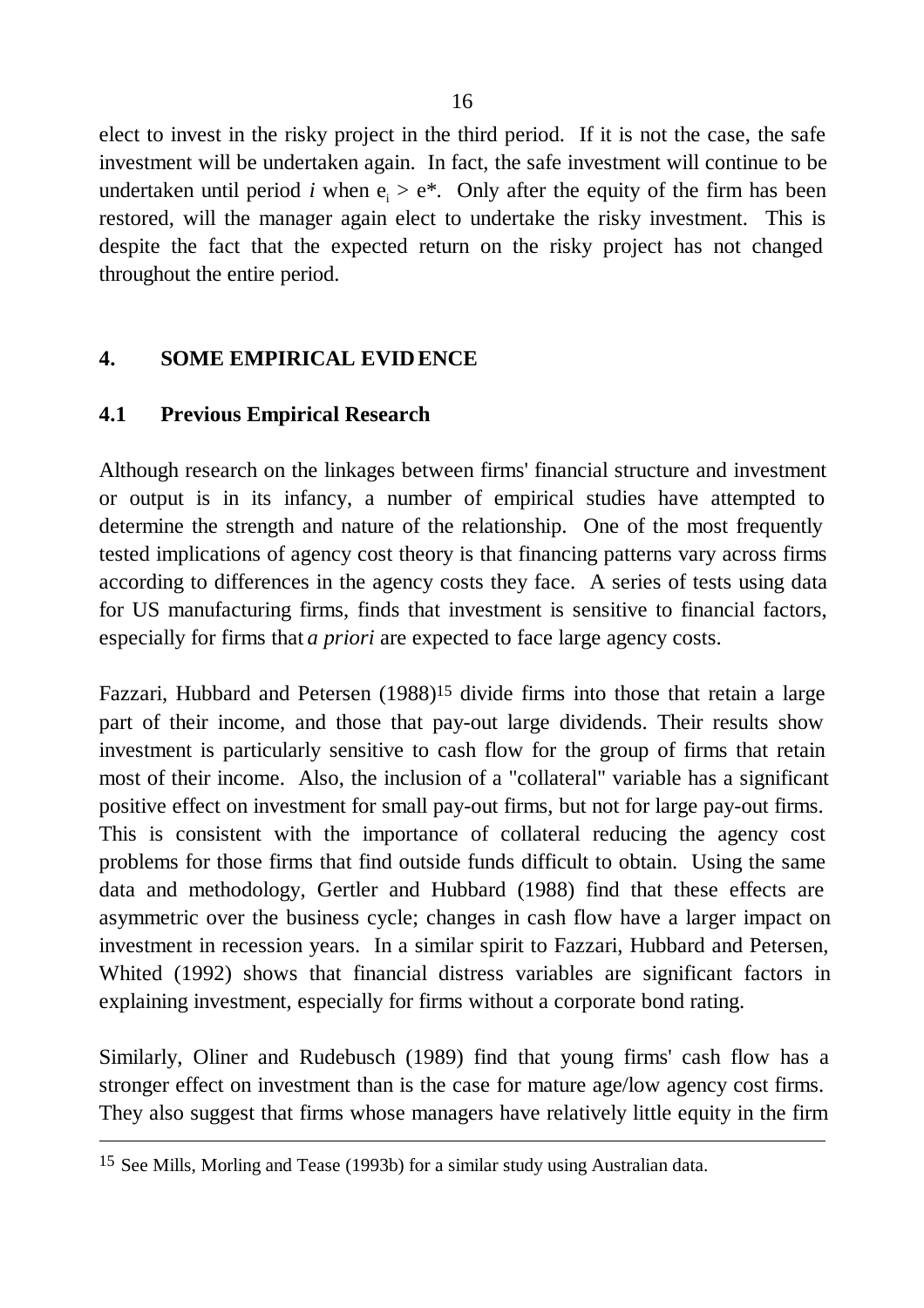face higher agency problems. However, contrary to expectations, regression results do not indicate such a relationship.

Whited (1991) examines whether a firm with poor financial health will postpone investing until it can rebuild its financial asset base. Eckstein and Sinai (1986) have labelled this process "reliquefication" and suggest that it occurs during recessions and early in recoveries. In terms of the multi-period model developed by Gertler (1992), the firm, by retaining earnings, increases its collateral and thus reduces the agency cost premium on external funds. The model developed in Section 3 suggests that demand factors are also important. As the firm becomes more financially fragile, risk averse managers become increasingly concerned about bankruptcy. Consequently, managers attempt to "reliquefy" before initiating investment projects. Results using data from a panel of manufacturing firms show that for the sub-sample of firms that rely on external funds for investment, there is a significant positive relationship between lagged financial assets and investment. Also, the accumulation of financial assets tends to last approximately 2 years before investment occurs.

Other papers have examined the role of credit market imperfections in the monetary transmission mechanism. Gertler and Gilchrist (1991) suggest that small manufacturing firms are more likely to experience financial constraints than large manufacturing firms. They find that following a tightening of monetary policy, the sales of small manufacturing firms decline at a faster pace than those of large firms. Kashyap, Stein and Wilcox (1991) suggest that changes in the mix on bank loans and commercial paper are a proxy for credit supply. During recessions, tight monetary policy causes banks to decrease loan supply. Some businesses substitute towards the commercial paper market, but this substitution is imperfect, and thus the shift towards commercial paper predicts a fall in investment. Regression results confirm this prediction. Bernanke (1990) finds that the interest rate spread between the commercial paper rate and the rate on treasury bills is a good indicator of monetary policy. Consistent with this finding, Gertler, Hubbard and Kashyap (1990) derive a model of capital market imperfections and argue that interest rate spreads can proxy agency costs. An investment equation, modified for inclusion of the interest rate spread, is estimated and shows that the spread is important in explaining investment. Finally, Bernanke and Campbell (1988), Bernanke, Campbell and Whited (1990), and Warshawsky (1991) document the large rise in corporate indebtedness in the US over the 1980s, and express concern about the potential financial distress of many corporations in the event of recession.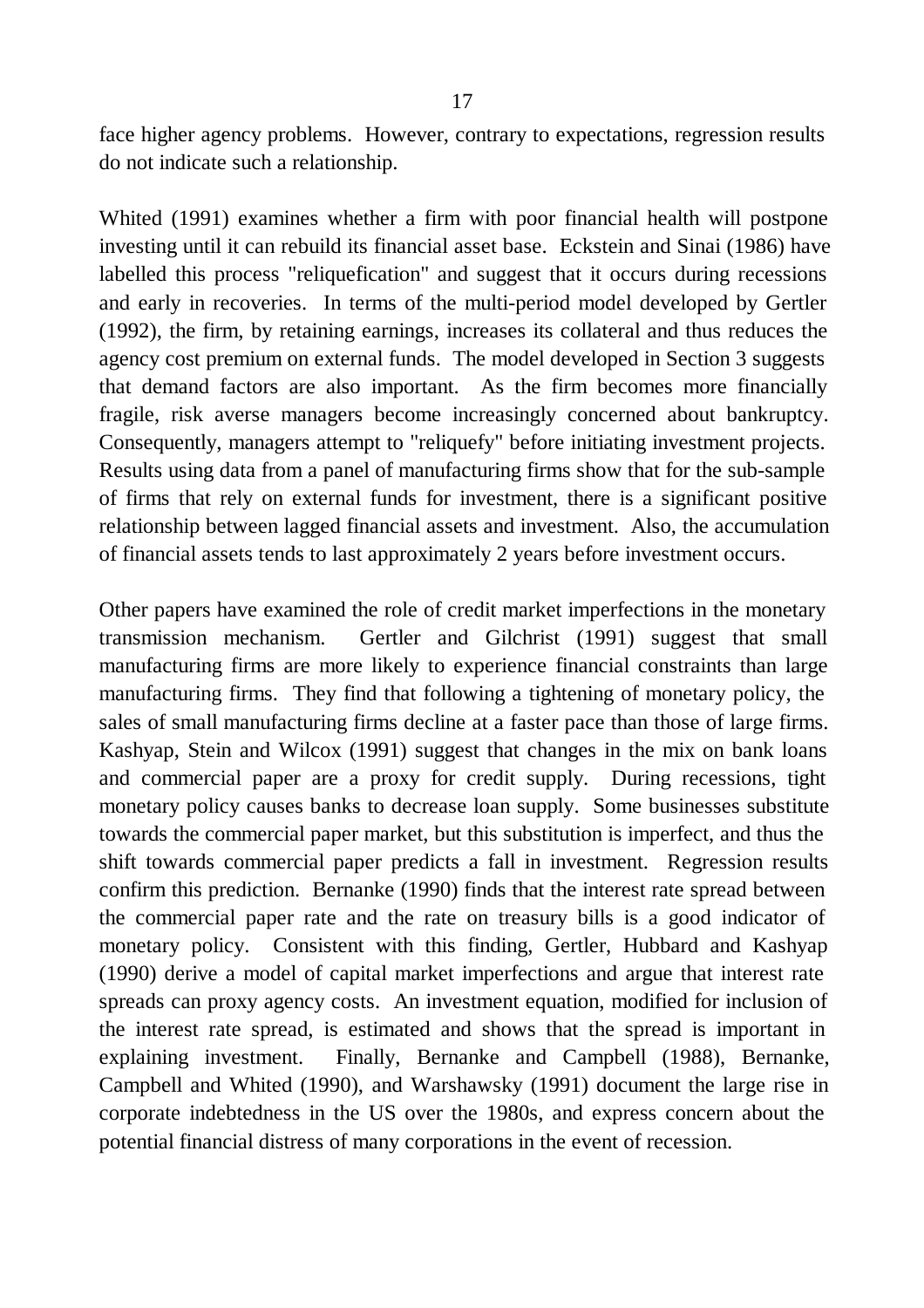### **4.2 Some Empirical Evidence for Australia**

Compared to the US, relatively little work has been undertaken in Australia on the relationship between corporate equity and the business cycle. While there is considerable anecdotal evidence supporting the notion that both supply and demand factors have contributed to the recent slow growth in credit, it is difficult to find any empirical evidence on this issue.

In an attempt to redress this imbalance, we empirically investigate factors that influence the supply of finance. We begin by reviewing changes in the balance sheets of banks and corporations, and the effect that these changes have had on the cost of funds and on corporate bankruptcies. We then address the question of whether changes in corporate equity effect the availability of finance.

## 4.2.1 Debt, Balance Sheets and Asset Inflation

As in the US, Australian corporations experienced a significant increase in their debt to asset ratios over the 1980s. Graph 1 illustrates this increase in gearing using two different definitions of debt and two different data sets. The line beginning in 1973 uses data from Lowe and Shuetrim (1992), and presents the aggregate debt to asset ratio for 66 listed and unlisted companies. Here, the definition of debt is quite broad, as it includes all non-equity sources of finance. The line beginning in 1982 shows the debt-asset ratio for 80 companies calculated from the STATEX database where debt has been defined as the sum of short term securities, long - term securities, loans and bank overdraft.16 Both measures show significant increases in leverage over the 1980s.

There are now numerous studies that attempt to explain why corporate debt increased to this extent.17 Lowe and Shuetrim (1992) suggest that, on the supply side, the rise in corporate indebtedness was associated with financial deregulation and a desire by banks to increase market share, and a relaxation of credit control standards. On the demand side, increasing real asset prices and a growing economy meant that firms were keen to take advantage of the increased ability of banks to lend.

l

<sup>16</sup> Further details on these series can be found in the Data Appendix.

<sup>17</sup> See Dempster, Howe and Lekawski (1990), Stevens (1991), Macfarlane (1989, 1990) and Mills, Morling and Tease (1993a).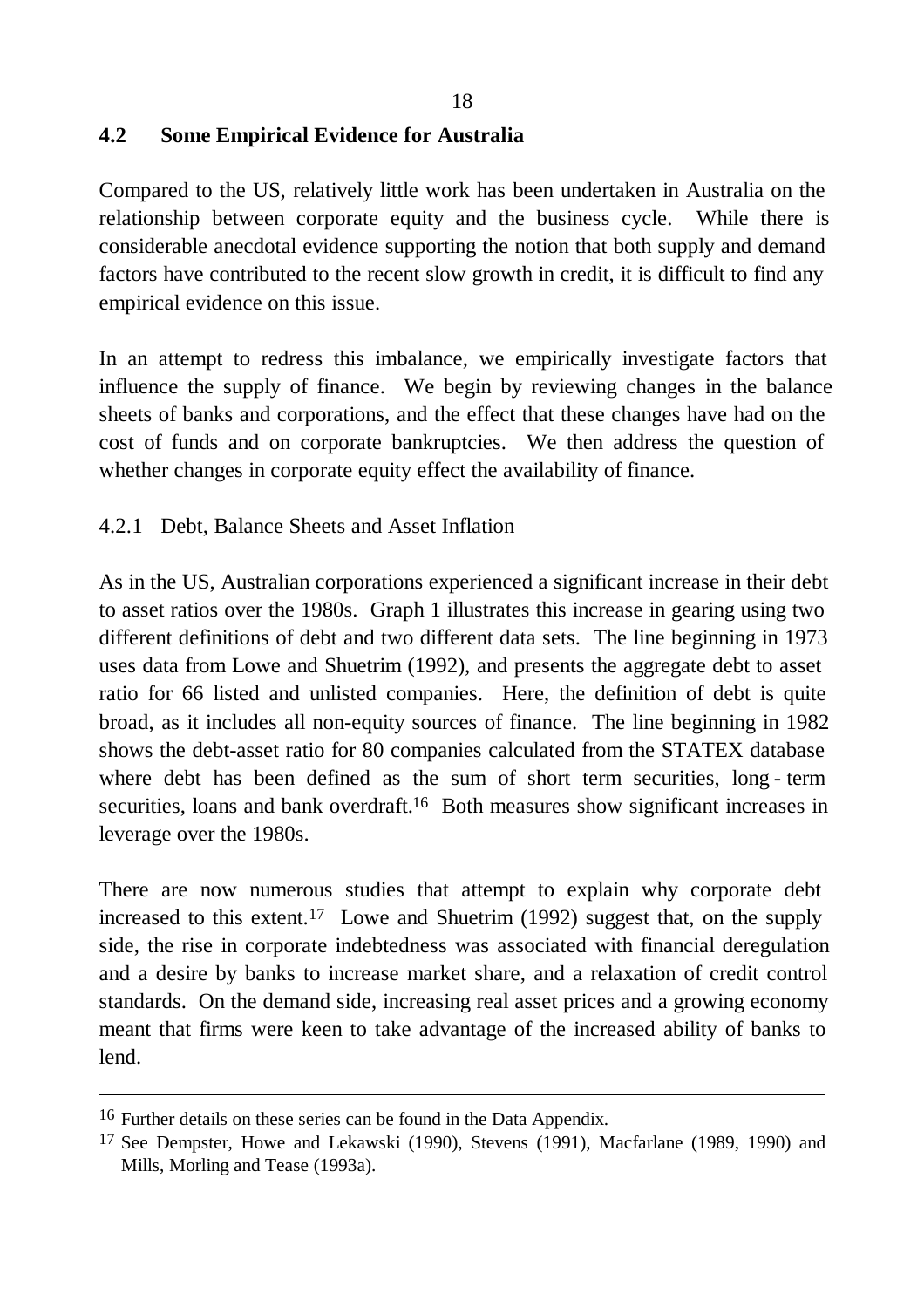19 **Graph 1: Debt to Total Assets**



Since 1988/89, the debt to asset ratio appears to have fallen. In fact, Mills, Morling and Tease (1993a) find that firms have been restructuring their balance sheets to reduce their debt exposure since 1989/90. Debt raisings have been declining since 1989/90, and were negative in 1991/92.

As mentioned, the increased corporate indebtedness coincided with increasing real asset prices. In particular, the price of shares and property increased significantly. To some extent, corporations may have increased their borrowings on the basis of increased real asset values. The relationship between debt and asset prices can be seen in Graph 2. It shows the real share price index and a real property price index over the period from December 1976 to September 1992. In addition, it shows an index of business credit outstanding scaled by population.18 All indices are based in 1984/85=100.

<sup>18</sup> Deriving business credit per capita abstracts from scale effects.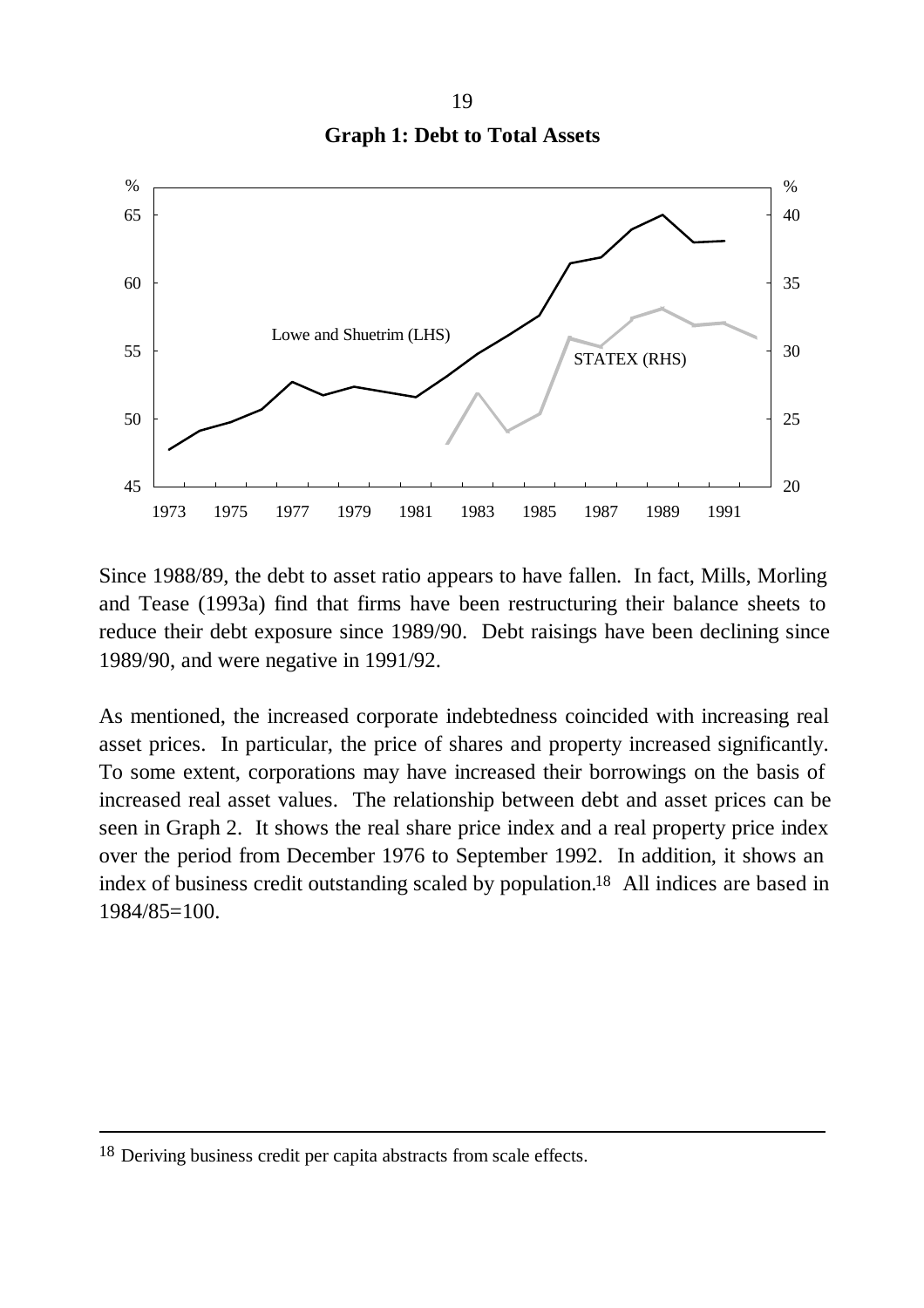

**Graph 2: Real Asset Prices and Business Credit**

During the period from 1983 to 1989, real business credit per capita grew much faster than had previously been the case. This was associated with increases in the real price of commercial property and the real price of shares. This increase in asset values meant that in many cases the book value of equity was considerably less than the market value of equity. As a consequence, the growth of debt broadly matches the growth of equity, and thus the ratio of debt to assets, measured at market value, does not show an upward trend.19

In contrast, the period since 1989 has seen real business credit per capita, real share prices and real property prices fall. The decline in commercial property prices has been particularly pronounced; our real price index has fallen to the level of the early 1980s. For firms that had considerable commercial property assets, this fall in prices has represented a dramatic reduction in equity. For firms that borrowed heavily on the basis of expected asset price increases similar to those of the 1980s, this fall in asset prices has been particularly burdensome.

The increased debt to asset ratios need not make firms financially fragile if they are able to raise equity finance. However, Mayer (1990), using financial flow data for the US, Canada, France, Germany, Japan, UK, Italy and Finland, observes that in none of these countries do firms raise a substantial amount of funds from security

<sup>19</sup> This is noted in Lowe and Shuetrim (1992) and Dempster, Howe and Lekawski (1990).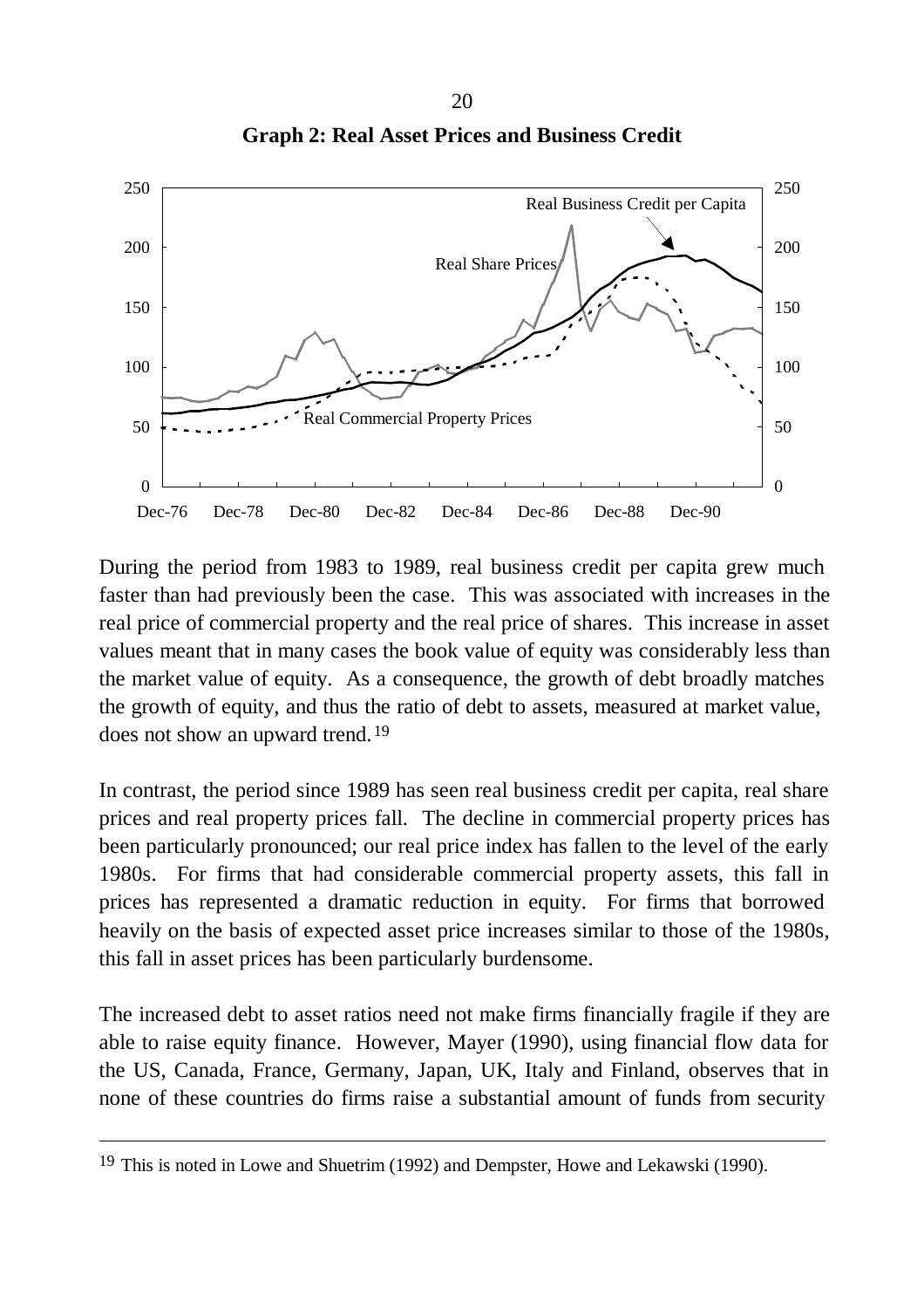markets. Security raisings as a share of total finance range from a high of 19 per cent in Canada, to a low of 3 per cent in Germany. Retained earnings are by far the predominant source of finance for capital expenditure and bank finance is the dominant source of external finance for firms in most countries. Also, Mayer notes that small companies are more reliant on bank finance than are large companies. This is also the case in Australia. The Bureau of Industry Economics (1991) surveyed a number of small business firms and found that approximately 35 per cent of firms nominated existing or new shareholders or partners as a source of funds. The lack of equity finance could be related to the cost of issuing equity. Woo and Lange (1992) estimate that the transaction cost of an equity float for a raising of less than \$500,000 is about 17.4 per cent, but for raisings in excess of \$100 million is only 3.75 per cent. Equity constraints appear to be significant for many firms, and are especially important for many smaller firms.

Given these equity constraints, lower cash flows, arising from (say) an economy wide reduction in demand, reduce internal funds available to meet the debt obligations, and cause a deterioration in firm collateral. The higher the initial debtequity ratio, the greater the probability that this deterioration will lead to bankruptcy. That this has been the case in Australia is suggested by Graph 3 that shows corporate liquidations and growth in real GDP per capita over the last two decades.20

Although the recessions of 1982-83 and 1990-91 appear to be of about the same degree of severity, the number of corporate liquidations in the current recession is about 80 per cent higher than the liquidations in the recession of 1982-83. Measured on a per capita basis, the number of liquidations is roughly 60 per cent higher. To some extent, the increase in the number of liquidations reflects the higher debt levels at the beginning of the 1990/91 recession compared to the 1982/83 recession.

<sup>20</sup> The construction of the corporate liquidation series is discussed in the Data Appendix.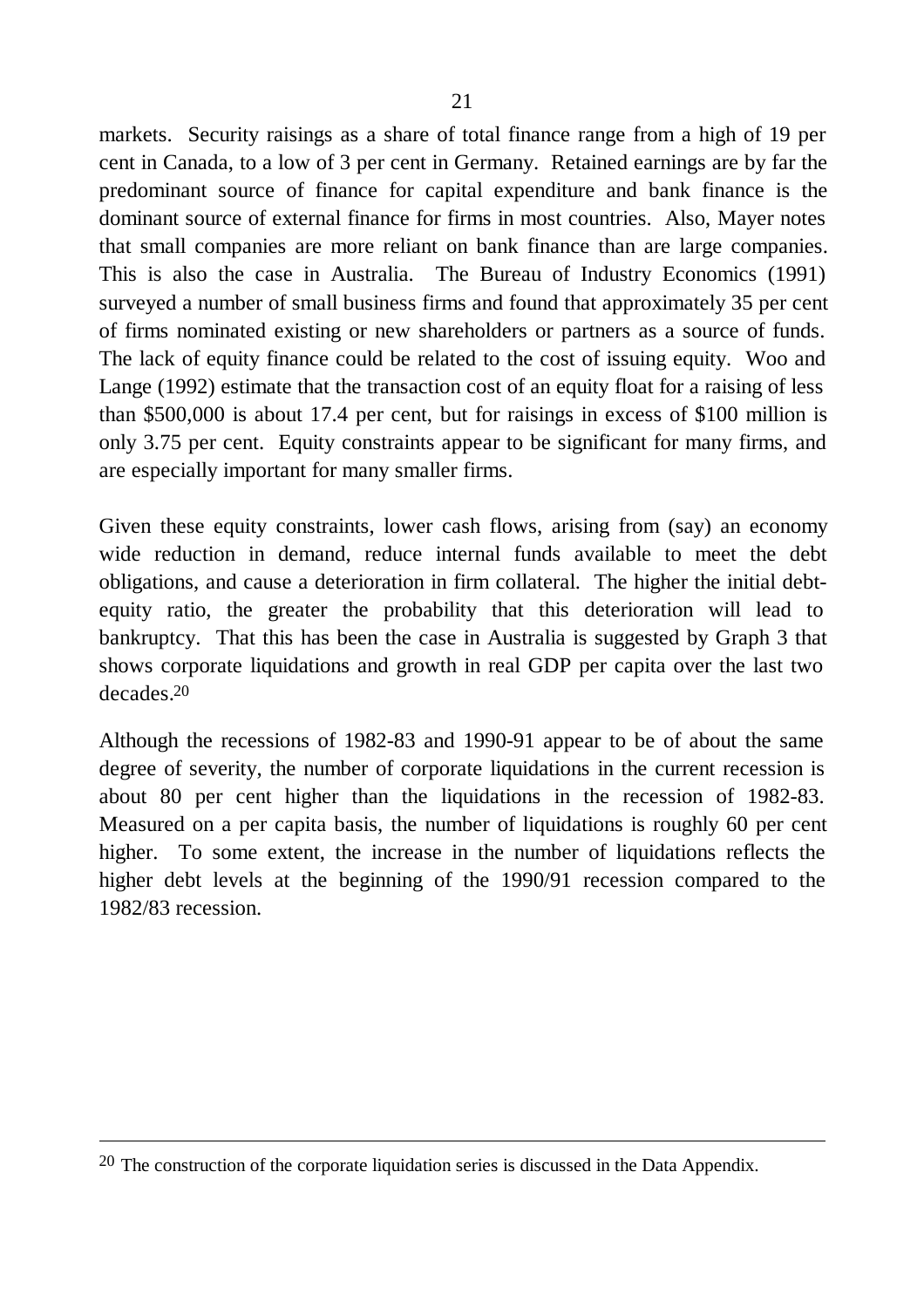

**Graph 3: Real GDP Growth and Company Liquidations**

This relationship between debt levels and defaults is not peculiar to Australia. Davis (1992) tests directly for the effects of debt ratios on bankruptcy in a number of countries. For the US, Canada, UK and France, he finds a positive and significant relationship between corporate debt levels and defaults. Germany shows a positive but insignificant correlation, while Japan shows a negative relationship. Also, there are strong cyclical effects on defaults for all countries except Japan.

The increased probability of financial failure has led companies to restructure their balance sheets to reduce debt levels.<sup>21</sup> Given the equity market is not a source of funds for many companies, this requires using cash flow and retained earnings. As a consequence, funds available for investment are reduced. Some commentators have indicated that this is a factor in limiting investment during the current cycle. Stutchbury (1992) comments that in Australia, as in the US, there has been an "expansion hesitancy" by borrowers who want to reduce their gearing, and lenders who want to minimise their bad loan portfolio. In terms of the model developed in Section 3, managers are hesitant to undertake new investment projects when the firm has high debt levels, because the risk of bankruptcy is relatively high. The fact that equity markets are a limited source of finance for many firms means that

<sup>21</sup> See Mills, Morling and Tease (1993a) for evidence.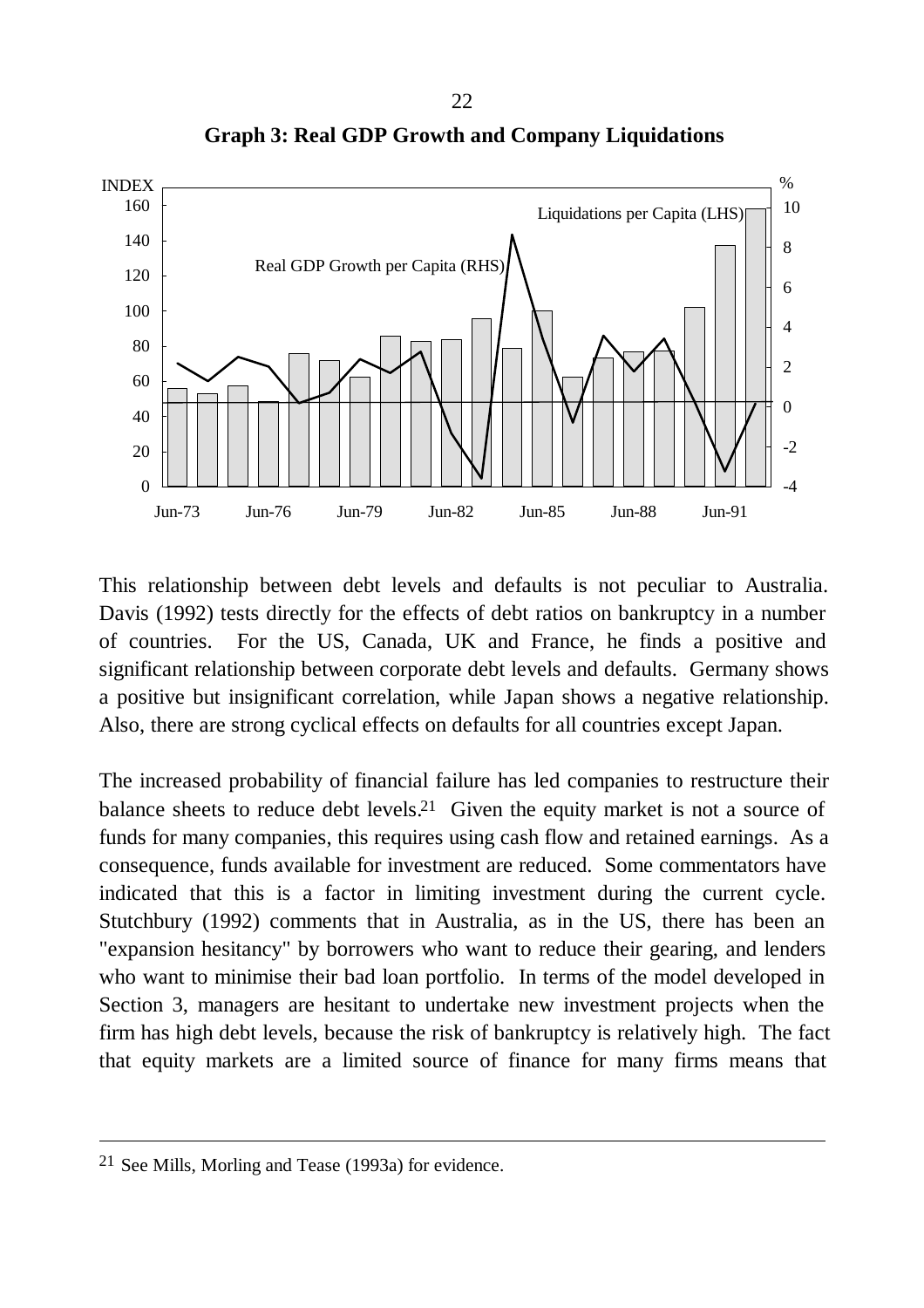managers must rely on the firm's retained earnings to rebuild their balance sheets. As discussed in Section 3, this delays investment decisions.

The counterpart of the rise in corporate liquidations during the current recession is the rise in bank bad and doubtful debts. Total non-performing loans in June 1990 were roughly \$15 billion, and rose to \$28.5 billion in June 1991; a rise of 90 per cent. In terms of a share of total assets, non-performing loans amounted to 2.9 per cent of assets in June 1990 and rose to a maximum of 5.9 per cent in March 1992. Since then, there has been a slight decline in non-performing loans.22

As outlined in Section 2.2, the banks' financial health has implications for the macroeconomy. Shocks to banks' net worth can lead to a reduction in lending and, because some firms are equity constrained, ultimately to a reduction in investment. Graph 4 presents the ratio of total debt of Australian banks (measured by total liabilities) to the banks' total domestic assets over the period January 1973 to October 1992.



**Graph 4: Debt to Total Asset Ratio of Banks**

Between 1973 and 1983, the ratio of debt to total assets averaged approximately 96 per cent. However, over the 1980s, when corporations were increasing their level of indebtedness, the banking sector was *decreasing* its indebtedness. As a whole,

<sup>22</sup> See the January 1993 Reserve Bank Australia Bulletin for more details.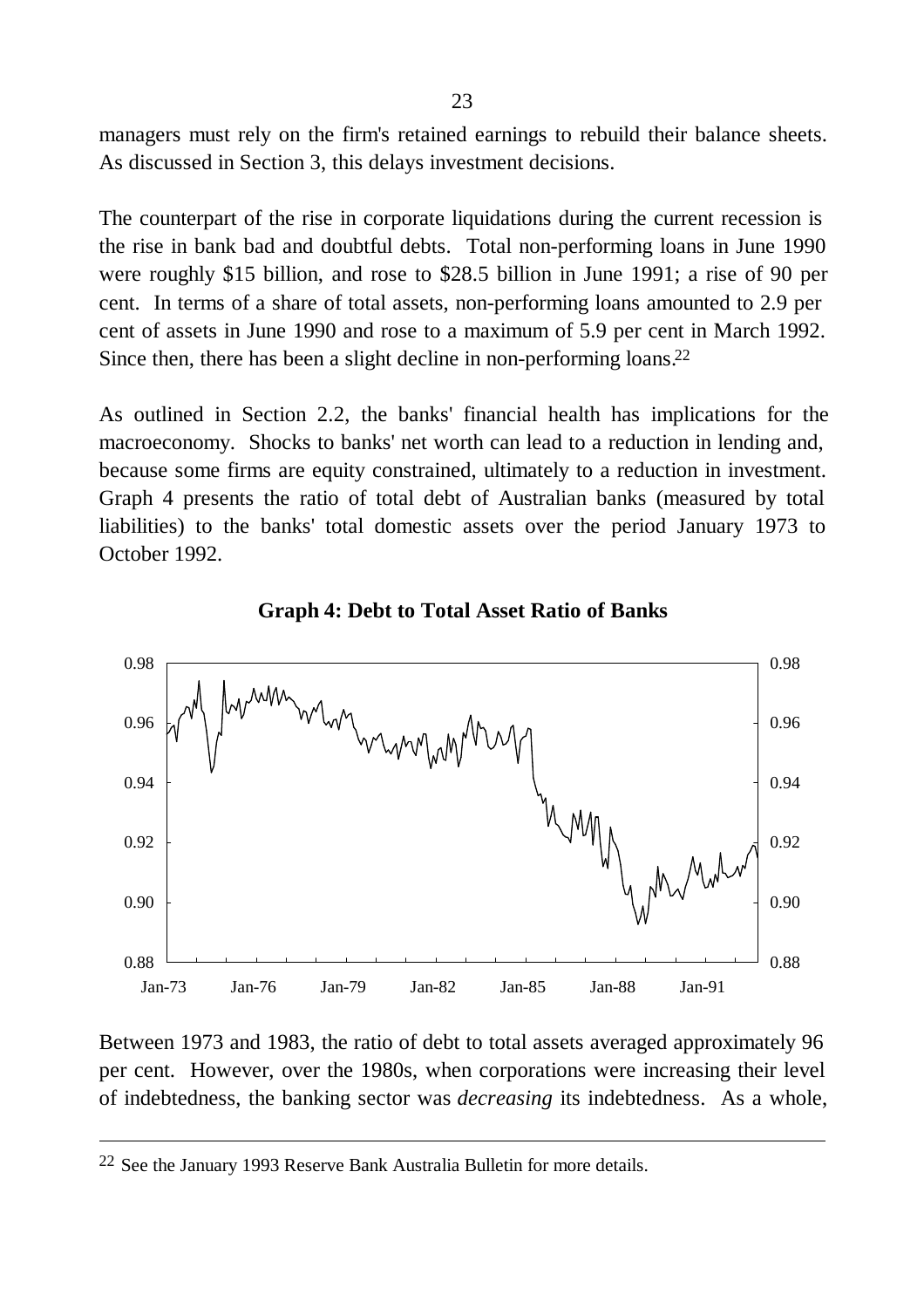banks engaged in large capital raisings, largely to fund balance sheet expansion but also in response to the BIS risk-based standards. Levonian and Gizycki (1992) point out that part of the decline in the debt to asset ratio during the mid 1980s can also be attributed to the entry of new banks with low ratios of debt to assets.

Since 1989, there has been a slight rise in the debt to asset ratio. However, the Reserve Bank (1993) notes that if a risk - weighted measure of assets is used, along with the banks' global balance sheets, then the trend in the capital ratio since September 1989 has generally been upward. In short, there does not appear to be a bank capital shortage in Australia. In contrast, Bernanke and Lown (1991) argue that the most important factor in the reduction of loan supply in the US. during the 1990/92 recession is the shortage of bank equity capital, arising from a write down of loans.

#### 4.2.2 The Cost of Funds

The theory of asymmetric information outlined in Section 2.1 suggests that a firm's internal net worth may become a critical determinant of the terms under which it can borrow. That is, the firm's net worth, or collateral value, is important for reducing agency costs arising from incomplete information between lender and borrower. At the beginning of the current recession, debt-equity ratios were high by historical standards. While many companies have reduced gearing over recent years, improvements in firm collateral have been hampered by falling real asset prices. High debt-asset ratios, coupled with falling asset prices, are exactly the conditions under which agency costs are predicted to be the most severe. These costs should be reflected in a leftward shift of banks' supply curve of funds.

In addition, the model presented in Section 3 suggests that after a firm makes a considerable loss, management is less willing to undertake risky investment. The insights of this model can also be applied to the banking industry. Following losses, bank management may be less willing to undertake risky projects (ie., commercial lending). Instead, they may prefer to undertake safer projects (ie., housing lending) to reduce the variance of future expected returns.

One way of capturing the premium on corporate loan rates is to compare the corporate loan rate with the banks' marginal cost of funds. Following Lowe and Rohling (1992), we use the large business indicator rate on variable rate loans as a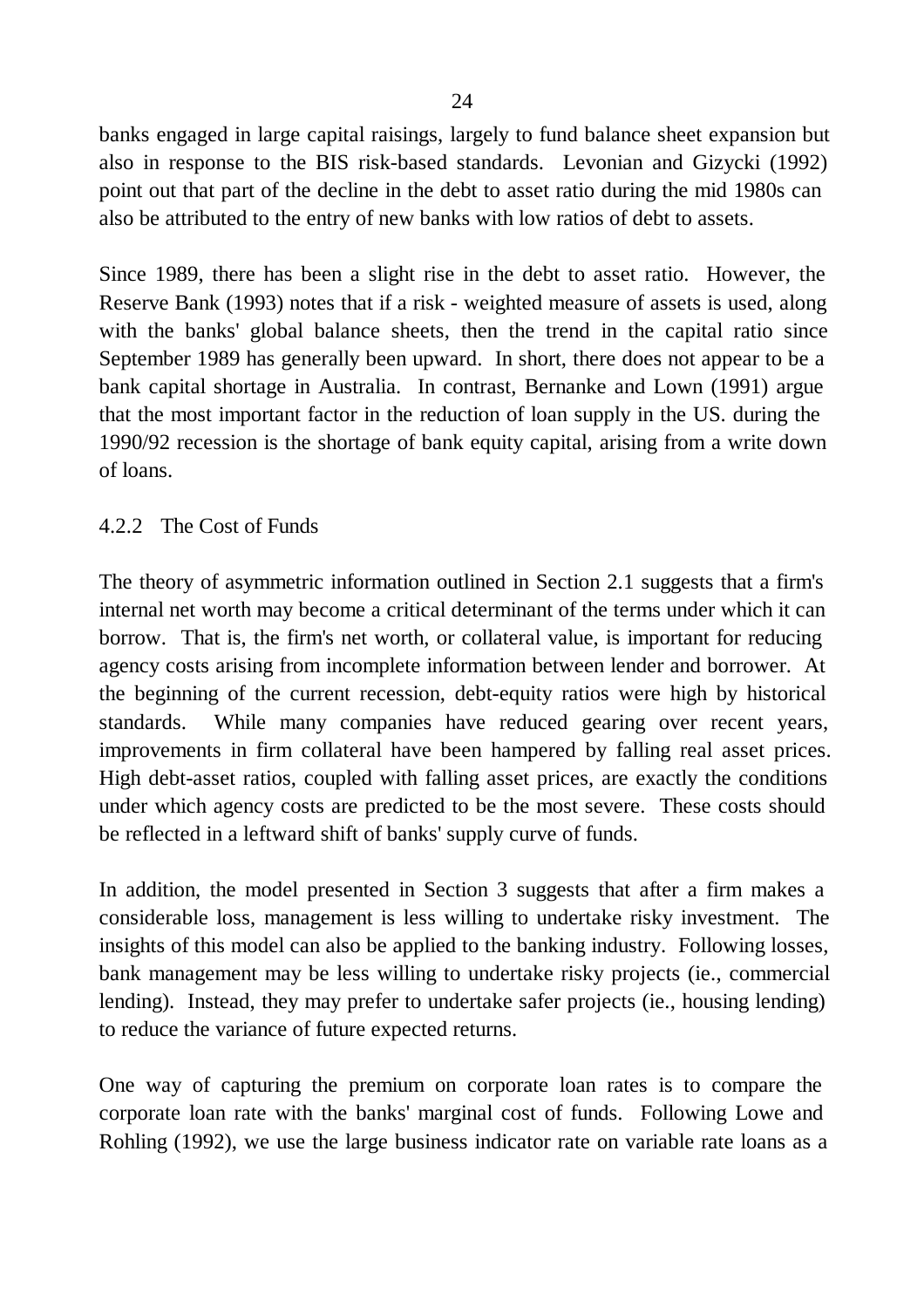measure of the lending rate and the certificate of deposit rate as a measure of the banks' marginal cost of funds. The interest rate margin shown in Graph 5 is the difference between these two rates.



**Graph 5: The Difference Between the Prime and the CD Rate**

This difference between the prime rate and the CD rate is now higher than at any time since deregulation. In January 1993, the margin was approximately 4.5 per cent, considerably higher than it was in the 1982-83 recession, when the margin reached its maximum of 3.3 per cent. This increase in margins has coincided with falling asset prices, which is consistent with models presented in Section 2. While there is little evidence to support the hypothesis that reductions in bank share capital have reduced loan supply, the occurrence of increasing margins and falling asset prices suggests some support for the view that reduced collateralization has made external funding relatively more expensive. If this hypothesis is correct, a sustained recovery, associated with some recovery in asset prices, should see the margin narrow.

Blundell-Wignall and Gizycki (1992) point out that the interest rate margin is an imperfect measure of the risk premium, as it may be affected by other factors. Among these factors is the increase in the cost of traditional deposits following deregulation. As the average cost of deposits has increased, the margin between lending rates and the wholesale deposit rate might be expected to widen if banks are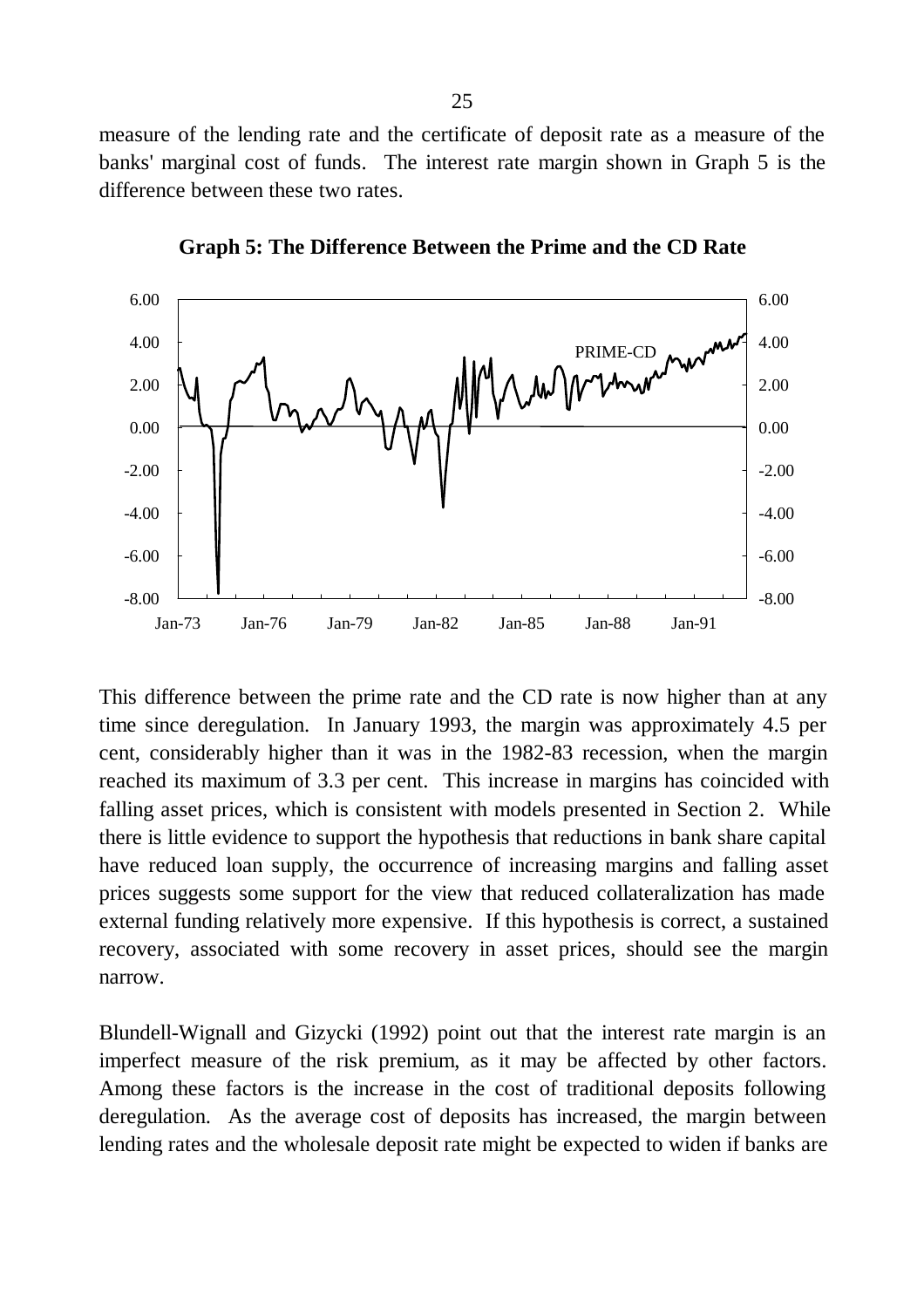to maintain the same return on capital. In addition, changes in interest margins are affected by changes in operating costs and fee income. Thus, to gain further insight into shifts of the supply of credit curve, we now turn to alternative measures.

#### 4.2.3 The Difficulty of Obtaining Finance

Blundell-Wignall and Gizycki (1992) examine the determinants of credit supply in the Australian economy. They estimate a simultaneous supply and demand model for Australian business credit and find that the market for credit was roughly in equilibrium since 1984. They conclude that there is no evidence of credit rationing, but do find that corporate net worth is an important factor in the supply function.

Another measure of supply can be obtained from the Australian Confederation of Commerce and Industry and Westpac Banking Corporation (ACCI-Westpac) survey of manufacturers. The quarterly survey asks respondents two pertinent questions related to credit supply. The first is "What single factor is most limiting your ability to increase production?". The second question asks, "Do you find it is now harder, easier, or the same as it was three months ago to get finance?" Although these questions do not measure credit supply directly, they provide some information about conditions under which firms feel credit is being made available. The response to the first question is shown in Graph 6. It shows the percentage of firms that report that finance is the single most important factor limiting current production. It also shows the percentage that answer labour, orders and "other".

The "availability of finance" is dominated by other factors as the principal factor constraining current production. Generally, orders are the most important single constraint on current production. The maximum share of firms that report that finance is the major limiting factor is only 15 per cent. This was during the "credit crunch" period of 1974. On average, over the 1980s, only 2.2 per cent of firms said that finance was the major factor limiting production.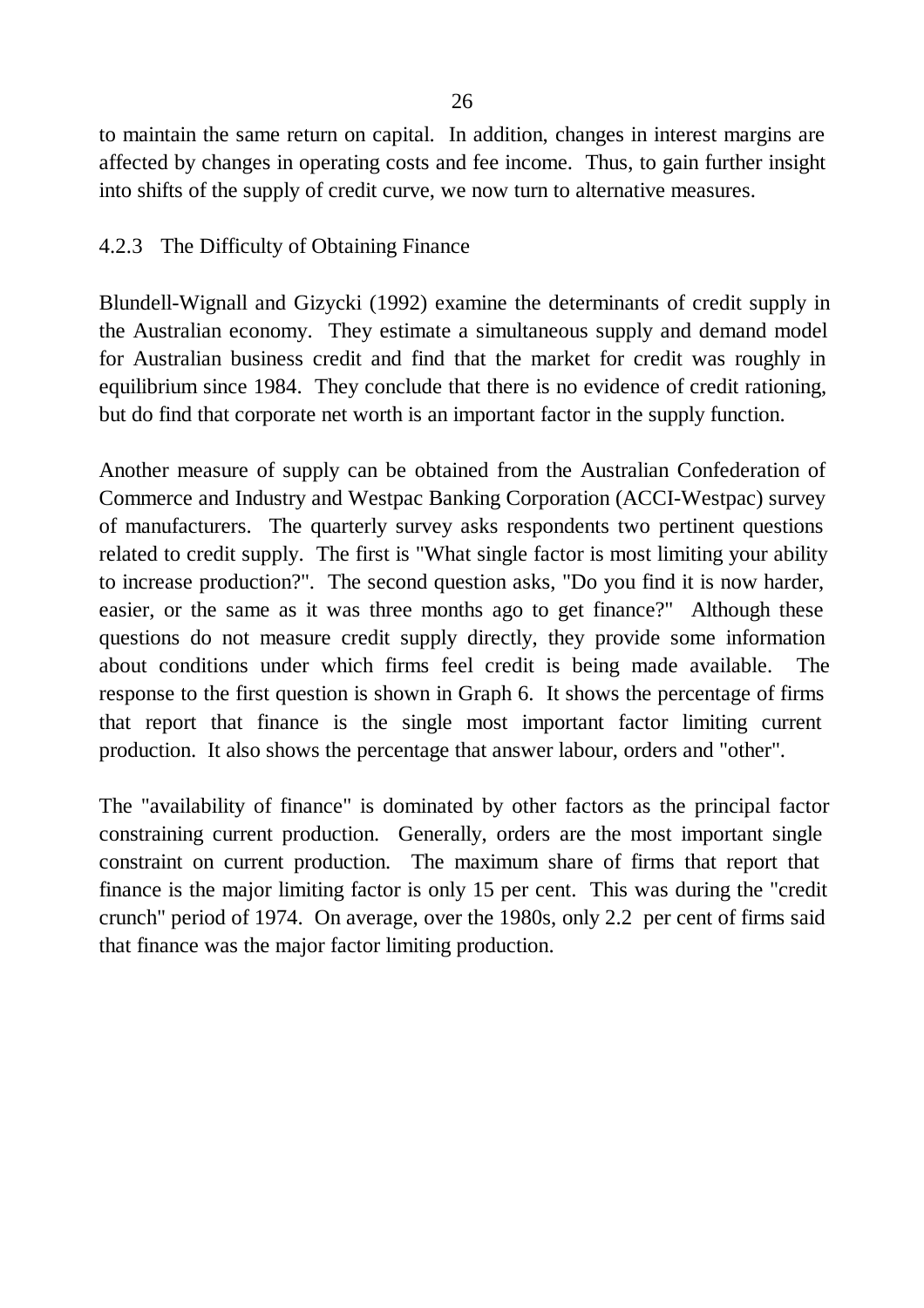

**Graph 6: Single Factor Limiting Production**

However, any supply constraints might be expected to impact more severely on investment than working capital used to finance current production. The response to the second question is more general, and may reflect the availability of credit for a number of purposes. Before examining this question, it is important to note that the survey has a number of limitations. First, the respondents are only manufacturing firms, and thus capture only part of total investment. Second, there is no way of measuring the *degree* of difficulty of obtaining finance: the question only asks whether it is easier or more difficult, not how much easier or more difficult. Third, since large firms receive the same weight as small firms, the response to this question can potentially be dominated by a large number of small firms. However, even with these shortcomings, the question does address potential supply side constraints on obtaining finance.

The share of managers that responded that finance was easier to obtain than it was three months ago, as well as the share that reported "no change" and "harder" is shown in Graph 7, along with the 90 day bank bill rate.

In the majority of quarters, most firms reported no change in their ability to obtain finance. However, there were periods when a significant number of managers found finance more difficult to obtain. For example, during the credit squeeze of 1974, the share of managers that found credit harder to obtain rose to 74 per cent while no managers found credit easier to obtain. This contrasts with managers' reactions to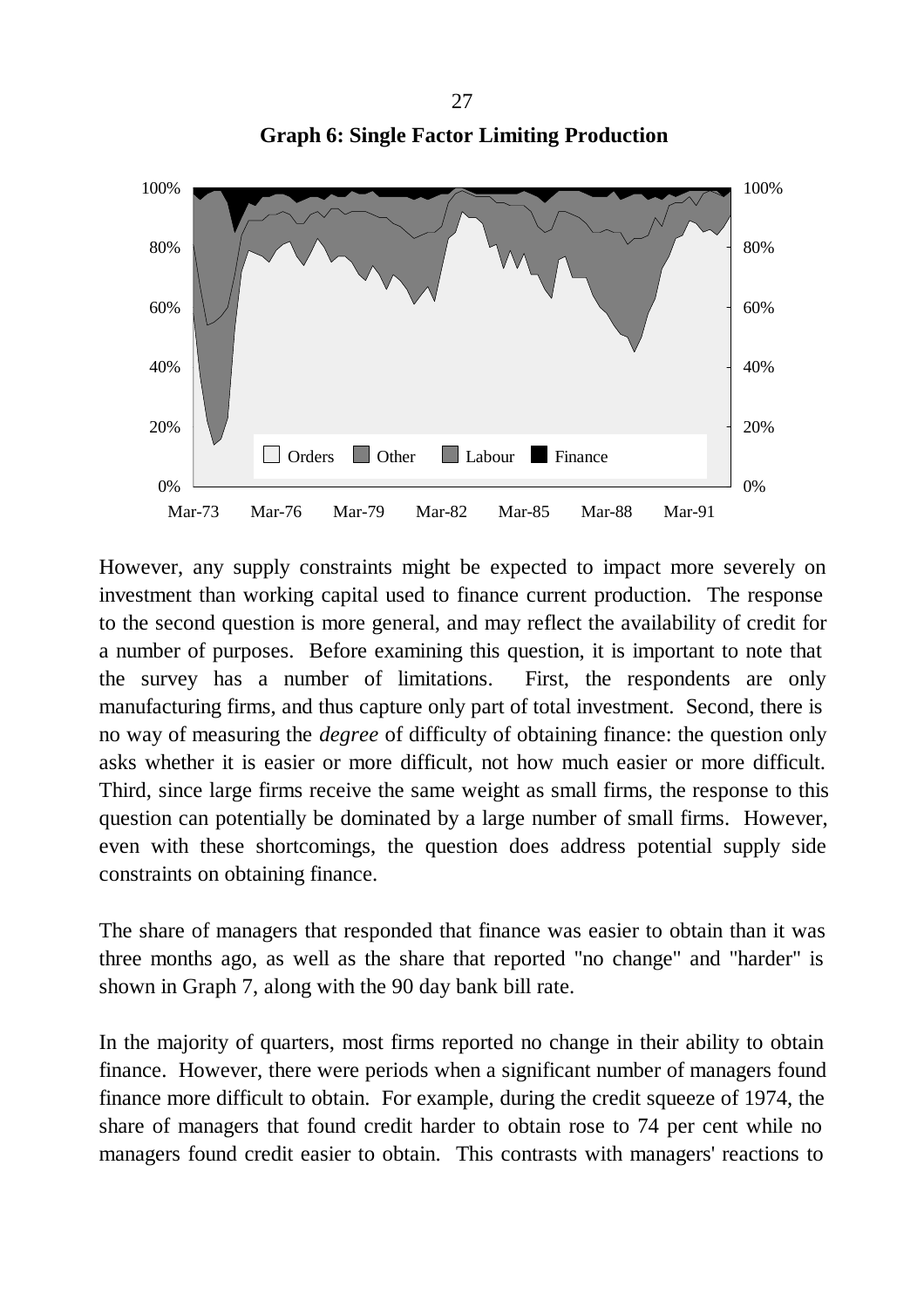the first question, where only 15 per cent of respondents felt finance was the single most important factor limiting production during this period.



#### **Graph 7: Difficulty of Obtaining Finance**

The relationship between the perceived availability of finance and the 90 day bank bill rate is quite close through the 1980s. Periods of perceived increasing credit tightness correspond closely to periods of high interest rates. However, as noted by the Bureau of Industry Economics (1991), the relationship between interest rates and the availability of finance deteriorates towards the end of the 1980s. As interest rates were reduced, business did not report any easing of credit supply conditions. One factor that may explain this deterioration in the relationship is the increased importance of corporate net worth in credit supply decisions. The increased indebtedness of firms at the outset of the recession may have led to an inward shift of the supply curve as the economy began to slow and asset prices fell.

Macfarlane (1990) notes that banks were willing suppliers of credit during the years when asset prices were rising, as this was proving profitable for both borrowers and lenders. Conversely, in periods when asset prices are falling, the willingness of lenders to supply funds may be reduced. In order to gauge the importance of asset prices on credit supply, we utilise the aggregate asset price index constructed by Blundell-Wignall, Lowe and Tarditi (1992). The index is a weighted average of three asset price indices; the share market index, the housing price index and commercial property price index. Further details can be found in the Data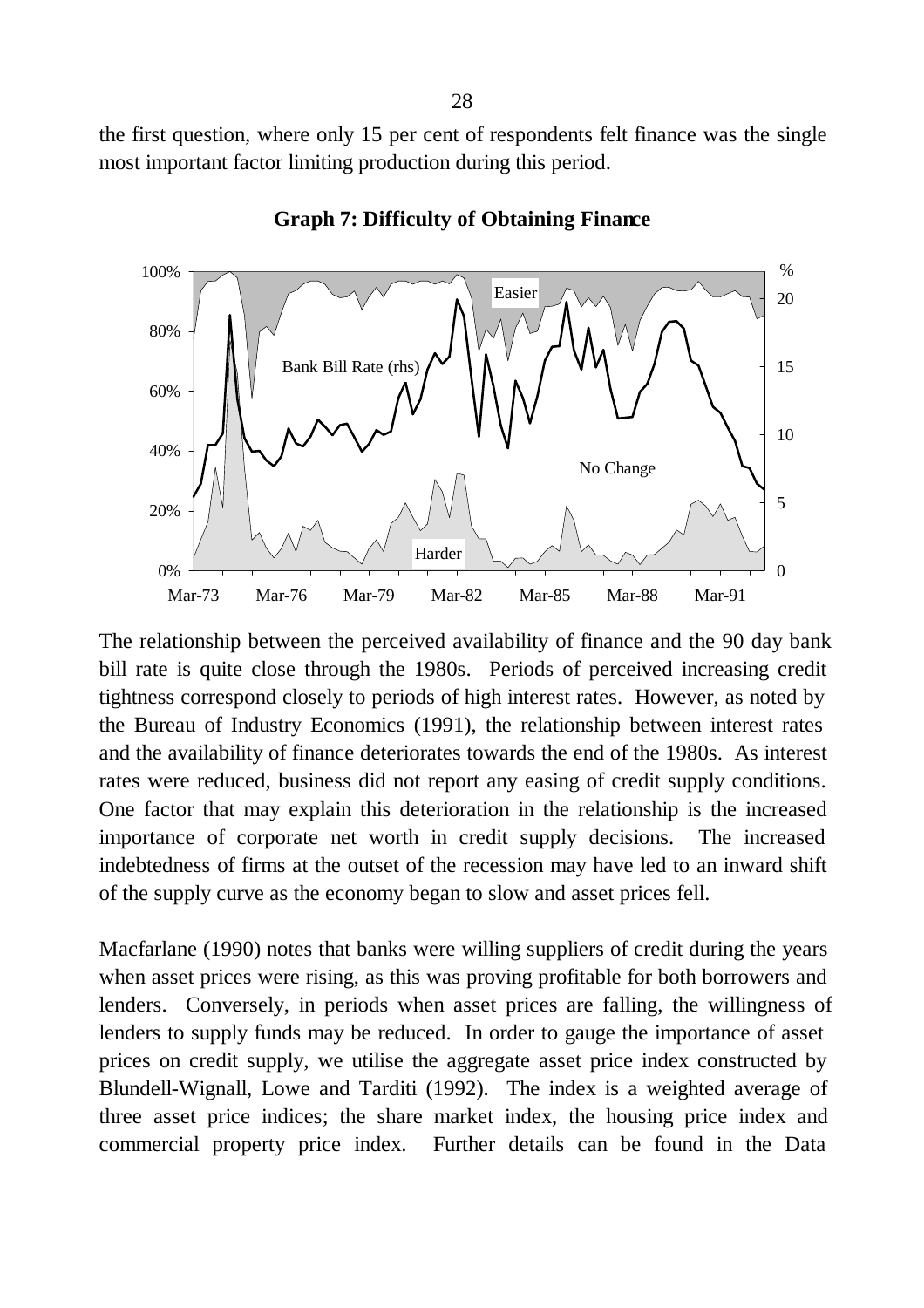Appendix. Annual percentage changes in the index are graphed along with the ACCI/Westpac survey "net balance" measure of changes in the availability of credit. The net balance is the difference between the share of respondents that report credit is harder to obtain and the share that reports that credit is easier to obtain.

The relationship between the availability of finance and asset prices might be expected to have changed following financial deregulation. Before deregulation, it is likely that credit constraints were induced by regulations rather than considerations of corporate net worth. Financial deregulation occurred gradually over a number of years, and there is no natural break between the regulated period and the deregulated period. We arbitrarily choose the first quarter of 1983 to denote the change in regime. Graph 8 shows the relationship between asset price inflation and the difficulty in obtaining finance.23

**Graph 8: The Difficulty of Obtaining Finance and Asset Price Inflation**



Prior to financial deregulation, the relationship between the difficulty of obtaining finance and asset inflation was positive for the most part; that is, stronger asset growth was associated with tighter credit conditions. At first glance this seems to be counter-intuitive, as agency cost theory suggests strong asset growth should be associated with easier credit. One explanation is that asset price inflation often

 $23$  A positive value indicates finance is more difficult to obtain, negative values indicate finance is easier to obtain.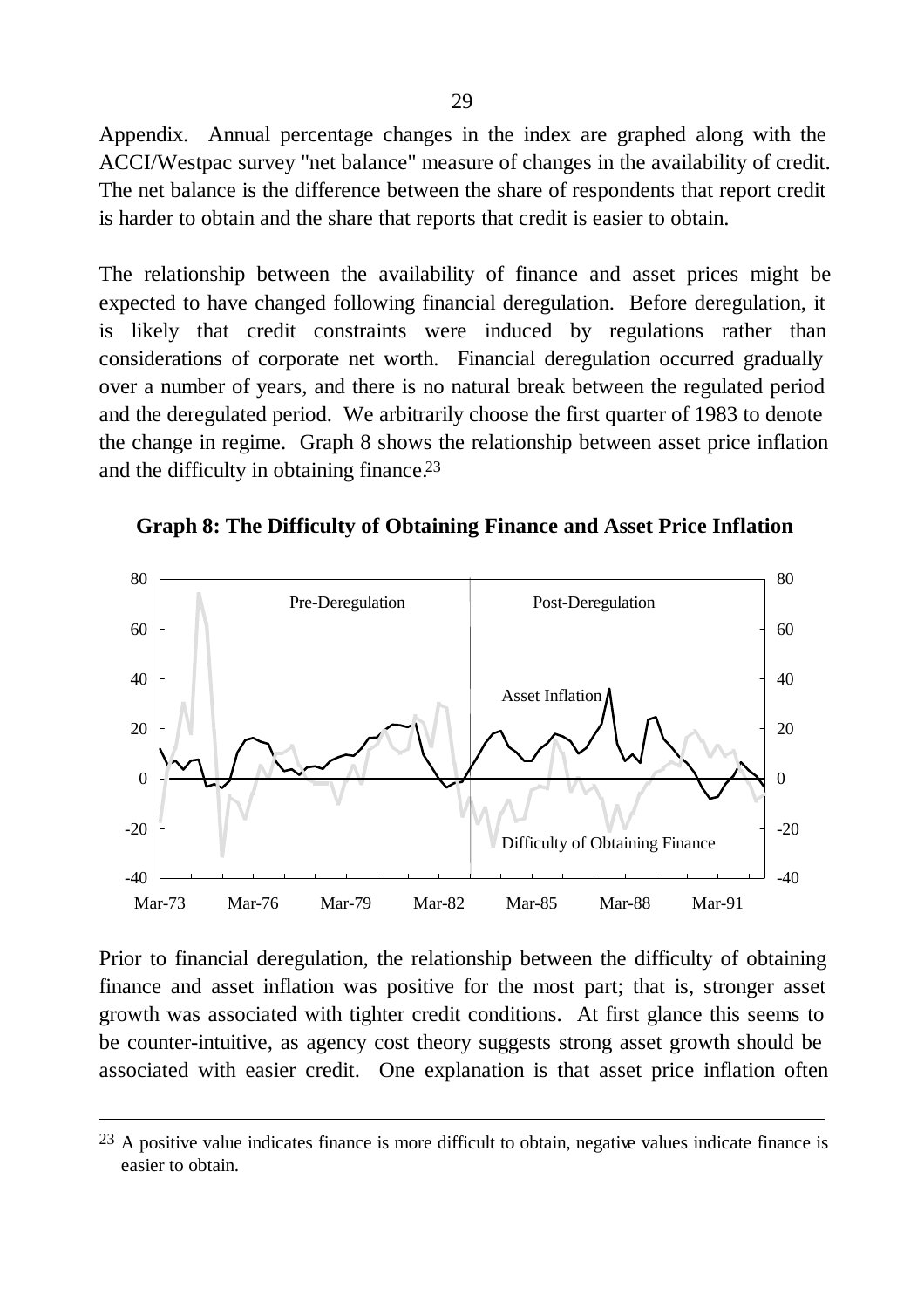occurs in periods of economic expansion. Prior to deregulation, when the economy was growing strongly, the demand for credit rose. However, because of disequilibrium credit rationing, credit became more difficult to obtain. Regulations during this time put quantitative restrictions on banks' lending. Explicit ceilings on the growth of trading bank credit were imposed as were controls on interest rates that could be paid and received. In this environment, banks became "passive allocators of the funds which depositors put with them" (Grenville 1990). When asset prices increased, the queue of borrowers simply lengthened.

A strikingly different relationship is evident after deregulation. Asset price inflation now appears to be negatively correlated with the difficulty of obtaining funds. As agency theory predicts, periods of strong asset growth are associated with easier credit conditions, as financial institutions perceive investment projects to be backed by a higher value of actual and expected collateral.

The above suggests that interest rates and asset price inflation influence managers' perceptions of the difficulty of obtaining finance. However, agency cost theory predicts another potential influence on the supply of credit. As described in Section 2.2, Gertler (1992) points out that in a multi-period setting, the availability of finance is also determined by expected general business conditions. This is because expected business conditions affect the expected ability of the firm to service its debt. If conditions are expected to be good, agency costs will be lower than otherwise, and banks will be willing to extend finance on more favourable terms. The ACCI-Westpac survey attempts to measure the expected economic outlook with the question, "Do you consider that the general business situation in Australia will improve, remain the same, or deteriorate during the next six months?"

Graph 9 shows the relationship between the availability of finance and expected general business conditions, also measured as the net balance (the proportion of respondents that believe conditions will improve less that proportion that believe they will deteriorate).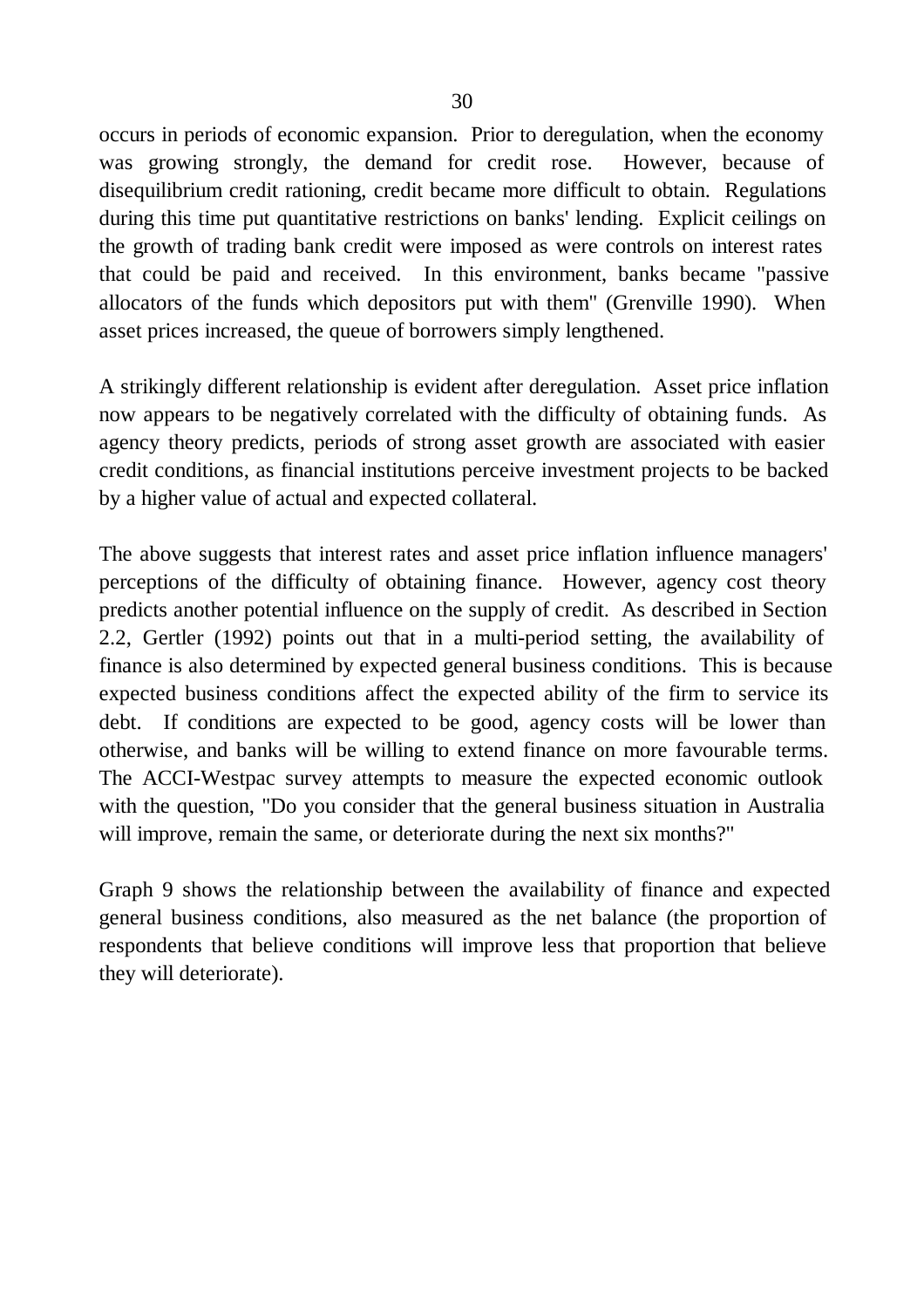

**Graph 9: The Difficulty of Obtaining Finance and Expected General Business Conditions**

In the period before deregulation, the relationship was for the most part positive; the one notable exception was the 1974 credit crunch. As for the relationship of asset inflation and the availability of finance, this positive relationship suggests that credit rationing became more severe as economic conditions improved. In the period since deregulation, the relationship changes; the difficulty of obtaining finance is now negatively related to expected general business conditions. It seems clear that when the economy is expected to improve, finance is perceived to be easier to obtain. This provides some support for the theoretical prediction of the multi-period contract model of agency costs developed by Gertler (1992).

#### 4.2.4 Estimation Results

The above graphs suggest that interest rates, asset price inflation and general business conditions each have an impact on the difficulty of obtaining finance. However, as these three variables are likely to be correlated, it is not possible to determine their individual independent effects from the graphs. Perhaps the important factor determining both the availability of finance and asset price inflation is expected business conditions, since an expected improvement in business conditions might make finance easier to obtain and increase asset prices. In an attempt to isolate the independent effect of each of the variables, we use regression techniques. Specifically, we regress the difficulty of obtaining finance on the prime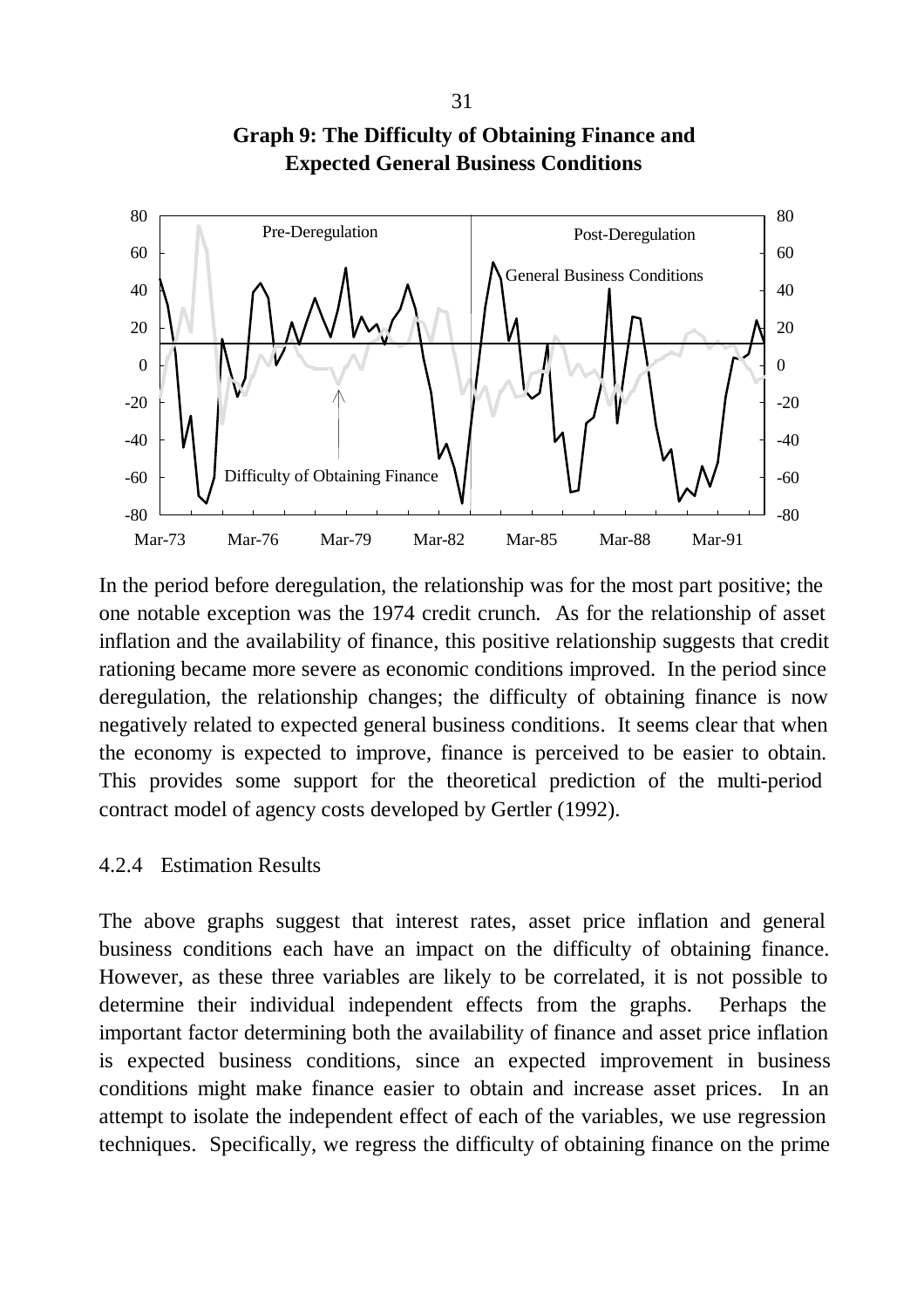interest rate, asset price inflation and expected general business conditions. This allows us to determine whether an increase in asset prices, independent of a change in expected business conditions, has an impact on the availability of obtaining finance.

The ACCI-Westpac survey is conducted over a three week period ending in the middle of the last month of the quarter. For example, the survey for the June quarter is conducted over the last week in May and the first two weeks of June. Given this timing, it is not possible to include, as a regressor, asset price inflation through the end of June, as this variable may be endogenous. It is possible that easier credit conditions over the months of April and May may themselves result in an increase in asset prices. To remove any possibility of endogeneity, we use the rate of asset price inflation lagged one quarter.

To gauge the robustness of the effect of collateral on the availability of finance, we also examine whether corporate net worth affects firms' perception of the availability of finance. Our proxy for net worth is the ratio of the market capitalisation of listed equities on the Australian Stock Exchange to business credit. *A priori*, agency theory predicts that the higher the firm's equity to debt ratio, the easier the availability of credit. The regression using this variable is estimated over a smaller sample since business credit is available only from December 1976. This variable is also lagged one quarter. The regressions are also conducted separately using the nominal and real prime rate. The regression results for the prederegulation period are reported in Table 1 and those for the deregulated period in Table 2.

The results of the regressions in Table 1 confirm a number of observations that were suggested in the previous section. First, in all four regressions, the "collateral" variable (asset inflation or the equity to debt ratio) is positively and significantly related to the difficulty in obtaining finance. As suggested by Graph 8, prior to deregulation, increases in asset prices were associated with an increase in the perceived difficulty of obtaining finance. This again suggests that disequilibrium credit rationing was taking place. As asset prices increased, or corporate net worth improved, the queue of borrowers became longer and finance became more difficult to obtain.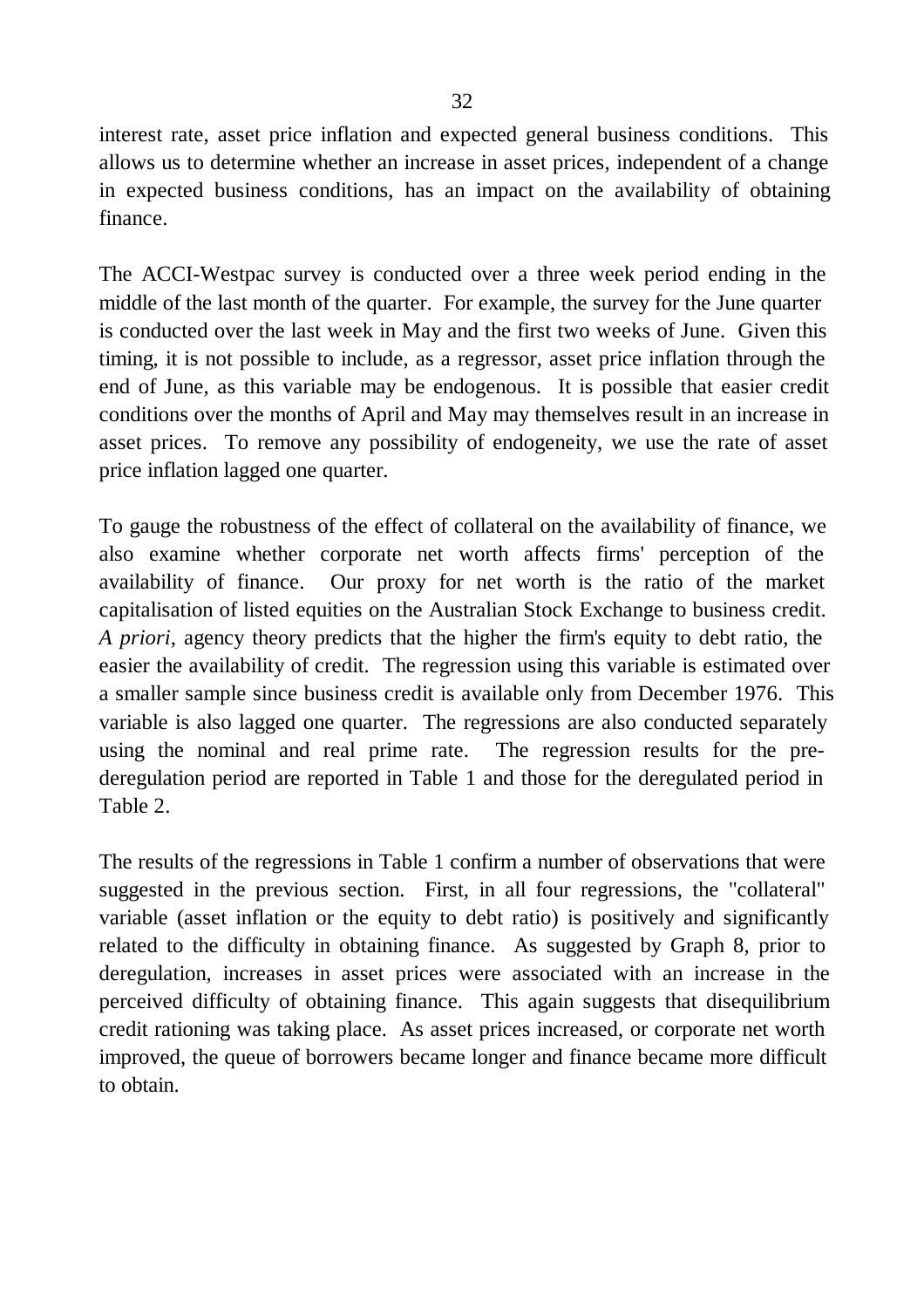Second, the prime rate is positively related to the difficulty in obtaining finance in all regressions, whether measured in nominal or real terms. However, it is statistically significant only in the regression using the real prime rate and asset price inflation. Third, there is no significant relationship between the expectation of improvements in general business conditions and the difficulty of obtaining finance.

The results for the post-deregulation period are reported in Table 2.

| Sample                                                | 75:1-83:1             | 76:4-83:1             | $75:1 - 83:1$        | 76:4-83:1             |
|-------------------------------------------------------|-----------------------|-----------------------|----------------------|-----------------------|
| Constant                                              | $-15.47$<br>$(-0.74)$ | $-43.95$<br>$(-2.77)$ | 4.87<br>(2.01)       | $-33.54$<br>$(-3.47)$ |
| <b>Real Asset</b><br>Inflation<br>(Lagged)            | 1.11<br>(4.01)        | .                     | 0.90<br>(3.04)       |                       |
| Equity /<br>Debt Ratio<br>(Lagged)                    |                       | 32.95<br>(3.44)       |                      | 36.87<br>(4.13)       |
| Prime<br>Rate                                         | 1.84<br>(1.20)        | 1.32<br>(0.99)        |                      |                       |
| <b>Real Prime</b><br>Rate                             | .                     | .                     | 1.36<br>(2.09)       | 0.76<br>(0.59)        |
| <b>General Business</b><br>Conditions<br>$(6$ months) | $-0.07$<br>$(-0.49)$  | $-0.02$<br>$(-0.14)$  | $-0.08$<br>$(-0.70)$ | $-0.07$<br>$(-0.70)$  |
| $\overline{R}^2$                                      | 0.44                  | 0.36                  | 0.50                 | 0.35                  |
| Number<br>of Observations                             | 33                    | 26                    | 33                   | 26                    |

#### **Table 1: Pre-Deregulation The Difficulty of Obtaining Finance**

Note: t statistics are reported in parentheses below coefficient estimates. The standard errors have been calculated using the Newey-West estimator using 3 lags.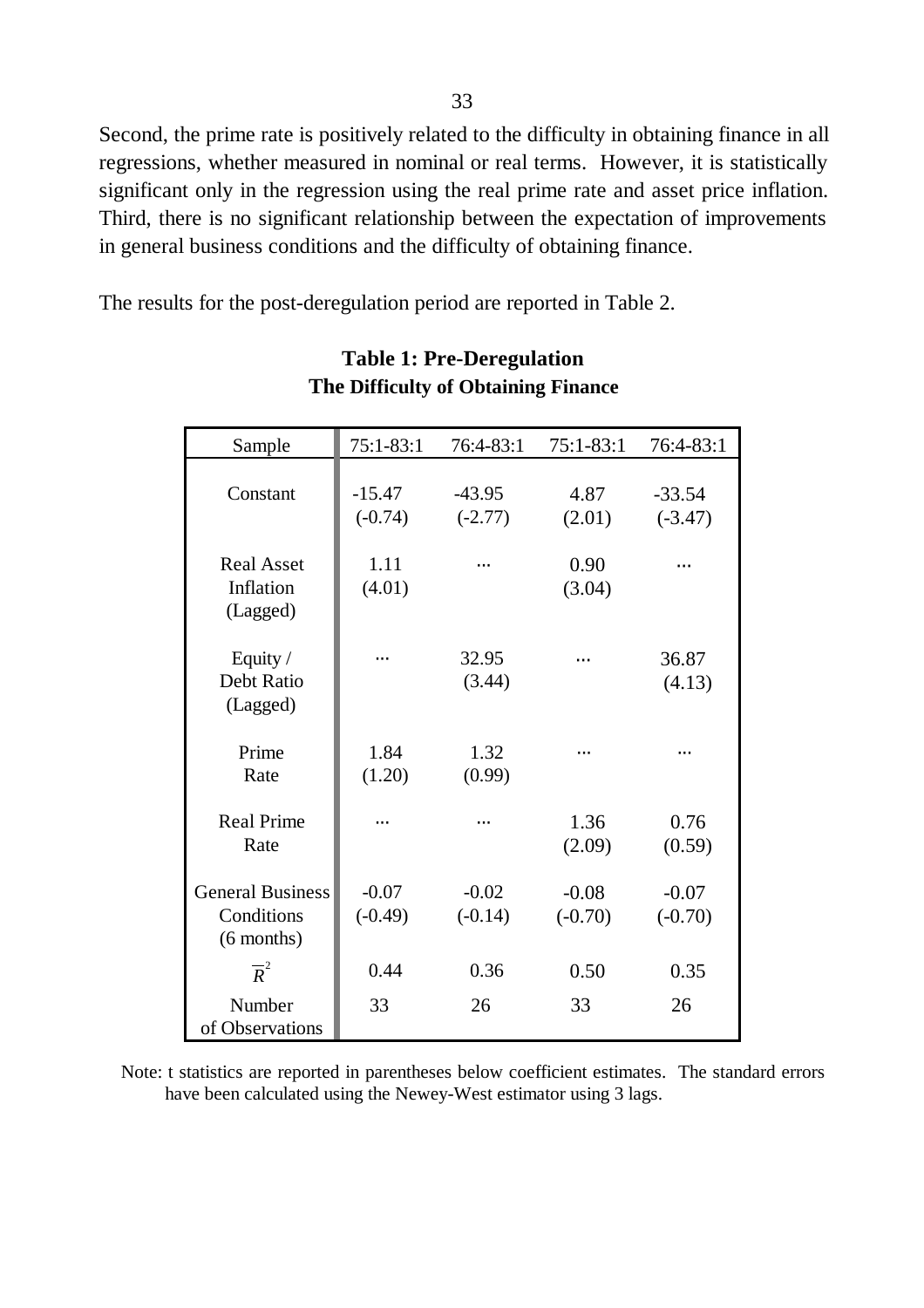| Sample                                                   | 83:2-92:3             |                       |                       |                       | 84:2-92:3             |                       |                       |                       |
|----------------------------------------------------------|-----------------------|-----------------------|-----------------------|-----------------------|-----------------------|-----------------------|-----------------------|-----------------------|
| Constant                                                 | $-17.27$<br>$(-1.54)$ | 2.52<br>(0.16)        | $-30.03$<br>$(-9.22)$ | $-20.61$<br>$(-2.64)$ | $-33.11$<br>$(-3.03)$ | 13.04<br>(0.92)       | $-34.17$<br>$(-5.57)$ | $-15.07$<br>$(-0.76)$ |
| <b>Real Asset</b><br>Inflation<br>(Lagged)               | $-0.48$<br>$(-3.21)$  | $\cdots$              | $-0.45$<br>$(-4.01)$  | $\cdots$              | $-0.70$<br>$(-4.37)$  | $\ldots$              | $-0.44$<br>$(-2.63)$  | $\cdots$              |
| Equity / Debt<br>Ratio<br>(Lagged)                       | $\cdots$              | $-10.40$<br>$(-2.37)$ | $\ddotsc$             | $-6.45$<br>$(-1.80)$  | $\cdots$              | $-20.14$<br>$(-4.33)$ | $\cdots$              | $-7.49$<br>$(-1.18)$  |
| Prime<br>Rate                                            | 0.85<br>(1.19)        | 0.29<br>(0.39)        | .                     | $\cdots$              | 2.36<br>(4.23)        | 1.73<br>(2.93)        | .                     | .                     |
| <b>Real Prime</b><br>Rate                                | .                     | $\cdots$              | 3.08<br>(7.25)        | 2.74<br>(4.50)        |                       | $\ddotsc$             | 4.20<br>(7.76)        | 3.75<br>(3.48)        |
| General<br><b>Business</b><br>Conditions<br>$(6$ months) | $-0.19$<br>$(-4.14)$  | $-0.21$<br>$(-4.08)$  | $-0.09$<br>$(-3.09)$  | $-0.10$<br>$(-2.67)$  |                       |                       |                       | $\ddotsc$             |
| Forecast of<br>Non-farm<br>GDP (5 years)                 |                       |                       |                       | $\cdots$              | $-1.05$<br>$(-0.52)$  | $-5.69$<br>$(-2.61)$  | $-1.68$<br>$(-0.84)$  | $-4.12$<br>$(-1.81)$  |
| $\overline{R}^2$                                         | 0.59                  | 0.55                  | 0.79                  | 0.72                  | 0.47                  | 0.49                  | 0.70                  | 0.62                  |
| Number of<br>Observations                                | 38                    | 38                    | 38                    | 38                    | 34                    | 34                    | 34                    | 34                    |

## **Table 2: Post-Deregulation The Difficulty of Obtaining Finance**

Note: t statistics are reported in parentheses below coefficient estimates. The standard errors have been calculated using the Newey-West estimator using 3 lags.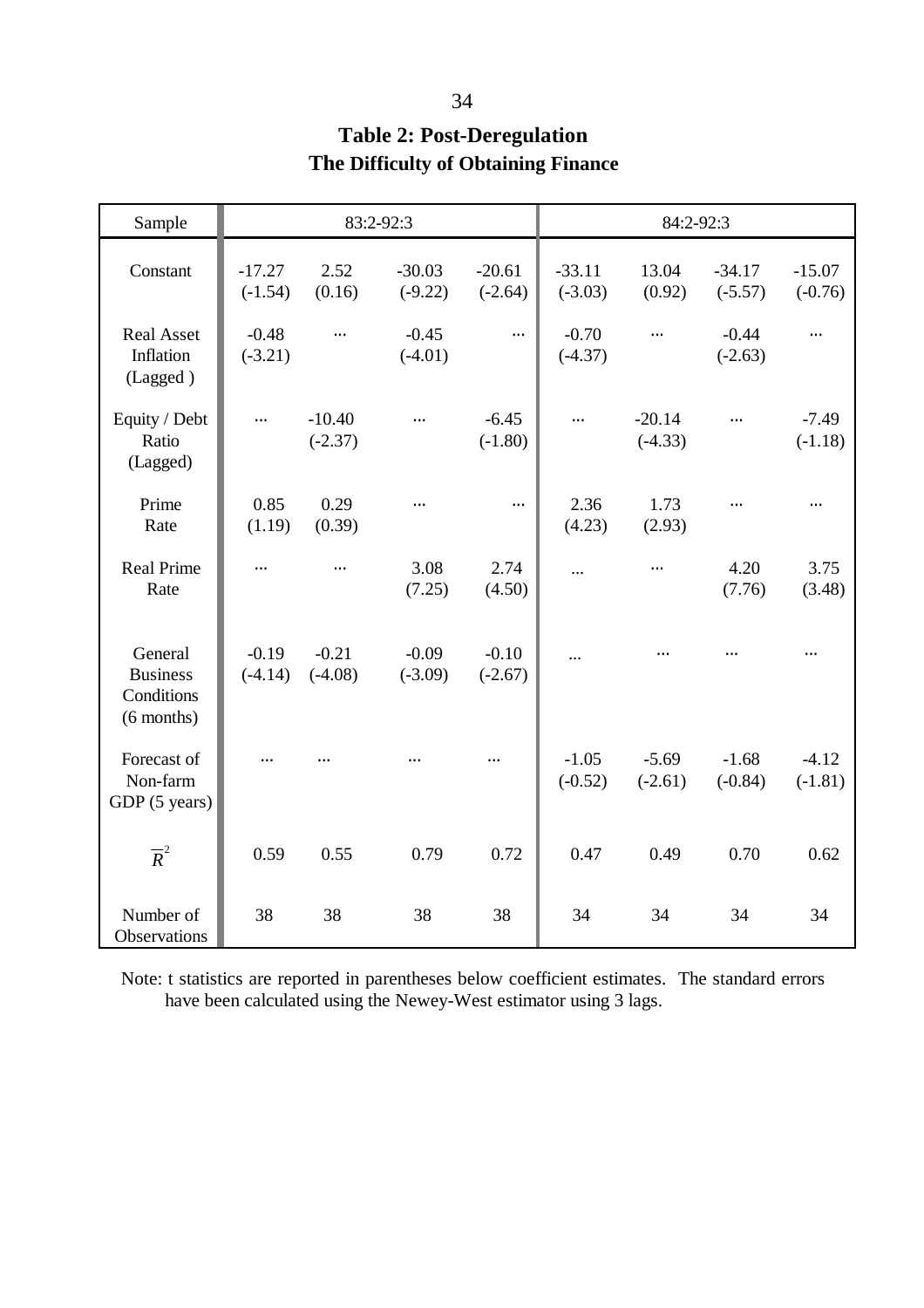The first four columns of Table 2 report the results estimated over the postderegulation period using the same model specifications as for the pre-deregulation period. In all four regressions, the difficulty of obtaining finance is negatively and significantly related to the various measures of corporate net worth. 24 This implies that increases in asset prices, or increases in equity, generate perceptions that credit is easier to obtain. Note that this is the case even when we control for expectations concerning business conditions. It suggests that if asset prices increase for reasons not associated with the business cycle, finance becomes easier to obtain. This provides some support for the models that link collateral to the conditions under which finance is made available.

As in the period before deregulation, the coefficients on the nominal and real prime rates are positive, indicating that as interest rates rise, business perceives that finance is more difficult to obtain. However, the coefficient is not statistically significantly different from zero in the regressions using the nominal prime rate, but is significant in the regressions using the real prime rate.

In contrast to the pre-deregulation period, the coefficient on the expectation of improvements in general business conditions is negative and statistically different from zero. As business conditions improve, firms find that finance is easier to obtain.

One potential problem with using the ACCI-Westpac "expected general business conditions" variable in the above regression equations, is that the forecasts relate only to the next 6 months. If managers believe that the economy is going to improve in the medium term, this may not be reflected in the forecasts for the next two quarters but may be reflected in asset prices; in particular share prices. In an attempt to control for longer-run expectations, we use the quarterly SYNTEC five year forecast of non-farm GDP. Since the five year forecasts are only available from June 1984, the sample period is restricted to 1984:2 to 1992:3. The regression results are reported in the last four columns of Table 2.

Overall, the fit of the regressions deteriorates somewhat when the 6 month forecasts are replaced by the 5 year forecasts. For example, in the regression that uses asset inflation as the collateral variable and the nominal prime rate, the  $\overline{R}^2$  falls from 0.59

 $24$  The coefficient on the equity to debt ratio in the regression using the real prime rate is significant only at the 7 per cent level.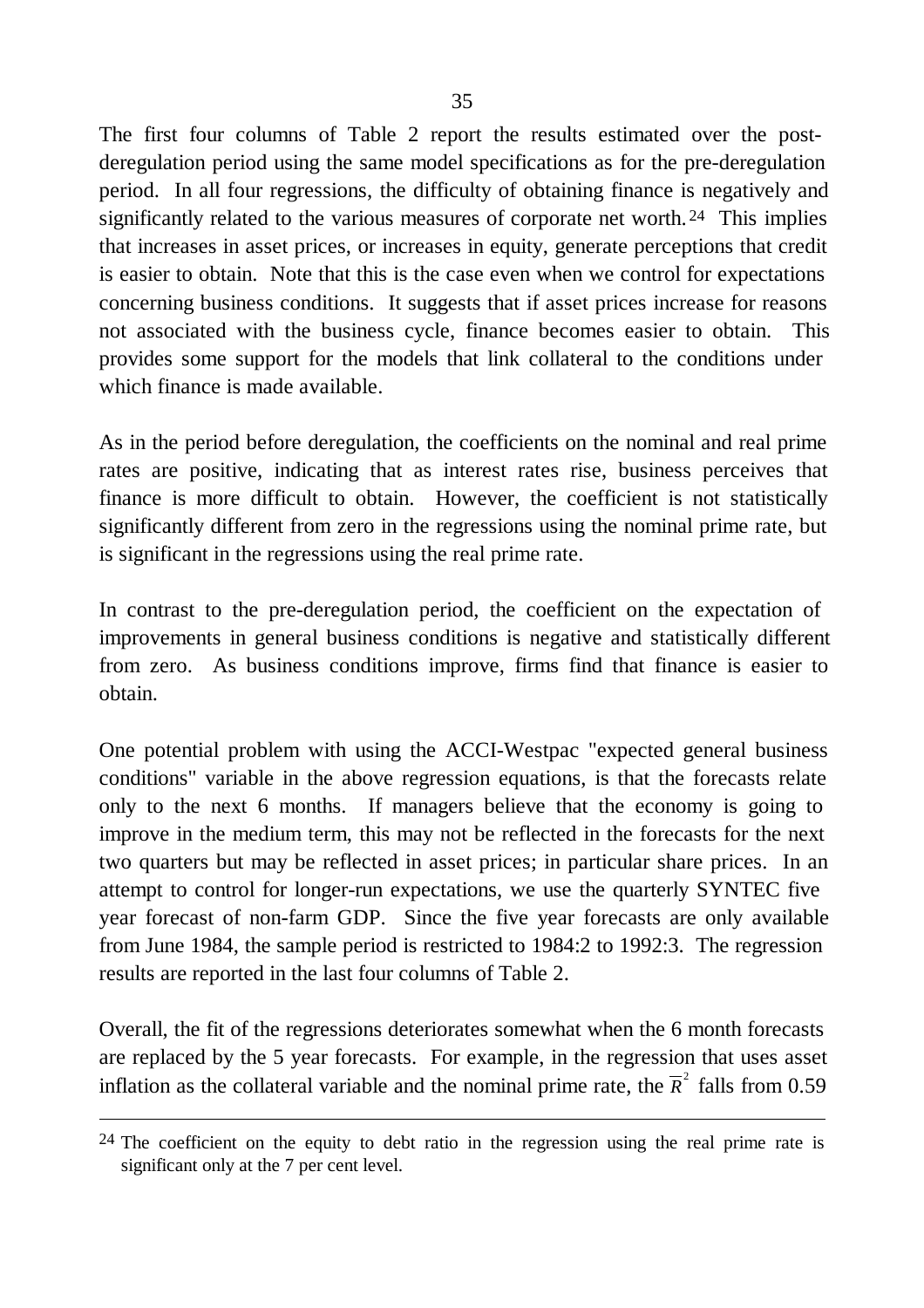to 0.47. This suggests that expected business conditions over the next six months have a more important role in influencing credit supply conditions than expected longer-run business conditions. Despite this, all variables retain their signs shown in the regressions using the 6 month forecasts. The nominal prime rate, while insignificant in the previous regressions, becomes significantly different from zero when the five year forecasts are used as the measure of expected general business conditions. Nevertheless, the fit of the equations using the real prime rate is considerably better than those using the nominal prime rate.

The "collateral" variable is negatively related to the difficulty of obtaining finance in all four regression equations using the 5 year forecasts, although the equity to debt ratio is insignificantly different from zero in the equation that includes the real prime rate. Even after controlling for improvements in general business conditions over the next five years, the difficulty of obtaining finance is negatively related to the net worth of firms. An increase in asset inflation or an increase in the equity to debt ratio, leads managers to report a decline in the difficulty of obtaining finance one quarter later. As in the previous regressions using the 6 month forecast, this result provides some support for the agency cost models that link collateral to the conditions under which finance is made available.

The coefficient on the five year forecast of economic conditions is negative in all three regressions, suggesting that as longer-run economic conditions are expected to improve, managers report finance is less difficult to obtain. However, this coefficient is only statistically significant in the regressions using the equity to debt ratio as the "collateral variable".

## **5. CONCLUSIONS**

Interest and theory concerning the effect of balance sheets on firm behaviour and economic activity appear to have come full circle. Explanations about the severity of 1930s Great Depression stressed the importance of high debt levels in causing corporate failures. This was followed by the revolution in corporate finance theory in the 1950s and 1960s that suggested that financial structure was irrelevant for investment, firm value and firm decision making. More recently, developments in the theory of incomplete information have again brought financial structure forward as an important consideration in determining the length and depth of the business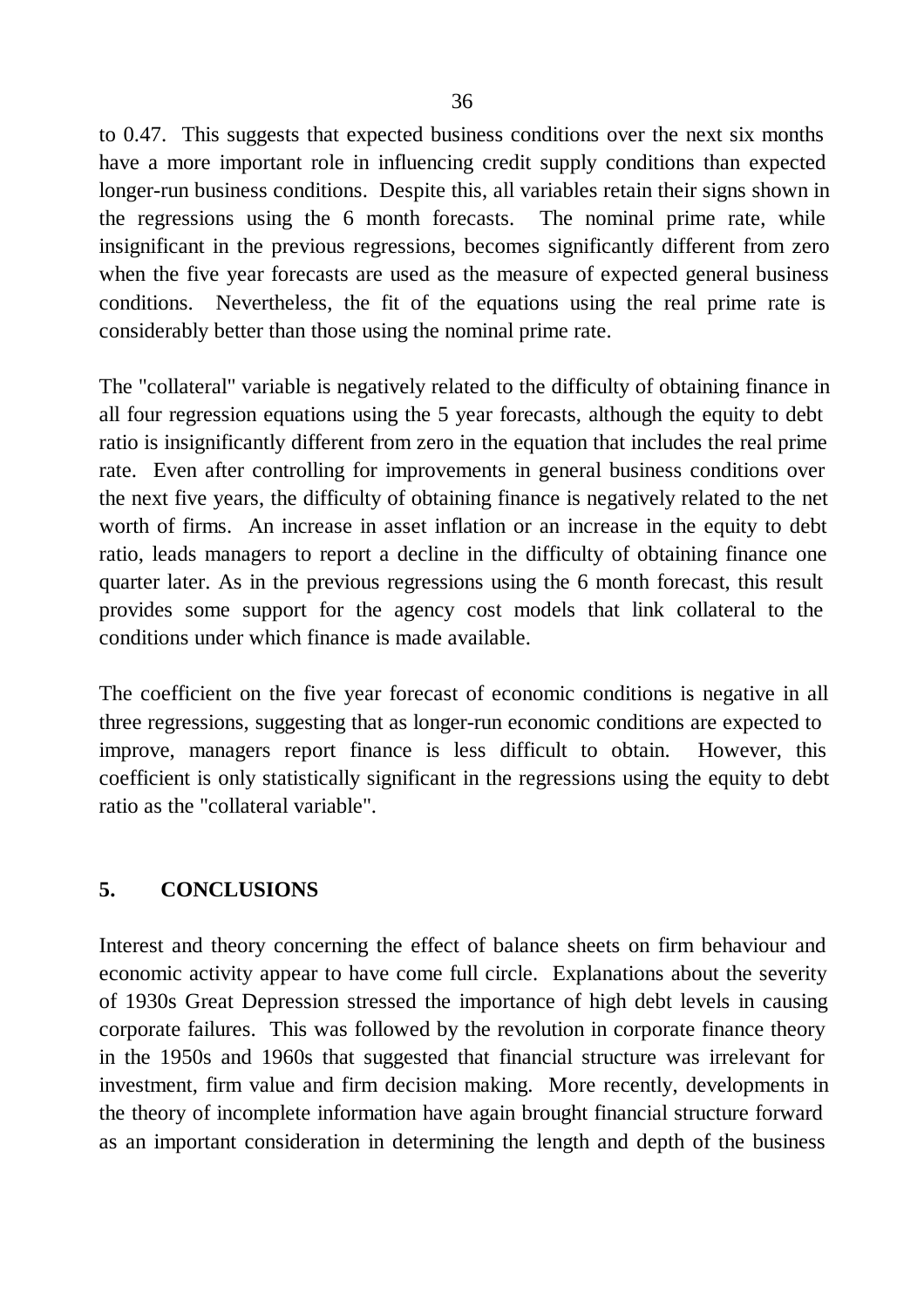cycle. Along with significant changes in the financial structure of corporations, the more recent theoretical implications of corporate balance sheets for the business cycle have attracted the attention of policy makers.

In this paper we have reviewed the principal models and mechanisms through which the structure of balance sheets can affect the cycle. Three broad mechanisms were identified. The first of these relies on the fact that the costs imposed by asymmetric information between borrowers and lenders increase as the collateral of the firm falls. Changes in these costs get translated into changes in the cost of external finance. As a result, a deterioration in firm equity leads to a higher cost of intermediated finance. The second mechanism focuses on bank balance sheets. An adverse demand shock that causes an increase in loan defaults is likely to reduce the collateral of financial intermediaries. This loss of collateral may cause portfolio reallocations by the intermediaries and, as a result, fewer funds are made available at any given interest rate.

The third mechanism focuses on management incentives. We argue that adverse shocks that reduce the collateral of a firm may induce the management of the firm to act in a more risk averse manner. Risk aversion manifests itself in management passing up projects that it would have undertaken had the firm had greater collateral. The model developed in the paper predicts that after an adverse shock, management may wish to undergo a period of "reliquefication", not only to reduce the premium on intermediated external funds, but to reduce the probability of subsequent bankruptcy and loss of their job.

In practice, empirical researchers have had difficulties in demonstrating definitive links between the nature of the business cycle and balance sheets. They have had considerably more success in showing that the structure of a firm's balance sheet can affect its decisions. Nevertheless, these micro-results, coupled with significant increases in leverage, followed by falling asset prices, has increased concern about the implications for the cycle of the corporate sector's financial health.

In the second half of the paper, we attempted to examine some of these concerns for Australia. Over the 1980s corporate indebtedness increased significantly. This was followed by some deflation of asset prices. As Mills, Morling and Tease (1993b) document, these developments have been followed by a fairly widespread attempt by the corporate sector to recapitalise. While we present no direct evidence in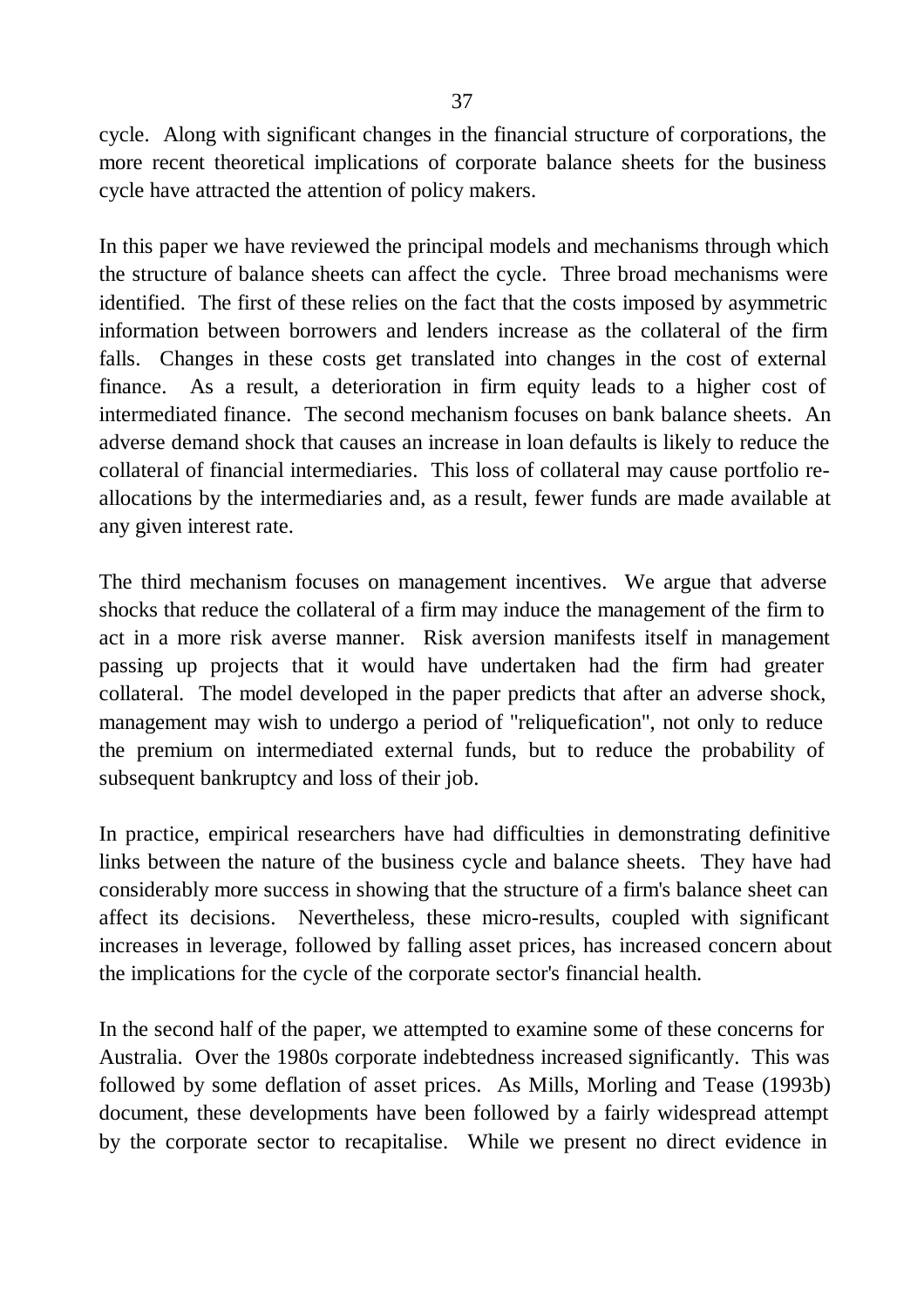support of the view that this recapitalisation (or reliquefication) is an attempt to reduce the cost of external funds and reduce bankruptcy probabilities, it is certainly consistent with the predictions of the literature discussed in the paper.

The paper does, however, present direct evidence concerning the relationship among the perceived difficulty of obtaining finance, asset price inflation and corporate indebtedness. Our results show that even after controlling for expected general business conditions, both asset price inflation and an increase in corporate equity lead to firms perceiving that finance is easier to obtain. This supports the view that increases in collateral play an important role in the availability of finance. A collapse of asset prices, or an aggregate demand shock that reduces firm equity, will result in tighter credit conditions independent of the deterioration in the general business outlook. A potentially important caveat to these econometric results is a lack of degrees of freedom. While from a purely statistical point of view there are sufficient degrees of freedom, the data only covers one real business cycle. Certainly, over that cycle the evidence suggests that there was a link between corporate collateral and the conditions under which finance was extended. It is, however, difficult to assess the role that this link will play in future business cycles.

Nevertheless, the results point to a potential problem. Asset price inflation sometimes occurs for reasons unrelated to fundamentals. The collateral generated through this inflation may be used by firms to obtain additional funding. Inevitably, a correction in asset prices occurs, and this correction may well be associated with an adverse macroeconomic shock. When the correction occurs, the "false" collateral disappears and firms are left with considerably higher debts and experience an increase in financial fragility. The result is a business cycle with a considerably greater amplitude than would have been the case had the corporate sector not increased its leverage.

Finally, while there is little evidence of equilibrium credit rationing, there is some evidence that the supply and demand for funds are a function of the financial structure of both the corporate and financial sectors. It is probable that the increase in leverage of the 1980s, and the more recent asset price falls, have caused a leftward shift in both the supply and demand curves for intermediated external funding.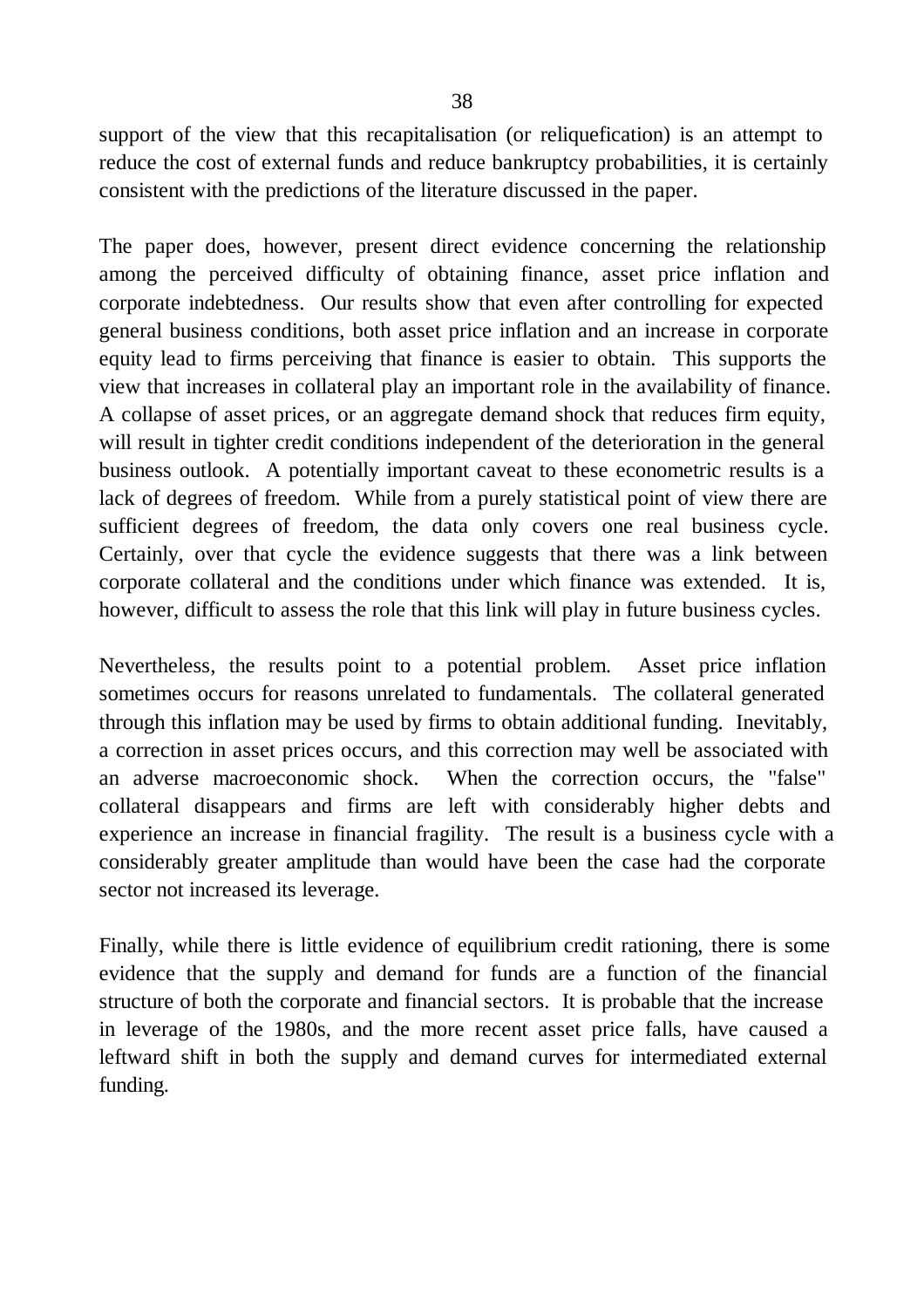#### **DATA APPENDIX**

The ratio of corporate debt to total assets is obtained from two sources: the first source is from Lowe and Shuetrim (1992), who use Company Review Service (CRS) data, and the second source is from the Australian Stock Exchange (STATEX) database. Both series are measured at book value. Lowe and Shuetrim sample a constant group of 66 public and proprietary companies operating in Australia from 1973 to 1990, when the collection was discontinued. The STATEX database samples a constant group of 80 public companies from 1982.

The asset price index is from Blundell-Wignall, Lowe and Tarditi (1992). Three separate asset price indices (based in 1984-85) are used to construct the aggregate asset price index. The commercial property price index is constructed from internal sources using Sydney CBD prices. The housing price index is from the Real Estate Institute of Australia, and the All Ordinaries share price index is taken from Table F.5, RBA *Bulletin*. The aggregate index gives shares a 29 per cent weight, housing a 59 per cent weight and commercial property a 12 per cent weight. The asset price index excluding housing gives shares a 70.7 per cent weight and commercial property a 29.3 per cent weight. This is based on the proportions to the total less housing.

The consumer price index, indexed 1984/85=100, is adjusted for the inclusion of Medicare and Medibank.

Individual state corporate liquidation figures are obtained from the Corporate Affairs commission to 1988. Thereafter, they are obtained from the Corporate Relations Unit. The state liquidation figures are divided by state population, and then indexed to 1985=100. A combined series is obtained by progressively including other state figures when they became available, and combined by weighting each state by its share of the population as of July 1985. NSW liquidations are available from 1967, SA and WA are available from 1973, Victoria from 1981. Other states and territories are not available.

Bank debt, defined as total liabilities, and bank assets are from Table B.1 RBA *Bulletin,* from 1975 to 1992. Prior to 1975, trading bank and savings bank total assets are the sum of the individual components, RBA *Bulletin*, various issues.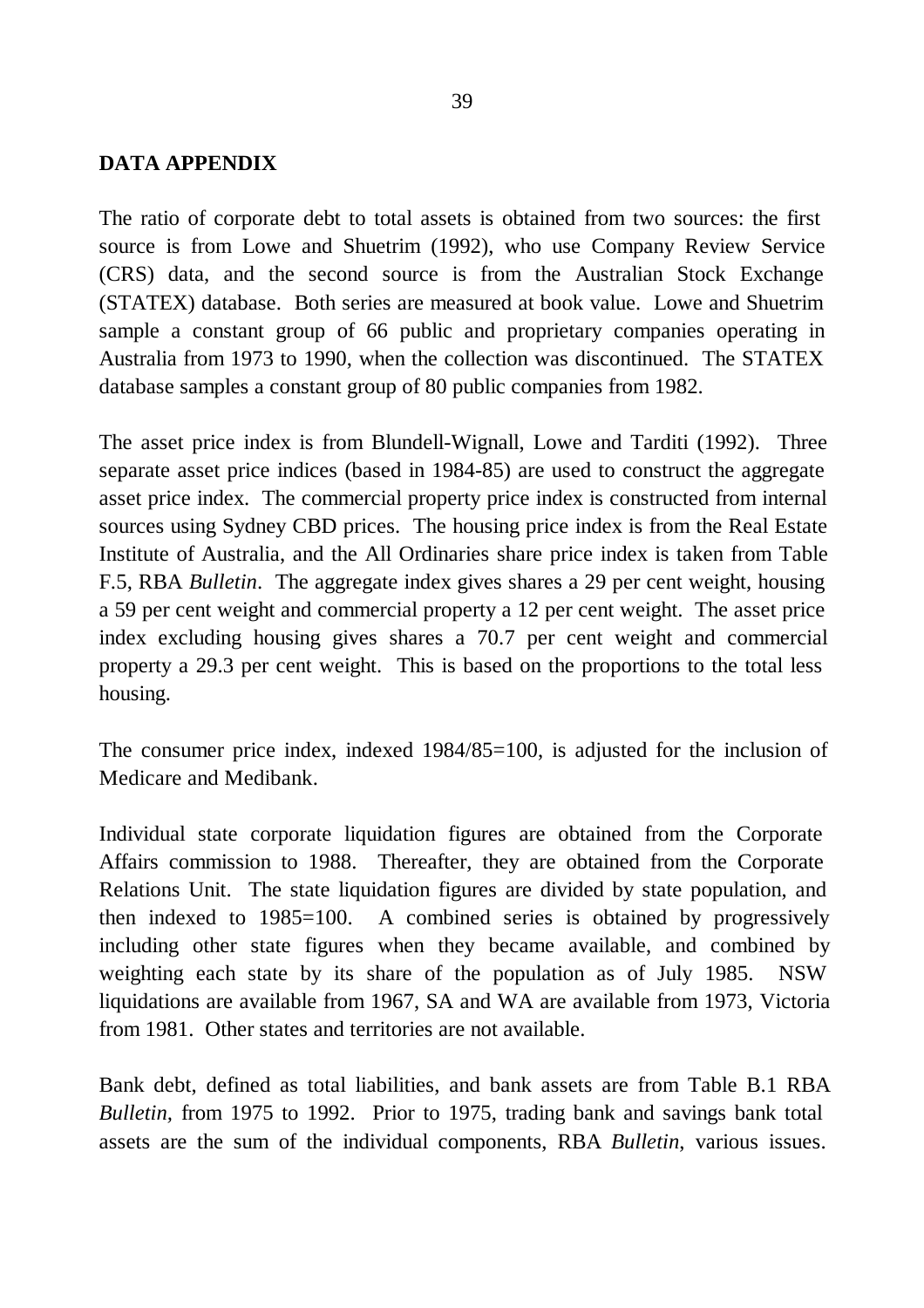Total deposits proxy total liabilities, and both trading bank and saving bank series are then scaled up to 1975 figures.

The prime rate is the minimum of the range of large business indicator rates, Table F.3, RBA *Bulletin*. Prior to December 1978, the predominant rate is used. The 90 day bank bill rate is from Table F.1, RBA *Bulletin*. Monthly averages of both rates are used.

Responses to the survey questions are from the Australian Confederation of Commerce and Industry and Westpac Banking Corporation Survey of Industrial Trends, various issues.

Market capitalisation of listed equities is from the RBA Bulletin, Table F.5. Business credit is from the RBA *Bulletin*, Table D.3, and is available from December quarter 1976. Business credit has been adjusted for breaks in the series, and quarterly figures are obtained by averaging the monthly figures.

The annual averages of the five year forecasts of non-farm GDP are obtained from SYNTEC "Five Year Forecasts", published by SYNTEC Economic Services, various issues.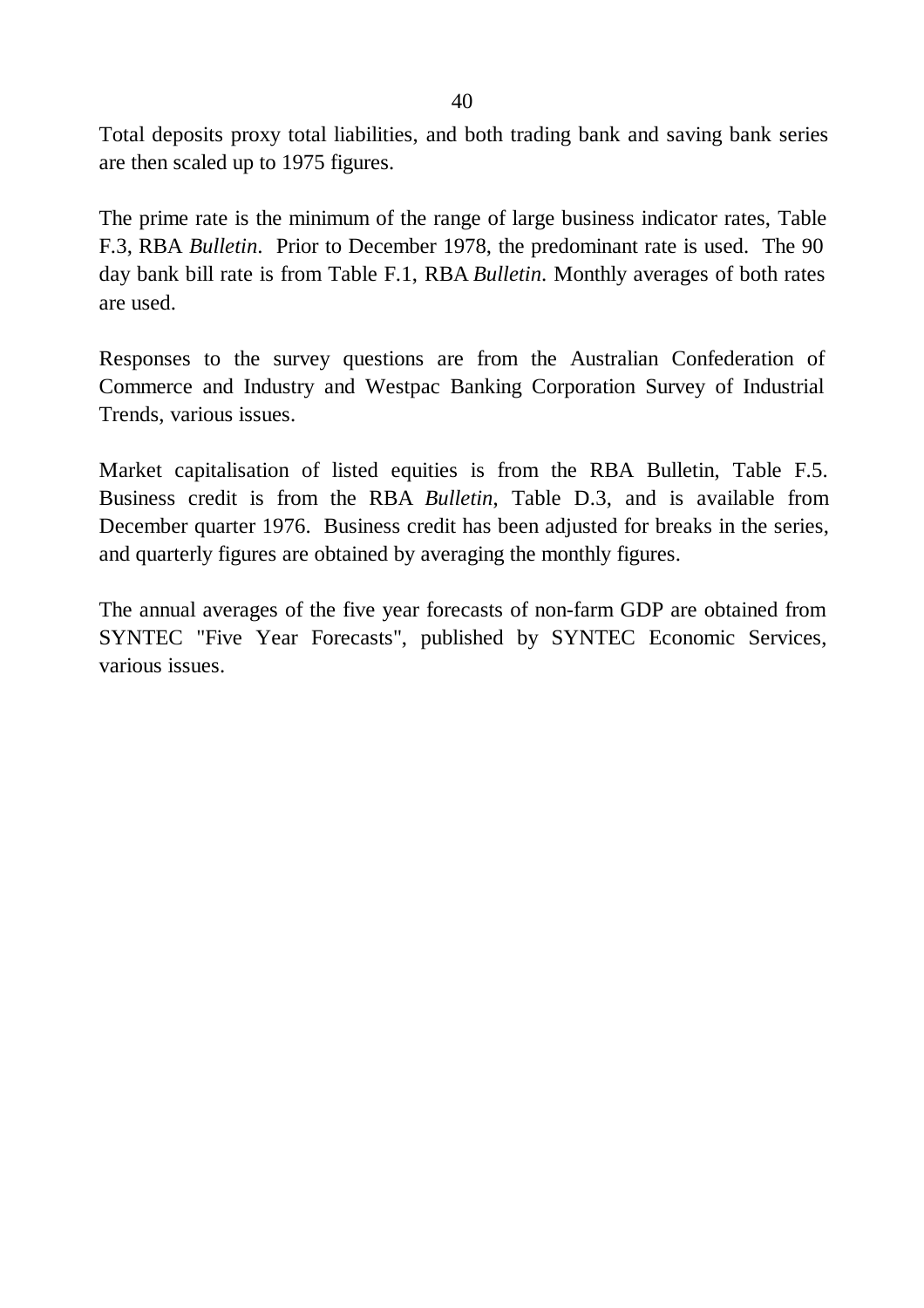#### **REFERENCES**

**Agrawal, Anup and Gershon Mandelker (1987),** "Managerial Incentives and Corporate Investment and Financing Decisions", *The Journal of Finance*, 42, 823- 837

**Bernanke, Ben (1990),** "On the Predictive Power of Interest Rates and Interest Rate Spreads", NBER Working Paper, No. 3486.

**Bernanke, Ben and John Campbell (1988),** "Is There a Corporate Debt Crisis?", *Brookings Papers on Economic Activity*, 1, 83-125

**Bernanke, Ben, John Campbell and Toni Whited (1990),** "U.S. Corporate Leverage: Developments in 1987 and 1988", *Brookings Papers on Economic Activity*, 1, 255-286

**Bernanke, Ben and Mark Gertler (1987),** "Banking and Macroeconomic Equilibrium", Chapter 5 in W. Barnett and K. Singleton (ed.), *New Approaches to Monetary Economics*, New York, Cambridge University Press, 89-111.

**Bernanke, Ben and Mark Gertler (1989),** "Agency Costs, Net Worth, and Business Fluctuations", *American Economic Review*, 79, 14-31

**Bernanke, Ben and Mark Gertler (1990)***,* "Financial Fragility and Economic Performance", *Quarterly Journal of Economics*, 105, 87-114.

**Bernanke, Ben and Cara Lown (1991)**, " The Credit Crunch", *Brookings Papers on Economic Activity*, 2, 205-247.

**Blundell-Wignall, Adrian, Philip Lowe and Alison Tarditi (1992),**"Inflation, Indicators and Monetary Policy", in A. Blundell-Wignall (ed.), *Inflation Disinflation and Monetary Policy*, Reserve Bank of Australia, Sydney, 1992.

**Blundell-Wignall, Adrian and Marianne Gizycki (1992),** "Credit Supply and Demand and the Australian Economy", Reserve Bank of Australia Research Discussion Paper No*.* 9208.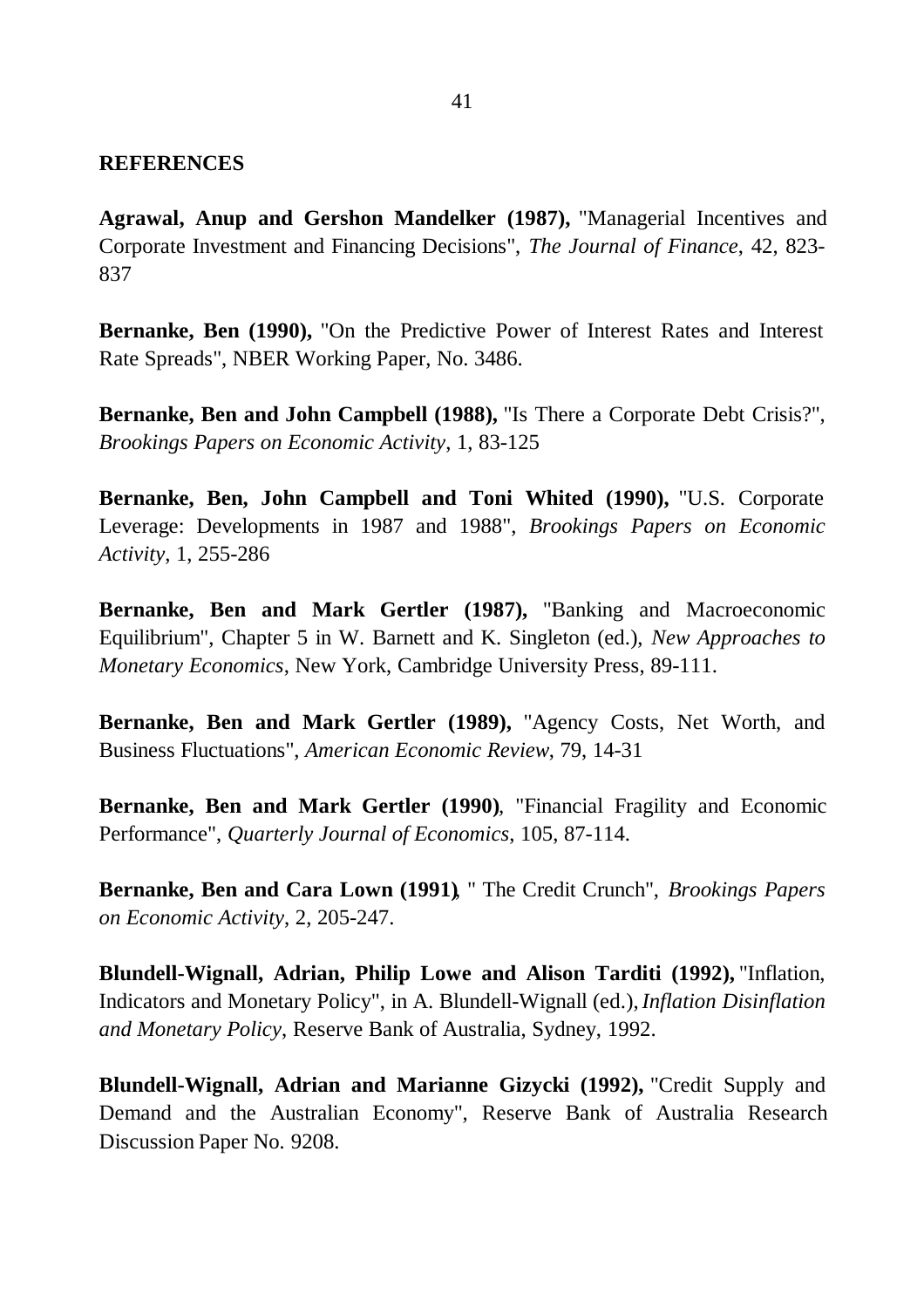**Bureau of Industry Economics (1991),** "Small Business Finance", *Submission to the Industry Commission's Inquiry into the Availability of Capital*.

**Calomiris, Charles and R. Glenn Hubbard (1990),** "Firm Heterogeneity, Internal Finance and Credit Rationing", *The Economic Journal,* 100, 90-104.

**Davis, E. Philip (1992),** *Debt, Financial Fragility and Systemic Risk*, Clarendon Press, Oxford.

**Dempster, Peter, John Howe and Ed Lekawski (1990),** "Trends in Corporate Debt", *EPAC Council Paper*, 41, 141:206.

**Diamond, Douglas (1984)**, "Financial Intermediation and Delegated Monitoring", *Review of Economic Studies*, 51, 393-414.

**Diamond, Douglas and Philip Dybvig (1983),** "Bank Runs, Deposit Insurance and Liquidity", *Journal of Political Economy*, 91, 401-419.

**Eckstein, Oliver and Allen Sinai (1986),** "The Mechanism of the Business Cycle in the Postwar Era, in Robert J. Gordon (ed.), *The American Business Cycle: Continuity and Change*, University of Chicago Press, Chicago.

**Fazzari, Steven, R. Glenn Hubbard, and Bruce Petersen (1988),** "Financing Constraints and Corporate Investment", *Brookings Papers on Economic Activity*, 1, 141-206

**Fisher, Irving**, **(1933),** *Booms and Depressions*, George Allen and Unwin Ltd, London.

**Gale, Douglas and Martin Hellwig (1985),** "Incentive-Compatible Debt Contracts: The One-Period Problem", *Review of Economic Studies*, 52, 647-664.

**Gertler, Mark (1988),** "Financial Structure and Aggregate Economic Activity", *Journal of Money Credit and Banking*, 20, 2, 559-588.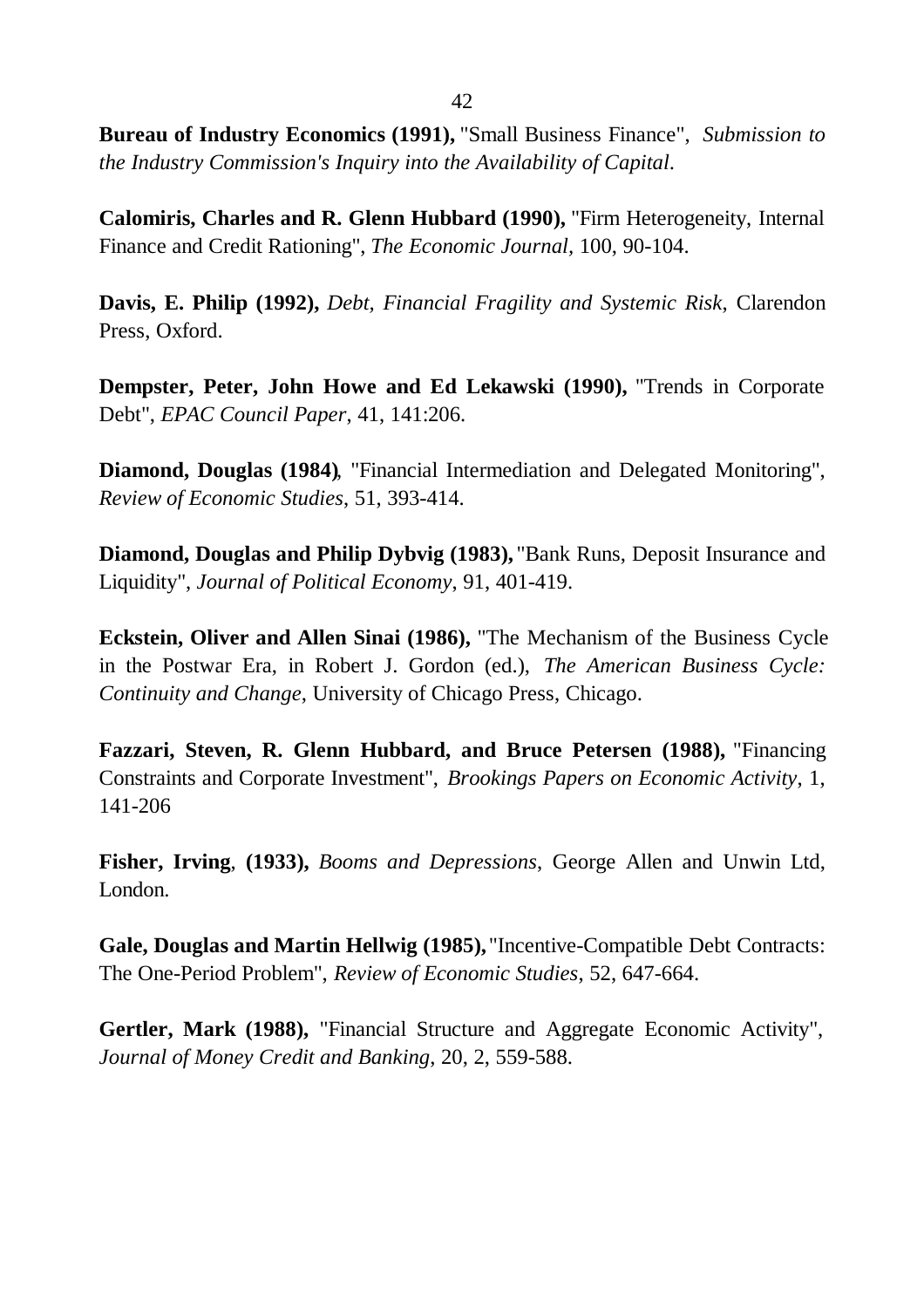**Gertler, Mark (1992),** "Financial Capacity and Output Fluctuations in an Economy with Multi-period Financial Relationships", *Review of Economic Studies,* 59, 455- 472.

**Gertler, Mark and Simon Gilchrist (1991)**, "Monetary Policy, Business Cycles and the Behavior of Small Business Manufacturing Firms", NBER Working Paper, No. 3892.

**Gertler, Mark, and R. Glenn Hubbard (1988),** "Financial Factors in Business Fluctuations, NBER Working Paper, No. 2758.

**Gertler, Mark, R. Glenn Hubbard, Anil Kashyap (1991),** "Interest Rate Spreads, Credit Constraints, and Investment Fluctuations: An Empirical Investigation", in R. Glenn Hubbard, (ed.), *Financial Markets and Financial Crisis*, NBER, The University of Chicago Press.

**Gilson, Stuart (1990)**, Bankruptcy, Boards, Banks, and Blockholders, Evidence on Changes in Corporate Ownership and Control when Firms Default", *Journal of Financial Economics*, 27, 355-387.

**Greenwald, Bruce and Joseph Stiglitz (1993),** "Financial Market Imperfections and Business Cycles", *The Quarterly Journal of Economics,* 1, 77-144.

**Greenwald, Bruce, Joseph Stiglitz and Andrew Weiss (1984)**, "Informational Imperfections in the Capital Market and Macroeconomic Fluctuations", *American Economic Review*, 74, 194-199.

**Grenville, Stephen (1990),** "The Operation of Monetary Policy", *Australian Economic Review*, 90, 6-16.

**Hansen, Eric (1992),** "Imperfect Capital Markets and Economic Fluctuations: A Review of Recent Theoretical Developments", *Research Discussion Paper G92/3*, Reserve Bank of New Zealand.

**Harris, Milton and Artur Raviv (1991),** "The Theory of Capital Structure", *The Journal of Finance,* 46, 297-355.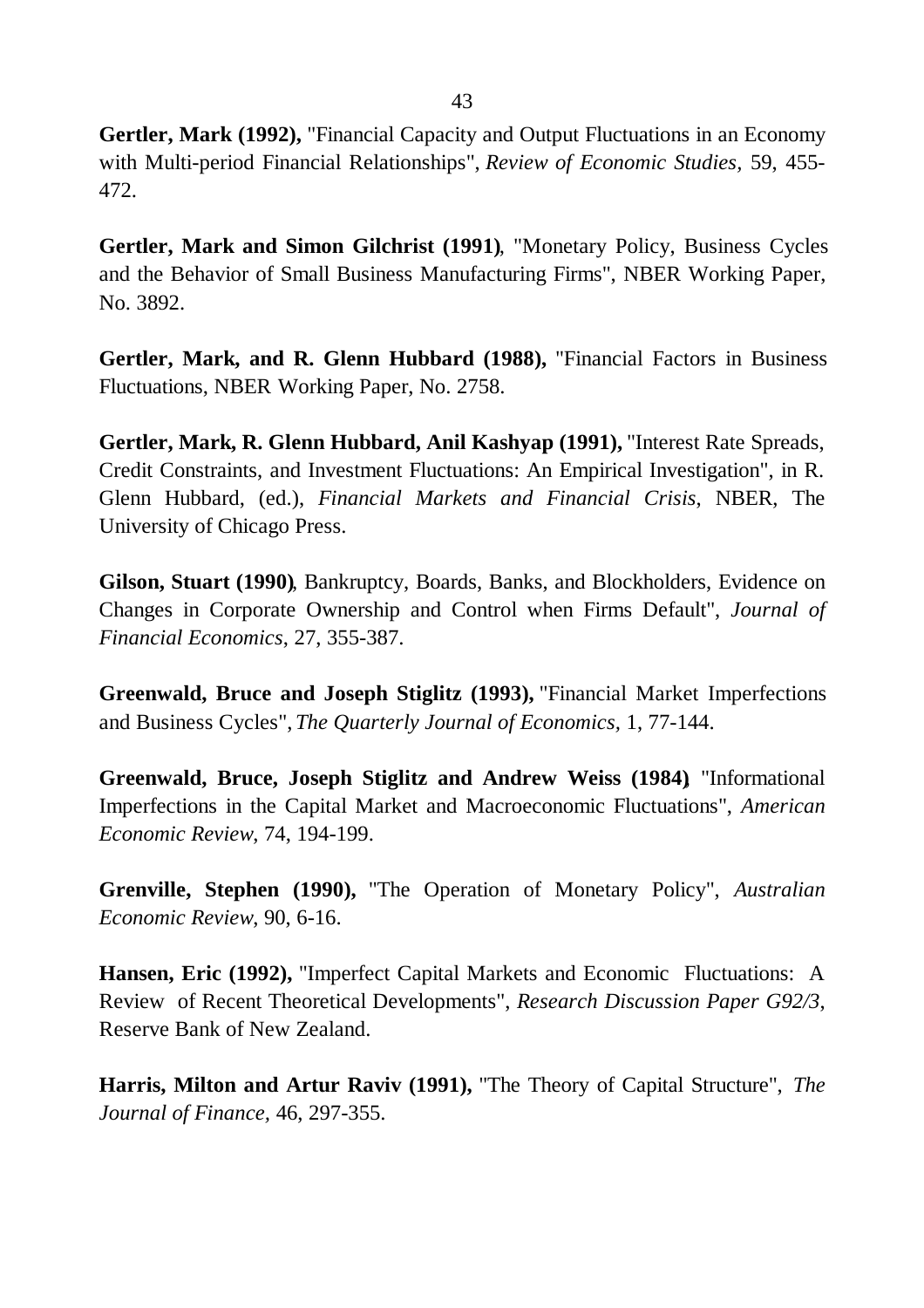**Jensen, Michael (1988),** "Takeovers: Their Causes and Consequences", *Journal of Economic Perspectives*, Winter, 2, 21-48.

**Jensen, Michael and William Meckling, (1976)**, "Theory of the Firm: Managerial Behaviour, Agency Costs and Ownership Structure", *Journal of Financial Economics,* 3, 305-360.

**Jensen, Michael and Kevin Murphy (1990),** "Performance Pay and Top-Management Incentives", *Journal of Political Economy*, 98, 225-264.

**Kashyap, Anil, Jeremy Stein and David Wilcox (1991),** "Monetary Policy and Credit Conditions: Evidence from the Composition of External Finance", Federal Reserve Board, Finance and Economics Discussion Series, No. 154.

**Kavanagh, John and Julie McBeth (1988),** "Paid to Perform", *Business Review Weekly,* Volume 10, Number 25, July 1, 46-53**.**

**Levonian, Mark and Marianne Gizycki (1993),** "A Decade of Australian Banking Risk: Evidence From Share Prices", Reserve Bank of Australia Research Discussion Paper No. 9302.

**Lowe, Philip and Thomas Rohling (1992),** "Loan Rate Stickiness: Theory and Evidence", Reserve Bank of Australia Research Discussion Paper No. 9206.

**Lowe, Philip and Geoffrey Shuetrim (1992),** "The Evolution of Corporate Financial Structure: 1973-1990", Reserve Bank of Australia Research Discussion Paper No. 9216.

**Macfarlane, Ian (1989),** "Money, Credit and the Demand for Debt", *Reserve Bank of Australia Bulletin*, May, 21-31.

**Macfarlane, Ian (1990),** Credit and Debt: Part II", *Reserve Bank of Australia Bulletin*, May, 27-34.

**Mayer, Colin (1990),** "Financial Systems, Corporate Finance and Economic Development", in R. Glenn Hubbard, (ed.), *Asymmetric Information, Corporate Finance, and Investment*, NBER, University of Chicago Press, Chicago, 307-332.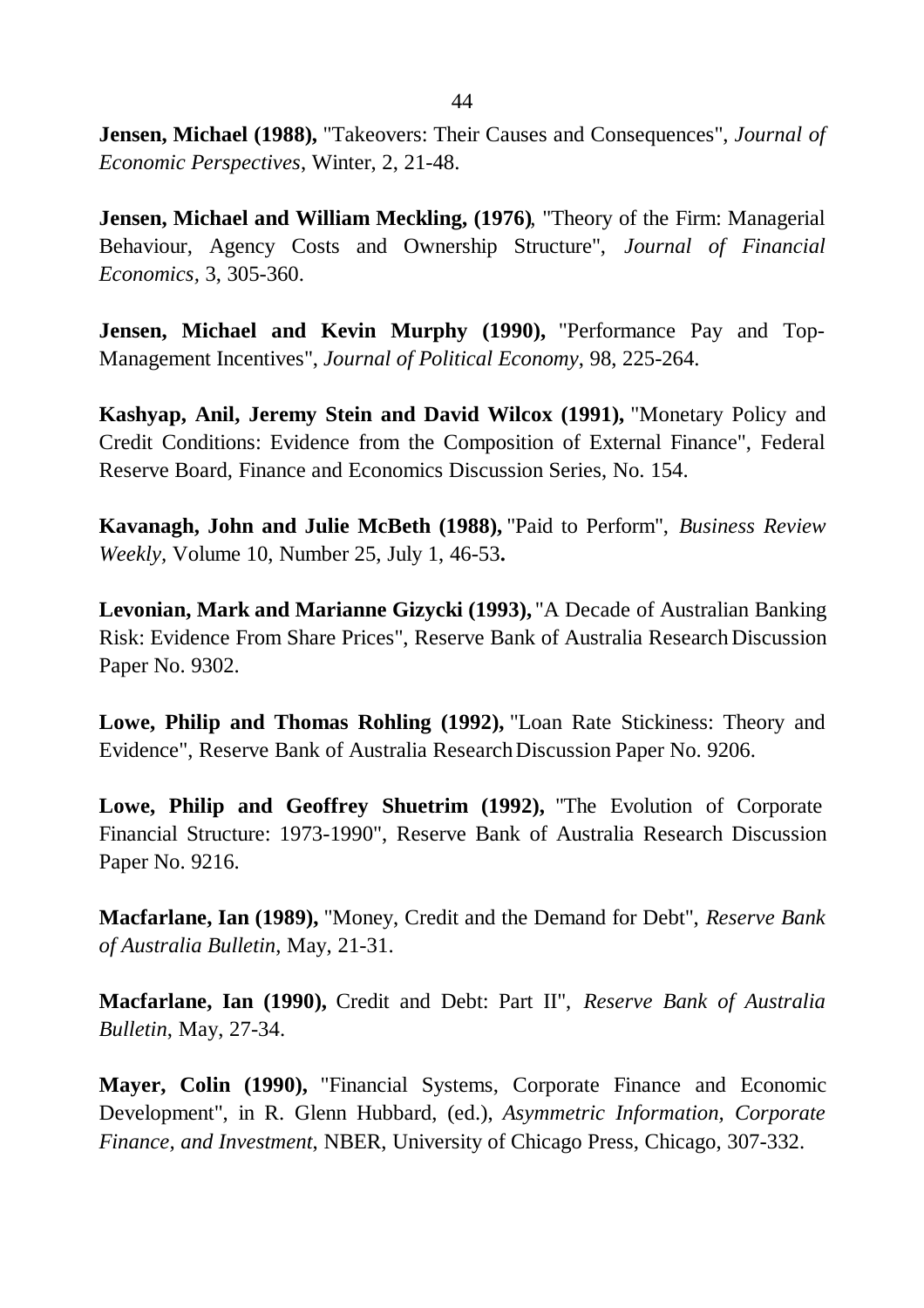**Mills, Karen, Steven Morling, and Warren Tease (1993a),** "Balance Sheet Restructuring and Investment", Reserve Bank of Australia Research Discussion Paper No. 9308.

**Mills, Karen, Steven Morling and Warren Tease (1993b)**, The Influence of Financial Factors on Corporate Investment, Reserve Bank of Australia, *mimeo*.

**Modigliani, Franco and Merton Miller (1958),** "The Cost of Capital, Corporation Finance and the Theory of Investment", *American Economic Review,* 48, 261-97.

**Oliner, Stephen and Glenn Rudebusch (1989), "Internal Finance and Investment:** Testing the Role of Asymmetric Information and Agency Costs", *Board of Governors of the Federal Reserve System*, Economic Activity Section Working Paper Series, No. 101.

**Reserve Bank of Australia (1993),** "Recent Developments in the Profitability and Capital Positions of Banks", *Reserve Bank of Australia Bulletin*, January, 10-13.

**Stevens, Glenn (1991),** "The Rise in Private Debt in the 1980s: Why Did it Happen, and Will it Continue in the 1990s", in *The Surge in Australia's Private Debt: Causes, Consequences, Outlook:* Office of Economic Planning Advisory Council, June, 43-63.

**Stiglitz, Joseph (1992),** "Capital Markets and Economic Fluctuations in Capitalist Economies", *European Economic Review,* 36, 269-306.

**Stiglitz, Joseph and Andrew Weiss (1981)**, "Credit Rationing in Markets with Imperfect Information", *American Economic Review*, 71, 393-410.

**Stutchbury, Michael (1992),** Eighties Hangover Means Slow Recovery", *Australian Financial Review*, June 10, 16.

**Townsend, Robert (1979),** "Optimal Contracts and Competitive Markets with Costly State Verification", *Journal of Economic Theory,* 21, 265-293.